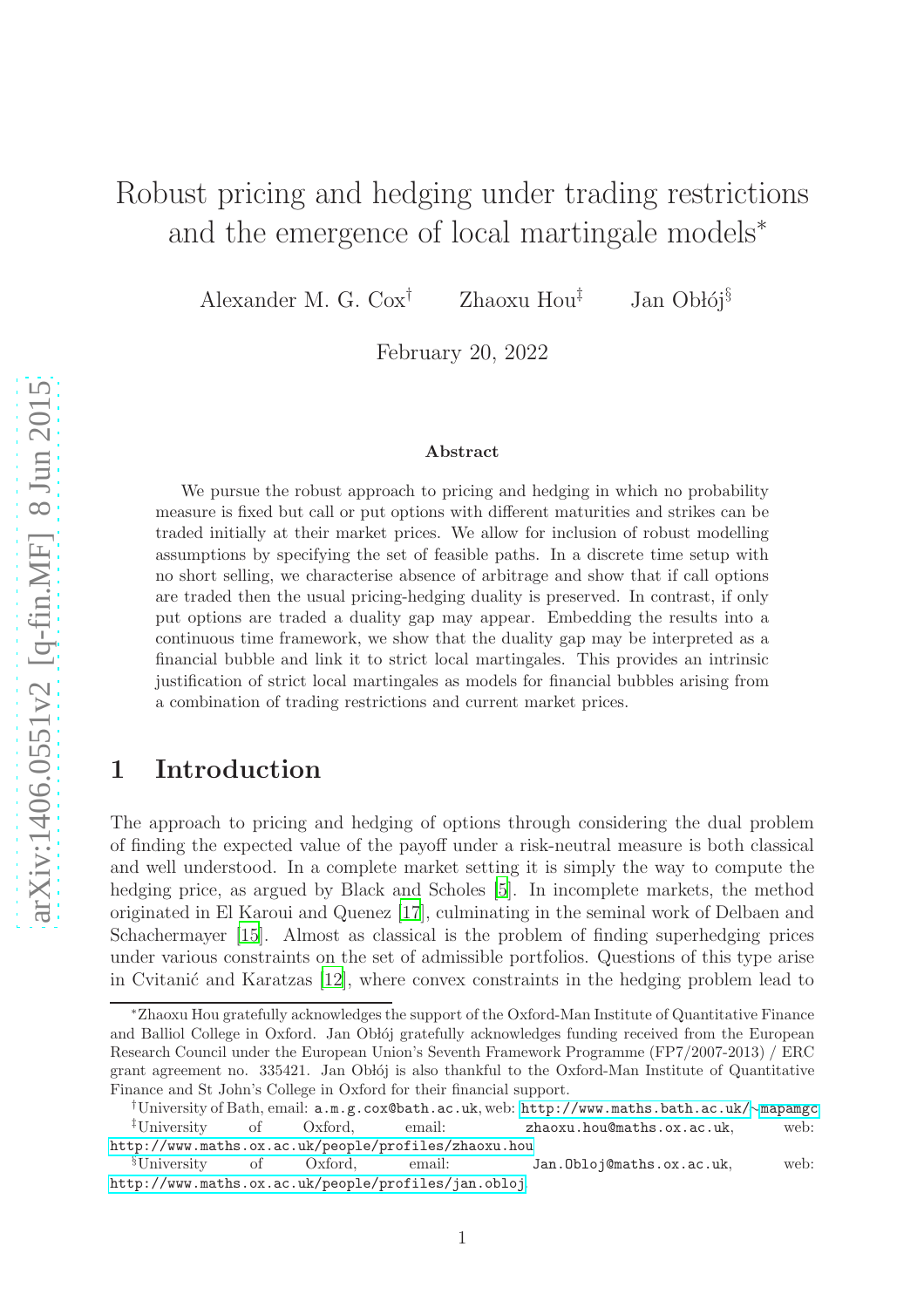a dual problem where one looks for the largest expectation of the payoff of the derivative in a class of *auxiliary* markets, where the auxiliary markets are a modification of the original markets reflecting the trading constraints. In the special case of markets where participants may not short sell assets, the class of auxiliary markets correspond to the class of supermartingale measures. (For further results in this direction, see e.g. Jouini and Kallal  $[28]$ ; Cvitanić et al.  $[13]$ ; Pham and Touzi  $[34]$ ; Pulido  $[36]$ .)

In this paper, we combine trading constraints with concepts from robust derivative pricing. In robust pricing, one aims to minimise modelling assumptions by not pre-supposing the existence of a given probabilistic model for the underlying assets. Instead, we replace modelling assumptions through two weaker assumptions: first, we suppose that our observed realisation of the price process will lie in some set  $\mathfrak P$  of possible outcomes, e.g. the set of paths whose sum of squared differences is bounded by some given constant, or the continuous time analogue, the set of paths with quadratic variation bounded by a given constant; second, we suppose that there are additional options which may be traded at time zero, for prices which are observed in the market. In this paper we will assume that the additional options which are traded are either European put or call options. In particular, we will suppose that at fixed maturity dates, the prices of all puts/calls on the underlying are known. The presence of put and call options fixes the law of the process under the risk-neutral measure in any calibrated model — this is a fact first observed by Breeden and Litzenberger [\[7](#page-29-1)] — and hence constrains the set of probability measures over which we optimise. There has recently been substantial interest in robust pricing problems with a literature that can be traced back to the seminal paper of Hobson [\[23\]](#page-30-4). The results in this paper are based on the discrete-time approach of Beiglböck et al.  $[4]$ , where a duality result is shown using concepts from optimal transport.

In the discrete time setting, our results can be summarised as follows: we suppose that we are given a sequence of call price functions at maturity dates  $T_1 < T_2 < \cdots < T_n$ . We show that these prices are consistent with absence of certain natural types of arbitrage if and only if they give rise to a sequence of probability measures  $\mu_1, \ldots, \mu_n$  on  $\mathbb{R}^n_+$ , which satisfy natural ordering properties. These then, as explained above, correspond to the implied marginal distributions of the asset under feasible risk-neutral measures. (Note that here and throughout, we assume that all assets are denominated in units of some numeraire, for example discounted by the money market account). Classically, the measures would be in convex order. However in the absence of the ability to short-sell the asset, it is not possible to generate an arbitrage when  $m_k = \int x \mu_k(dx) > \int x \mu_{k+1}(dx) = m_{k+1}$ , and so the expected value of the asset according to the (implied) risk-neutral measure may be smaller at later maturities. We then show that the minimal price of a portfolio involving call options and long positions in the asset, and which superhedges a derivative for every path in  $\mathfrak{P}$ , is equal to the supremum of the expected value of the derivative's payoff, where the supremum is taken over all supermartingale measures which have full support on  $\mathfrak{P}$ , and under which the law of the asset at  $T_k$  is equal to  $\mu_k$ . This result generalises Corollary 1.1 in Beiglböck et al.  $[4]$  by including a restriction to a certain set of paths  $\mathfrak P$  and a short-selling constraint. Observe also that, in the case where the measures  $\mu_k$  all have the same mean, which is equal to the initial stock price  $s_0$ , the class of supermartingale measures is simply the class of martingale measures.

We also consider the case where the set of call options is replaced by put options with the same maturities. Since short selling of the asset is not permitted, one cannot immediately compare to the case where the call options are available to trade, even if the set of possible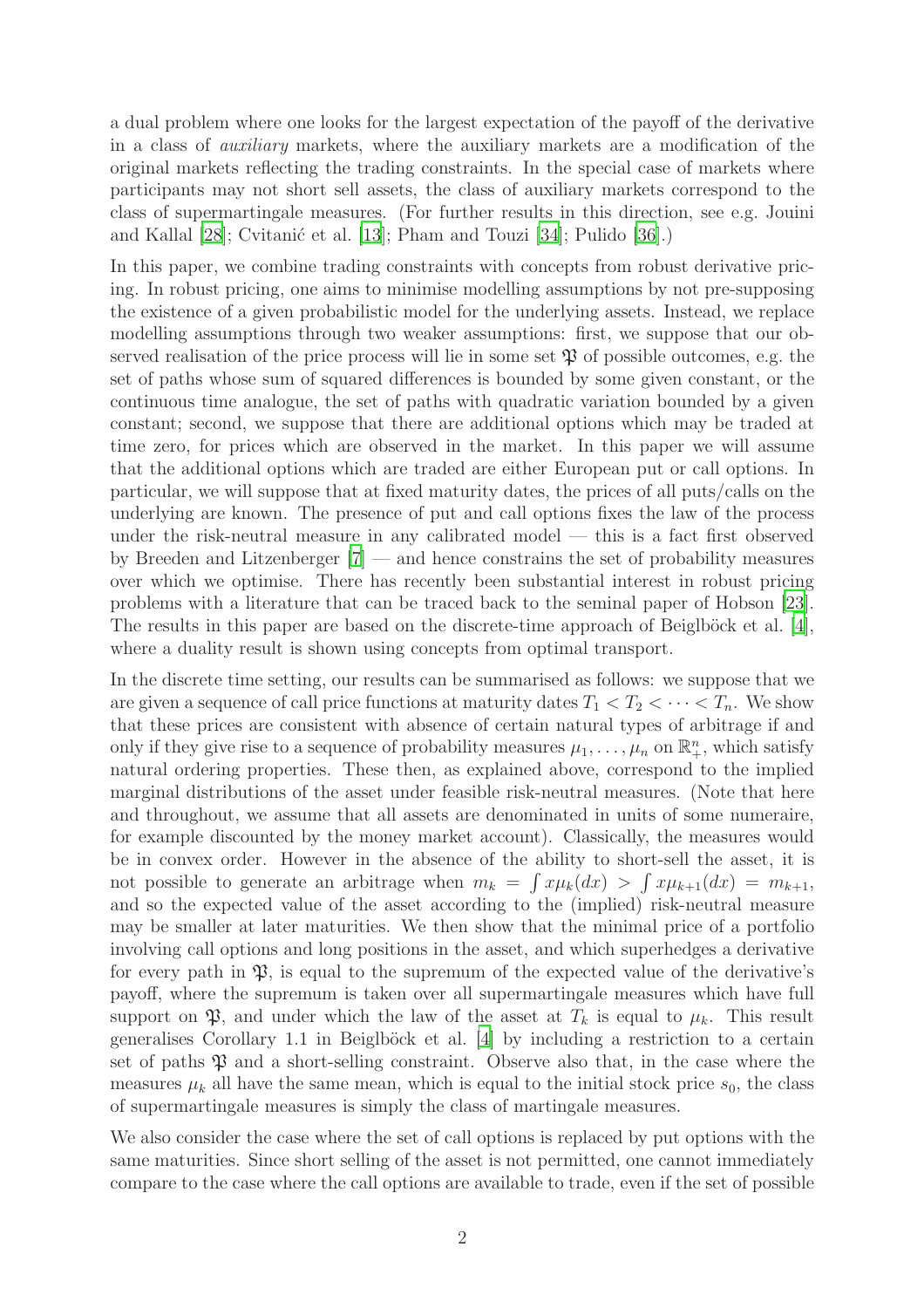implied marginal laws remains the same. In this case we show that a duality gap arises when the initial asset price  $s_0$  is strictly larger than the implied mean  $m_k$  for some maturity  $T_k$ . In particular, there is no longer equality between the cheapest superhedge and the largest model-consistent price — rather, we see a difference which can be characterised in terms of the limit behaviour of the put prices as the strike goes to infinity.

The easiest example of this duality gap arises in considering the difference between the implied price of a forward contract written on the asset — taking the forward to be a contract which pays the holder the value of the asset at some future date  $T_k$ , then the forward contract will have a model-implied price  $m_k = \int x \mu_k(dx)$ , which, in the cases of interest, will be strictly smaller than the initial price of the asset  $s_0$ . In the case where call options are traded, the forward may be superhedged for  $m_k$  using call options (the call option with strike 0 has the same payoff as the forward). In the case where put options are traded, this is not the case — instead, the cheapest super-replicating strategy will simply be to purchase the asset at time 0, which has cost  $s_0$ .

Historically, there has been relatively little study of asset prices which are strict super- $martingales<sup>1</sup> under the risk-neutral measure in the literature. Their main appearance$  $martingales<sup>1</sup> under the risk-neutral measure in the literature. Their main appearance$  $martingales<sup>1</sup> under the risk-neutral measure in the literature. Their main appearance$ has been as models for the study of financial bubbles, where strict local-martingales are considered. We believe that our results, both in discrete time and in continuous time, contribute to and provide a novel perspective on the existing literature on financial bubbles.

In mathematical finance, the modelling of financial bubbles using local-martingale models can be traced back to Heston et al. [\[22](#page-30-5)], with subsequent contributions including Cox and Hobson [\[10](#page-30-6)]; Jarrow et al. [\[26](#page-30-7), [27\]](#page-31-3). Before Heston et al. [\[22\]](#page-30-5), a number of authors observed that, in certain circumstances, models which were only strict local martingales arise naturally and/or are interesting of their own right (and can be attributed some financial interpretation); see Lewis [\[29](#page-31-4)]; Delbaen and Schachermayer [\[16](#page-30-8)]; Loewenstein and Willard [\[30\]](#page-31-5); Sin [\[38](#page-31-6)]. One of the most common examples of a naturally occurring class of local-martingale models is the class of CEV models,  $dS_t = S_t^{\alpha} dB_t$ ,  $S_0 = s_0$ , where  $\alpha > 1$ . In the case where  $\alpha = 2$ , one recovers the inverse of a 3-dimensional Bessel process, which was studied in Delbaen and Schachermayer [\[16\]](#page-30-8). More recently, the class of Quadratic Normal Volatility (QNV) models have also been studied, which are mostly strict local-martingales, but typically calibrate well to market data; see Carr et al. [\[9\]](#page-29-3).

We build our contribution to this literature by embedding the discrete time results into a continuous time framework. Consider a continuous time framework with dynamic trading in the asset and call or put options traded initially for certain fixed maturities. Then the discrete setup is naturally included by considering trading strategies which only rebalance at the maturity dates of the options. Discrete time supermartingale measures are obtained as projections of local-martingale measures which meet the given marginals. The duality gap is preserved when put options trade, and this gap has a possible interpretation as a financial bubble. To make this generalisation, it is necessary to introduce a pathwise superhedging requirement which enforces a collateral requirement. A similar requirement has already been considered in Cox and Hobson [\[10\]](#page-30-6). We therefore believe that an important consequence of this paper is the following interpretation of local-martingale models in

<span id="page-2-0"></span> $1<sup>1</sup>A$  strict supermartingale is a supermartingale which is not a martingale. Since we only consider nonnegative processes over finite time-horizons, a strict supermartingale is therefore a supermartingale which has a non-constant expected value. Similarly, a strict non-negative local martingale is a local martingale which is also a strict supermartingale.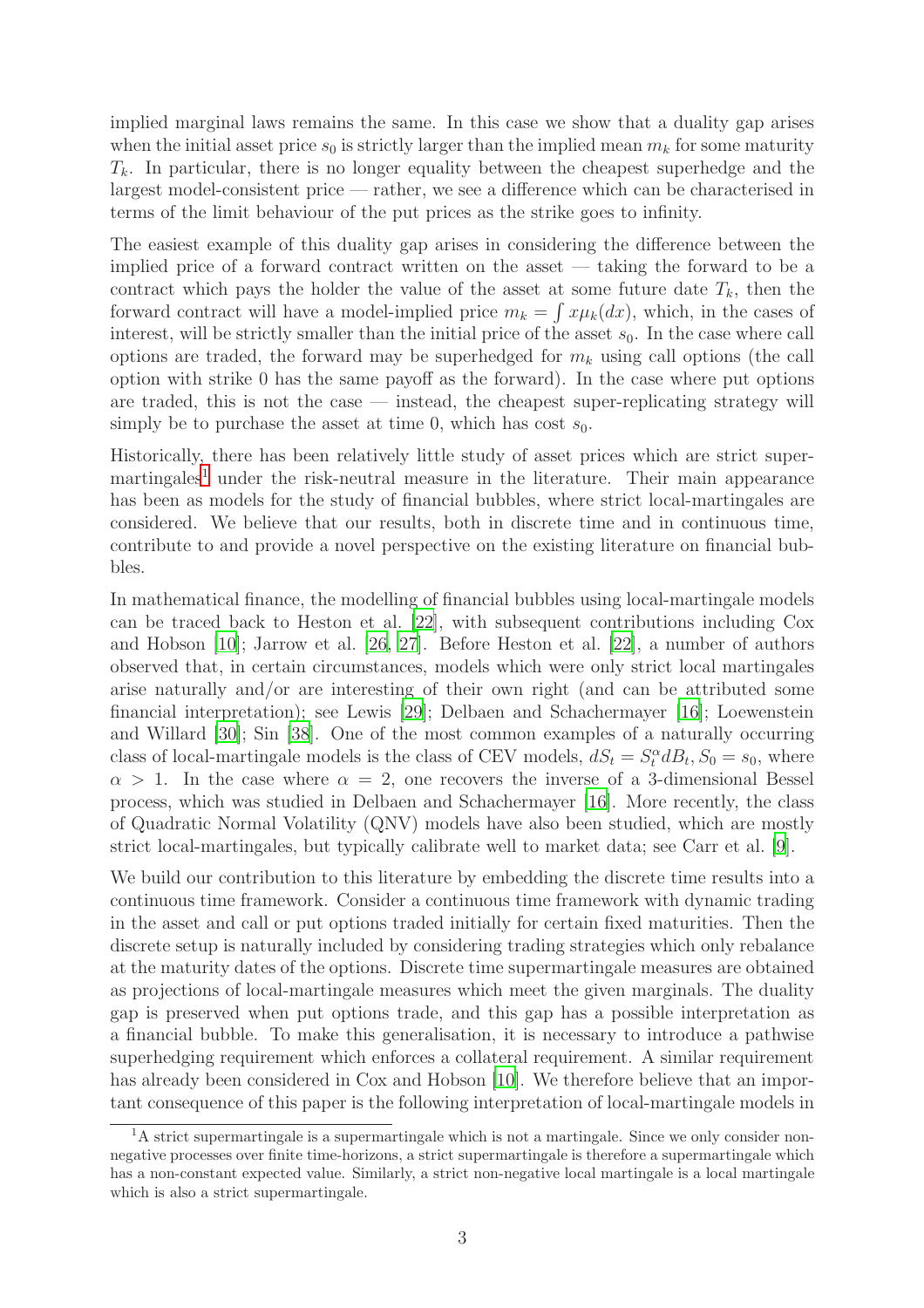financial applications: *local-martingale models naturally arise due to trading constraints.*

This has an impact on the existing literature on financial bubbles: intrinsically, we believe that models where asset prices are strict local martingales (under a risk-neutral measure) are models which arise due to constraints on possible trading strategies. They thus correspond exactly to *rational* or *speculative bubbles* in the asset pricing and economics literature. These are usually driven by short-selling constraints and/or disagreement between the agents on the fundamental values due to heterogenous beliefs or overconfidence, see Hugonnier [\[24](#page-30-9)], Harrison and Kreps [\[20\]](#page-30-10) and Scheinkman and Xiong [\[37\]](#page-31-7). Strict local martingale models are a very natural class of models for bubbles, since there is a natural notion of a 'fundamental' price which diverges from the traded price. However, as we show, this divergence is 'rational' and driven by the absence of arbitrage combined with trading restrictions, as in speculative bubbles. This is different from the case of an 'irrational bubble' when divergence between the market price of an asset and its fundamental price is driven by some behavioural aspect of market participants, rather than specific market features. In this sense, an important contribution of this article for the literature on bubbles is to divorce any notions of 'irrationality' from the financial study of strict local martingale models.

We also make the observation that, although we present results on local-martingale models in continuous time, our approach is firmly rooted in a discrete-time setup, and all pricing results in continuous time follow essentially from the corresponding discrete-time results. One interpretation is that these models therefore are the natural discrete-time analogues of local-martingale models (in this sense, our results provide an alternative response to the first criticism discussed in Protter [\[35\]](#page-31-8); see also Jarrow and Protter [\[25](#page-30-11)]). However, it seems to us that the implication more naturally runs in the other direction: in discretetime, our models are very natural, and easily specified. In continuous-time, however, local-martingales are very subtle processes, and the difference between a local-martingale and a martingale is not easy to detect — our paper provides a clear specification of a discrete-time setup which could be interpreted in continuous time as a local-martingale model. As a result, in our setup local-martingale phenomena arise naturally, and reflect specific market conditions. This contrasts with the arguments of e.g. Guasoni and Rasonyi [\[19\]](#page-30-12), who argue against local-martingale models on the basis that they can always be approximated by martingale models.

Short selling bans as a regulatory tool to discourage speculation and stabilise markets have proved to be popular among emerging markets and during times of financial crisis. During the U.S. subprime mortgage crisis, short selling of 797 financial stocks in U.S. markets was banned by the SEC between September 19, 2008 and October 8, 2008. Around the same time, the South Korean Financial Supervisory Commission imposed an outright prohibition of short selling of any listed stocks in an attempt to curb the spread of malignant rumours in the market. The ban was lifted for non-financial stocks about a year later, while the constraints on financial stocks remained until November 2013. Interestingly, the U.S. and South Korea both have very active derivatives markets and, in both examples, the bans on short selling did not extend to derivative markets. This allowed market makers and investors to use options to hedge portfolios and express pessimistic views. In light of a series of short selling bans across the globe, the question of their impact on stocks and derivatives markets is once again a matter of concern to academics and policy makers, see e.g. Battalio and Schultz [\[2\]](#page-29-4), Hendershott et al. [\[21](#page-30-13)]; the current paper represents a theoretical contribution to this literature. Battalio and Schultz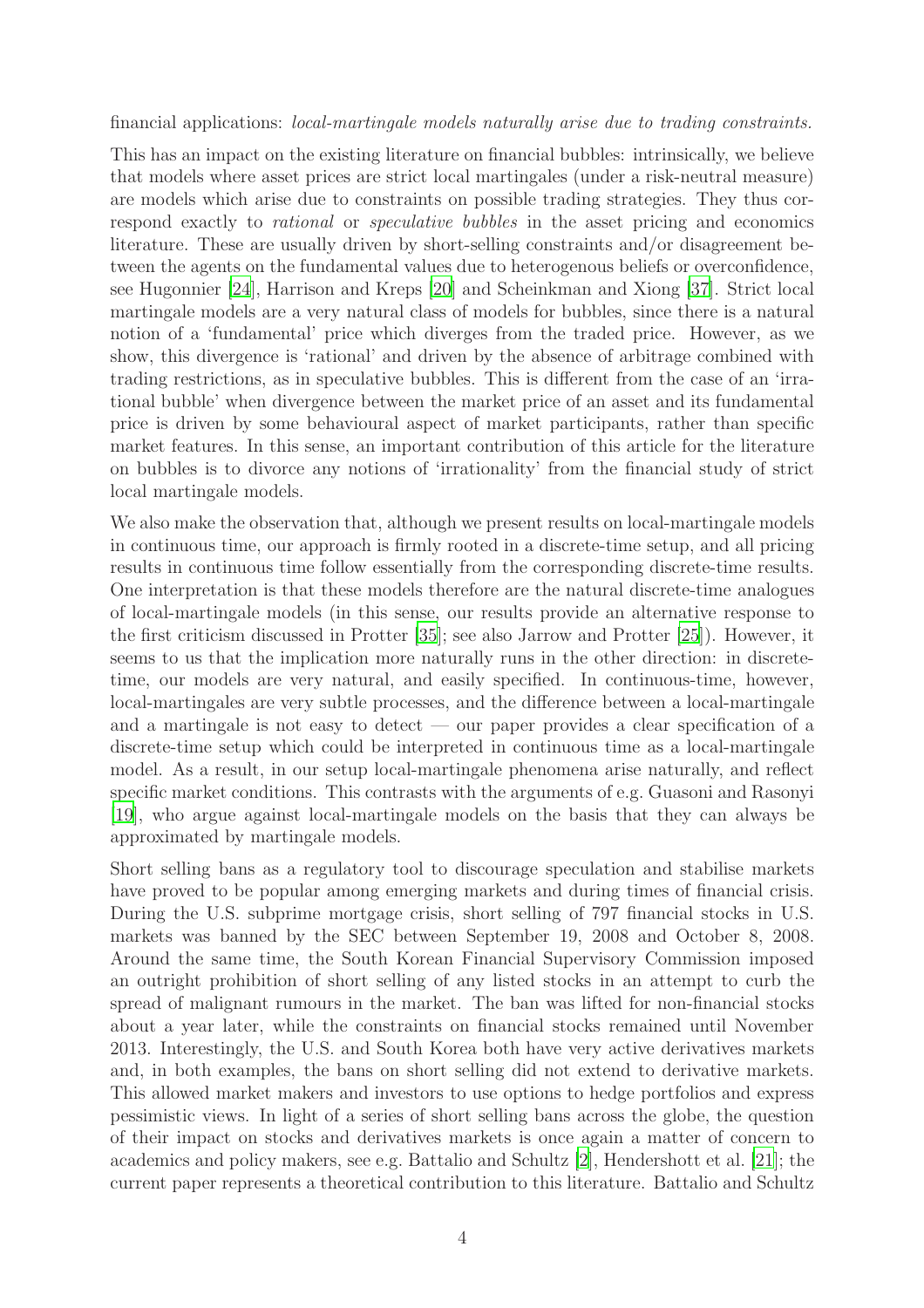[\[2\]](#page-29-4) study the U.S. short selling ban in September 2008 and find that synthetic share prices for banned stocks, computed separately for puts and for calls, become significantly lower than the actual share prices, accompanied by increases in bid-ask spreads. The findings correspond to the setting of our paper with  $m_k < s_0$ , making it particularly interesting.

Finally, we note that in parallel to our research Fahim and Huang [\[18\]](#page-30-14) and Bayraktar and Zhou [\[3\]](#page-29-5) considered discrete time robust pricing and hedging with trading restrictions. Fahim and Huang [\[18](#page-30-14)] use concepts from optimal martingale transport but assume market input in form of distributions  $\mu_i$  already satisfying a set of assumptions which in our paper are characterised in terms of arbitrage opportunities. Bayraktar and Zhou [\[3](#page-29-5)] adopt the quasi-sure analysis of Bouchard and Nutz [\[6\]](#page-29-6) with finitely many traded options. As a result, in both cases the pricing-hedging duality holds and no links are made to modelling of financial bubbles in discrete or continuous time. The focus of both papers is on general convex portfolio constraints.

This paper is organised as follows. Section [2](#page-4-0) discusses the robust modelling framework in discrete time. Sections [3](#page-7-0) and [4](#page-10-0) specialise respectively to the case when call or put options are traded. The latter in particular explores when a duality gap arises. Subsequently Section [5](#page-17-0) focuses on the continuous time setup. Several proofs are relegated to the Appendix.

## <span id="page-4-0"></span>2 Robust framework for pricing and hedging

We consider a financial market with two assets: a risky asset  $S$  and a numeraire (e.g. the money market account). All prices are denominated in the units of the numeraire. In particular, the numeraire's price is thus normalised and equal to one. We assume initially that S is traded discretely in time at maturities  $0 = T_0 < T_1 < T_2 < \ldots < T_n = T$ . This is extended to a continuous time setup in Section [5.](#page-17-0) The asset starts at  $S_0 = s_0 > 0$  and is assumed to be non-negative. We work on the canonical space with a fixed starting point  $\Omega = \{(\omega_0, \ldots, \omega_n) \in \mathbb{R}^{n+1}_+ : \omega_0 = s_0\}.$  The coordinate process on  $\Omega$  is denoted  $\mathbb{S} = (\mathbb{S}_i)_{i=0}^n$ i.e.

$$
\mathbb{S}_i: \Omega \to \mathbb{R}_+, \, \mathbb{S}_i(\omega_0, \omega_1, \ldots, \omega_n) = \omega_i, \, i = 0, \ldots, n,
$$

and  $\mathbb{F} = (\mathcal{F}_i)_{i=1}^n$  is its natural filtration,  $\mathcal{F}_i = \sigma(\mathbb{S}_0, \ldots, \mathbb{S}_i)$  for any  $i = 0, \ldots, n$ .

We pursue here a robust approach and do not postulate any probability measure which would specify the dynamics for S. Instead we assume that there is a set  $\mathcal X$  of market traded options with prices known at time zero,  $\mathcal{P}(X)$ ,  $X \in \mathcal{X}$ . The trading is frictionless and options in  $\mathcal X$  may be bought or sold at time zero at their known prices. Hence we extend  $P$  to be a linear operator defined on

$$
Lin(\mathcal{X}) = \left\{ a_0 + \sum_{i=1}^m a_i X_i : m \in \mathbb{N}, a_0, a_i \in \mathbb{R}, X_i \in \mathcal{X} \text{ for all } i = 1, \dots, m \right\}.
$$

As explained above, the numeraire has a constant price equal to one. Finally, the risky asset S may be traded at any  $T_i$ ,  $i = 0, \ldots, n$ , *however no short selling is allowed*.

We will consider two cases: when  $X$  is composed of call options or of put options:

$$
\mathcal{X}_c = \{ (\mathbb{S}_i - K)^+ : i = 1, \dots, n, \ K \in \mathbb{R}_+ \}, \quad \mathcal{X}_p = \{ (K - \mathbb{S}_i)^+ : i = 1, \dots, n, \ K \in \mathbb{R}_+ \}.
$$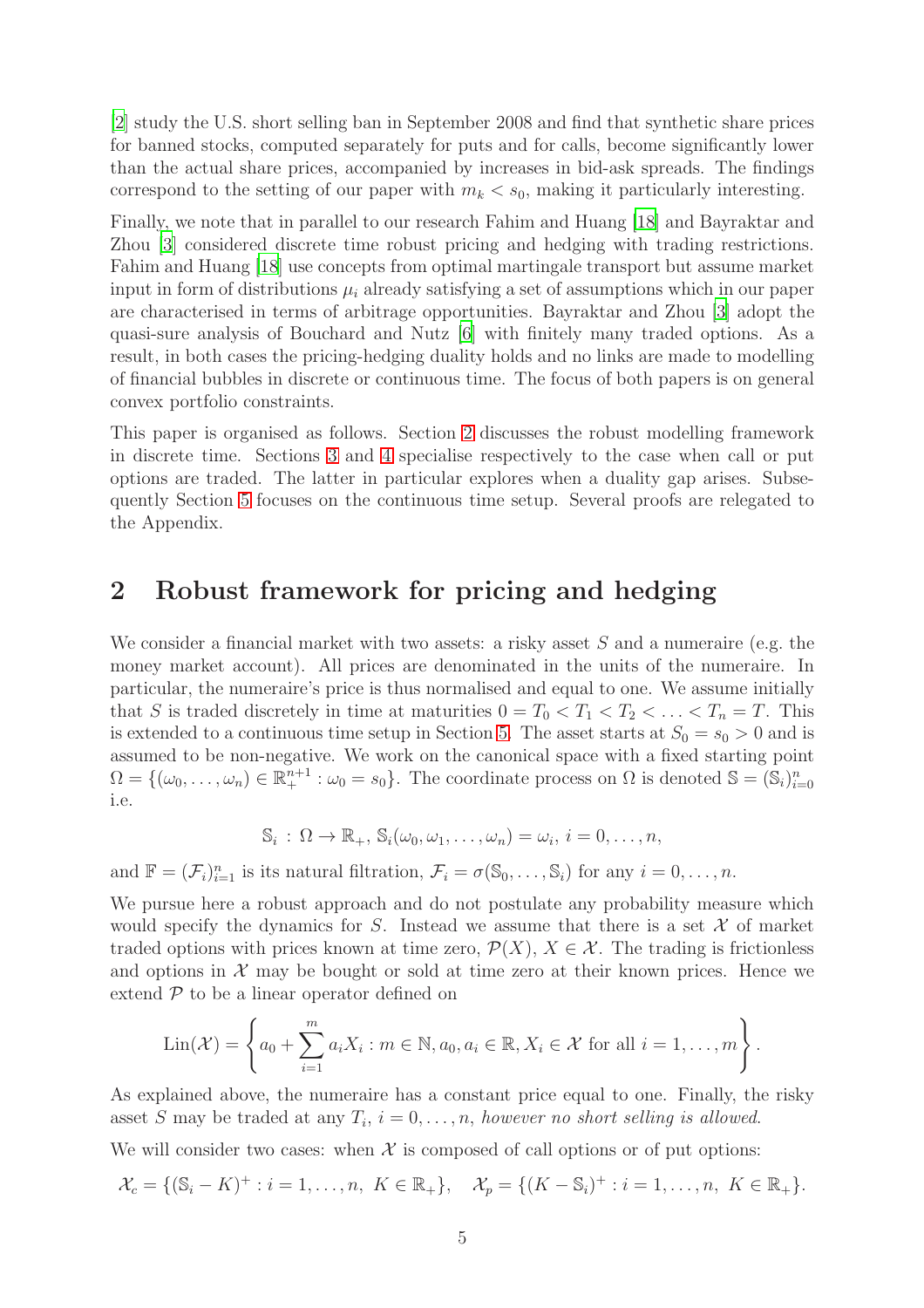An admissible (semi-static) trading strategy is a pair  $(X, \Delta)$  where  $X \in \text{Lin}(\mathcal{X})$  and  $\Delta = (\Delta_j)$  are bounded non-negative measurable functions  $\Delta_j : \mathbb{R}_+^j \to \mathbb{R}_+, j = 0, \ldots, n-1.$ The total payoff associated to  $(X, \Delta)$  is given by

$$
\Psi_{X,\Delta}(\mathbb{S}) := X(\mathbb{S}) + \sum_{j=0}^{n-1} \Delta_j(\mathbb{S}_1,\ldots,\mathbb{S}_j)(\mathbb{S}_{j+1}-\mathbb{S}_j).
$$

The cost of following such a trading strategy is equal to the cost of setting up its static part, i.e. of buying the options at time zero, and is equal to  $\mathcal{P}(X)$ . We denote the class of admissible (semi-static) trading strategies by  $A_{\mathcal{X}}$ . We write  $A_c$  (resp.  $A_p$ ) for the case  $\mathcal{X} = \mathcal{X}_c$  (resp.  $\mathcal{X} = \mathcal{X}_p$ ). Note that since no short selling is allowed these are genuinely different and, as we will see, will give very different results. Indeed, note that in the former the short selling of call options is allowed, including the strike zero i.e. the forward, providing a super-replication of the asset S, possibly at a strictly cheaper price than  $s_0$ . This feature is not present when dealing with put options.

We are interested in characterising and computing superhedging prices. All the quantities we have introduced are defined pathwise and the superhedging property is also required to hold pathwise. We have also only made mild assumptions on the market mechanisms (e.g. no frictions) but no specific modelling assumptions on the dynamics of the assets. A natural way to incorporate beliefs into the robust framework is through specifying the set  $\mathfrak{P} \subset \Omega$  of "possible paths", i.e. paths we deem feasible and for which the hedging strategies are required to work. This can be thought of as specifying the maximal support of the plausible models. In this way, with the support ranging from all paths to e.g. paths in a binomial model, the robust framework can interpolate between model-independent and model-specific setups. The set  $\mathfrak P$  might be obtained through time series analysis of the past data combined with modelling and a given agent's idiosyncratic views and is referred to as the *prediction set*. Note that since there is no probability measure specified and hence no distinction between the *real* and the *risk-neutral* measure, it is very natural to combine two streams of information: time-series of past data and forward-looking option prices. This idea goes back to Mykland  $[32]$  and we refer to Nadtochiy and Oblój  $[33]$  for more details and extended discussion.

We call the triplet  $(\mathcal{X}, \mathcal{P}, \mathfrak{P})$  of prediction set, market traded options X and their prices, the *robust modelling inputs*. The fundamental financial notions defined below, e.g. the arbitrage or the super-replication price, are implicitly relative to these inputs.

<span id="page-5-0"></span>**Definition 2.1.** The *super-replication cost* of a derivative with payoff  $G : \Omega \to \mathbb{R}$ , denoted by  $V_{\mathcal{X},\mathcal{P},\mathfrak{X}}(G)$ , is the smallest initial capital required to finance a semi-static trading strategy which super-replicates G for every path in  $\mathfrak{P}$ , i.e.

$$
V_{\mathcal{X},\mathcal{P},\mathfrak{P}}(G) := \inf \Big\{ \mathcal{P}(X) \, : \, \exists (X,\Delta) \in \mathcal{A}_\mathcal{X} \text{ s.t } \Psi_{X,\Delta} \ge G \text{ on } \mathfrak{P} \Big\}. \tag{2.1}
$$

Note that since  $\omega_0 = s_0$  for all  $\omega \in \Omega$ , it is equivalent to see G as a function from  $\Omega$  or from  $\mathbb{R}^n_+$ . We will be tacitly switching between these viewpoints, the former is used when writing  $G(\mathbb{S})$ , the latter when imposing conditions on G, see e.g. [\(3.1\)](#page-8-0) below.

Our aim is to understand when a pricing-hedging duality holds, i.e. when the superreplication price can be computed through the supremum of expectations of the payoff over a suitable class of probabilistic models.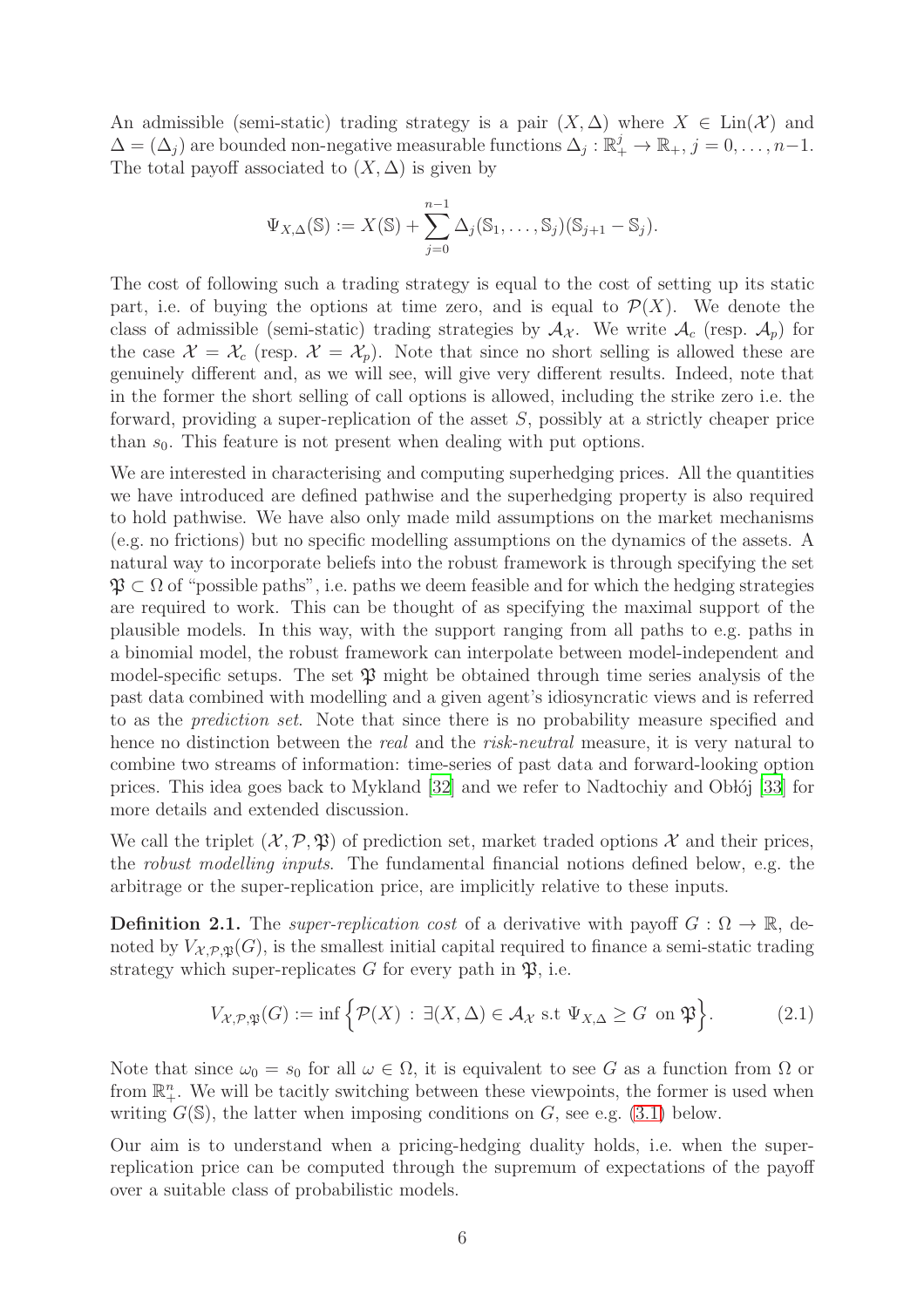<span id="page-6-5"></span>**Definition 2.2.** A market calibrated model is a probability measure  $\mathbb{P}$  on  $(\Omega, \mathbb{F})$  satisfying  $\mathbb{P}(\mathfrak{P}) = 1$  and for any  $(X, \Delta) \in \mathcal{A}_{\mathcal{X}}$ 

<span id="page-6-0"></span>
$$
\mathbb{E}_{\mathbb{P}}[\Psi_{X,\Delta}(\mathbb{S})] \le \mathcal{P}(X),\tag{2.2}
$$

where here, and throughout, we make the convention that  $\infty - \infty = -\infty$  so that the LHS in [\(2.2\)](#page-6-0) is always well defined. The set of market calibrated models is denoted  $\mathcal{M}_{\mathcal{X},\mathcal{P},\mathfrak{P}}^{\mathbb{I}}$ .

<span id="page-6-3"></span>**Remark 2.3.** It follows from the definition that if  $\mathcal{M}_{\mathcal{X},\mathcal{P},\mathfrak{P}}^{\mathcal{Z}} \neq \emptyset$  then for any Borel function  $G:\Omega\to\mathbb{R}$ 

<span id="page-6-1"></span>
$$
P_{\mathcal{X},\mathcal{P},\mathfrak{P}}(G) := \sup_{\mathbb{P}\in\mathcal{M}_{\mathcal{X},\mathcal{P},\mathfrak{P}}^-} \mathbb{E}_{\mathbb{P}}[G(\mathbb{S})] \le V_{\mathcal{X},\mathcal{P},\mathfrak{P}}(G). \tag{2.3}
$$

We sometimes refer to the LHS of the above inequality as the *primal value* and to the RHS as the *dual value*. This duality gap provides us with two different notions for the 'price' of the asset. Historically, this has be used as a method for modelling certain financial phenomena where more that one price may appear. A natural interpretation which arises in the literature is to say that the superhedging price  $V_{\mathcal{X},\mathcal{P},\mathfrak{X}}(G)$  represents the *market price* of G, and the primal side, which represents the worst model price, among models consistent with the prices observed in the market, can be thought of as the *fundamental price* of G. The case of strict inequality in [\(2.3\)](#page-6-1) then admits an interpretation as a *financial bubble* — that is, a difference between the market price, and the fundamental price. We will consider this question further below.

<span id="page-6-4"></span>Remark 2.4. It follows from the definition that under any market calibrated model  $\mathbb{P}$ , the canonical process  $\mathbb{S} = (\mathbb{S}_i)_{i=1}^n$  is a supermartingale. Such a measure is called a supermartingale measure. Furthermore, for any  $X \in \mathcal{X}$ , [\(2.2\)](#page-6-0) holds for both  $(X, 0)$  and  $(-X, 0)$  so P is calibrated to options in X, i.e. P satisfies  $\mathbb{E}_{\mathbb{P}}[X] = \mathcal{P}(X)$  for any  $X \in \mathcal{X}$ .

Definition 2.5. We say there is a *robust uniformly strong arbitrage* if there exists a trading strategy  $(X, \Delta) \in \mathcal{A}_{\mathcal{X}}$  with a negative price  $\mathcal{P}(X) < 0$  and a non-negative payoff  $\Psi_{X,\Delta}(\mathbf{s}) \geq 0$  for all  $\mathbf{s} \in \mathfrak{P}$ .

Remark 2.6. By definition, the market admits a robust uniformly strong arbitrage if and only if  $V_{\mathcal{X},\mathcal{P},\mathfrak{P}}(0) < 0$ . When  $\mathfrak{P} = \Omega$  the notion of *robust uniformly strong arbitrage* corresponds to the *model independent arbitrage*, see Davis and Hobson [\[14](#page-30-15)] and Cox and Oblój  $[11]$ . In a general robust setting, the existence of an arbitrage in the above sense may depend on the modelling assumptions, expressed through  $\mathfrak{P} \subset \Omega$ , which justifies the terminology. Equally, we stress that the arbitrage is required to be uniform in outcomes  $\omega \in \mathfrak{P}$  to distinguish from a slightly weaker notion, used in Acciaio et al. [\[1](#page-29-7)], of a strategy  $(X, \Delta) \in \mathcal{A}_{\mathcal{X}}$  with  $\mathcal{P}(X) \leq 0$  and a positive payoff  $\Psi_{X,\Delta}(\mathbf{s}) > 0$ . At present it is not clear to us if these two notions are equivalent. We can show that they are equivalent in our setup when  $\mathcal{X} = \mathcal{X}_p$  or when  $\mathcal{X} = \mathcal{X}_c$  and either  $\mathfrak{P} = \Omega$  or property (iii) in Condition [3.1](#page-7-1) below holds<sup>[2](#page-6-2)</sup>.

The three papers mentioned in the above remark also showed that typically absence of robust uniformly strong arbitrage is not sufficient to guarantee a (robust) fundamental theorem of asset pricing holds and introduced various weaker notions or additional assumptions. Here we follow  $Cox$  and Oblój [\[11](#page-30-16)]:

<span id="page-6-2"></span><sup>2</sup>We chose not to present these argument here as they are lengthy and deviate from the main focus of our paper. Instead they will be part of a separate note on arbitrage in a robust setting, available on request or through the authors' webpages.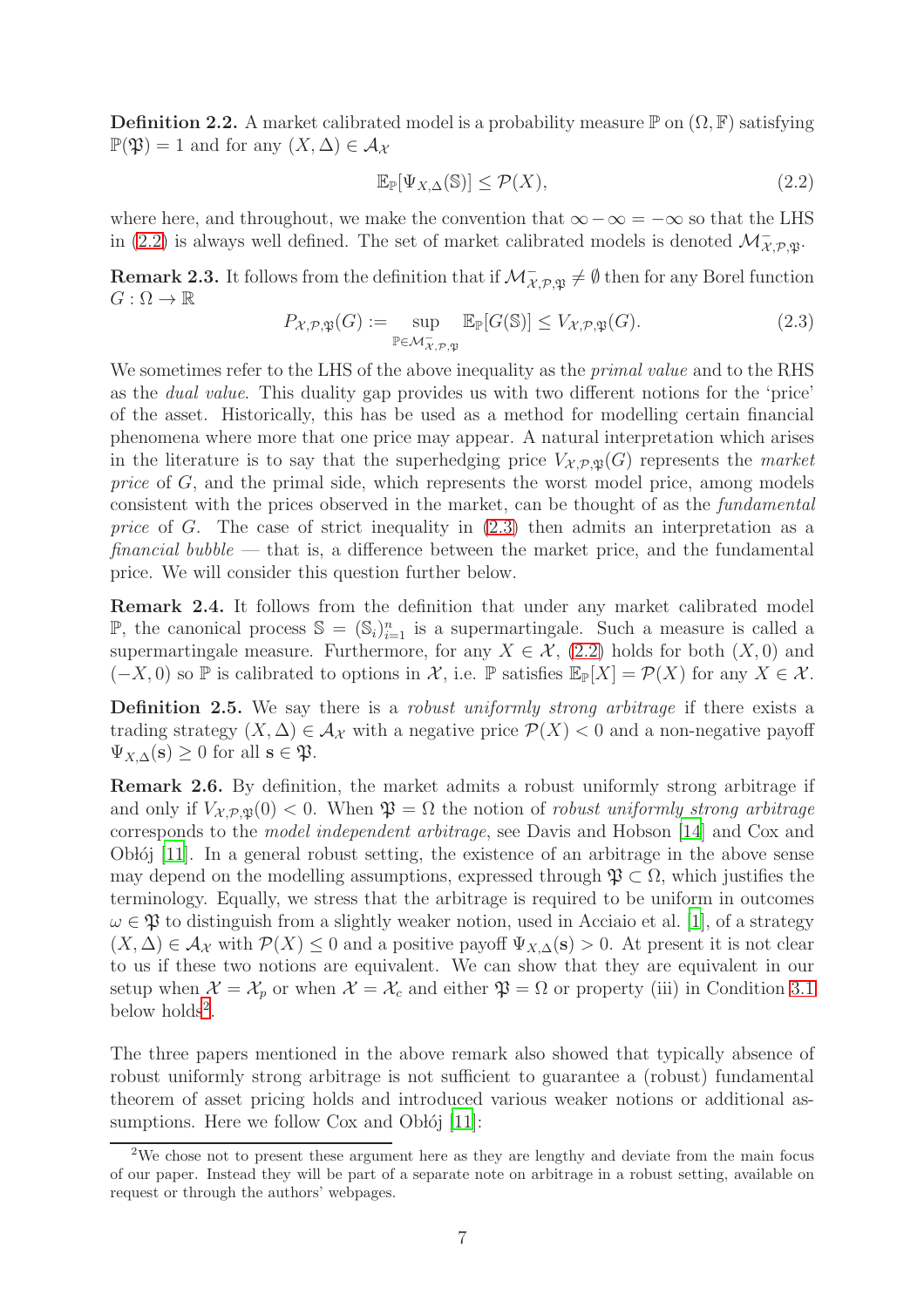Definition 2.7. We say that there is a weak free lunch with vanishing risk (WFLVR) if there exist trading strategies  $(X_k, \Delta_k) \in \mathcal{A}_{\mathcal{X}}$  and  $(X, \Delta) \in \mathcal{A}_{\mathcal{X}}$  such that  $\Psi_{X_k, \Delta_k} \to 0$ pointwise on  $\mathfrak{P}, \lim_{k} \mathcal{P}(X_k)$  is well defined with  $\lim_{k} \mathcal{P}(X_k) < 0$  and  $\Psi_{X_k,\Delta_k} \geq \Psi_{X,\Delta_k}$ .

Note that the requirement that  $\lim_{k} \mathcal{P}(X_k)$  exists is made with no loss of generality as we could always pass to a subsequence of strategies. Note also that a *robust uniformly strong arbitrage* is by definition also a *WFLVR*. A version of the Fundamental Theorem of Asset Pricing in our context, given below in Proposition [3.2](#page-7-2) for the case  $\mathcal{X} = \mathcal{X}_c$  and in Proposition [4.2](#page-10-1) for the case  $\mathcal{X} = \mathcal{X}_p$ , states that absence of WFLVR is equivalent to existence of a calibrated market model. Further, as in Davis and Hobson [\[14\]](#page-30-15) and Cox and Oblój [\[11](#page-30-16)], we can characterise absence of WFLVR through the properties of  $\mathcal{P}$ . It is this feature which prevents us from considering, as in e.g. Acciaio et al. [\[1\]](#page-29-7), shifted payoffs  $X - \mathcal{P}(X)$  for traded options and eliminating  $\mathcal P$  from the discussion.

## <span id="page-7-0"></span>3 Robust pricing–hedging duality when call options trade

In this section we consider the market in which call options are traded, i.e.  $\mathcal{X} = \mathcal{X}_c$ . Our main result states that we recover the duality known from the case when short selling restrictions are not present. Throughout we assume that  $\mathfrak{P}$  is a closed subset of  $\Omega$ .

### 3.1 Market input and no arbitrage

We start by establishing a robust Fundamental Theorem of Asset Pricing for our setting which links absence of arbitrage, properties of call prices and existence of a calibrated market model.

<span id="page-7-1"></span>**Condition 3.1.** Let  $\mathcal{X} = \mathcal{X}_c$  and  $c_i(K) := \mathcal{P}((\mathbb{S}_i - K)^+), i = 1, \dots, n, K \geq 0$ . Then

- (i)  $c_i(x)$  is a non-negative, convex, decreasing function of x on  $\mathbb{R}_+$ ,
- (ii)  $s_0 \ge c_1(0) \ge \ldots \ge c_n(0) \ge 0$  and  $c'_i(0+) \ge -1$ ,
- (iii)  $c_i(K) \to 0$  as  $K \to \infty$ ,
- (iv) For any  $x \in \mathbb{R}_+$ ,  $c_i(0) c_i(x)$  is non-increasing in i.

A robust Fundamental Theorem of Asset Pricing in our setup reads as follows.

<span id="page-7-2"></span>**Proposition 3.2.** Suppose  $\mathfrak{P}$  is a closed subset of  $\Omega$  and  $\mathcal{X} = \mathcal{X}_c$ . Then there is no WFLVR if and only if there exists a market calibrated model, which then implies Condi-tion [3.1](#page-7-1) holds. Furthermore, if  $\mathfrak{P} = \Omega$  then Condition 3.1 implies absence of WFLVR.

<span id="page-7-3"></span>**Proposition 3.3.** Suppose  $\mathfrak{P} = \Omega$  and  $\mathcal{X} = \mathcal{X}_c$ . Then Condition [3.1](#page-7-1) (i),(ii) and (iv) are necessary and sufficient for absence of robust uniformly strong arbitrage. In consequence, when these conditions hold but Condition [3.1](#page-7-1) (iii) fails there is no robust uniformly strong arbitrage but a market calibrated model does not exist.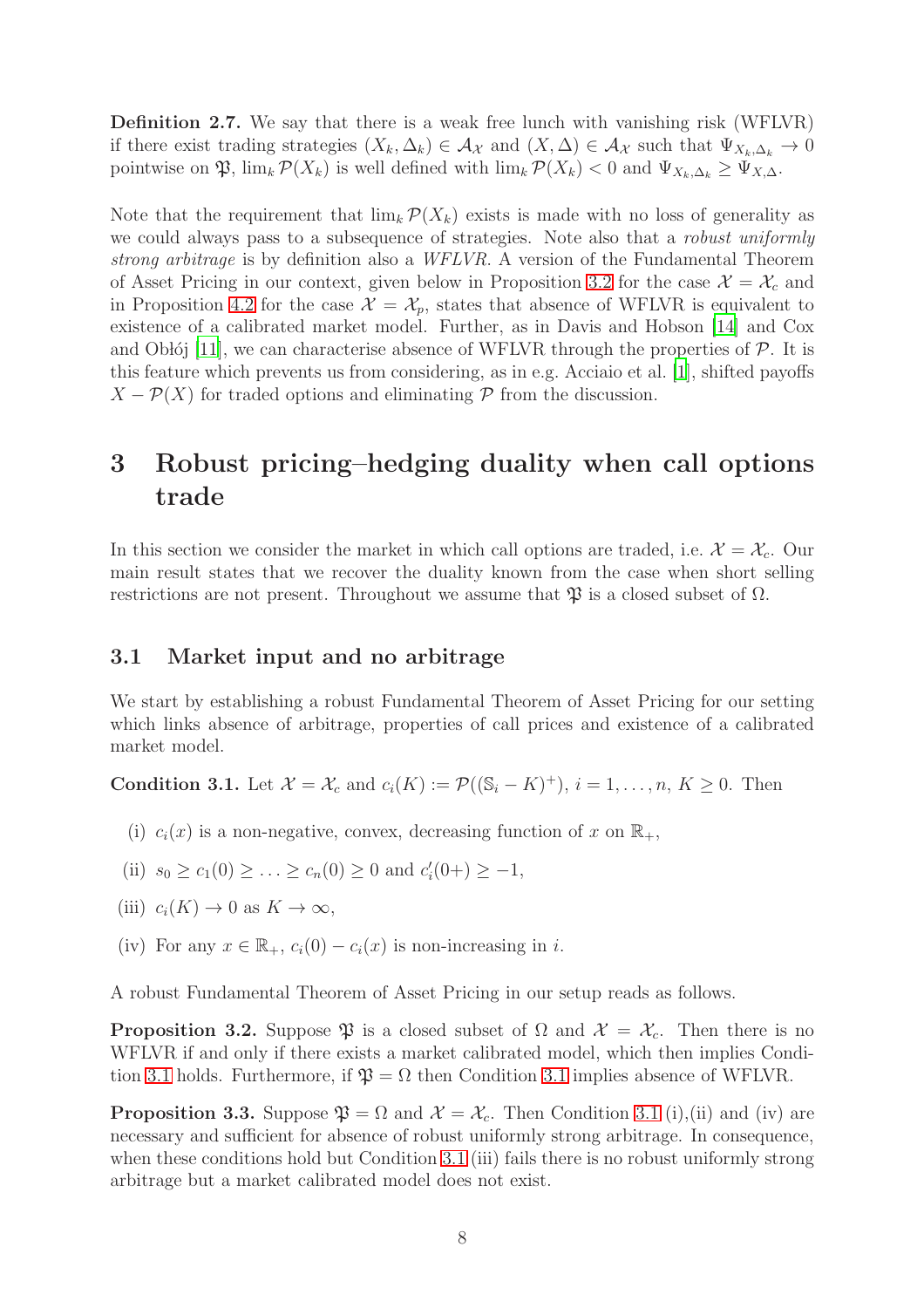We defer proofs of Propositions [3.2](#page-7-2) and [3.3](#page-7-3) to Sections [6.2](#page-22-0) and [6.4.](#page-25-0)

Remark 3.4. If we assume that there is no robust uniformly strong arbitrage, then we can immediately deduce that  $c_i(0)$  is non-increasing in i. Indeed, if there exists some i such that  $c_i(0) < c_{i+1}(0)$  then by taking  $X = (\mathbb{S}_i - 0)^+ - (\mathbb{S}_{i+1} - 0)^+$ ,  $\Delta_i = 1$  and  $\Delta_j = 0$ for  $j \neq i$ , we have  $\mathcal{P}(X) = c_i(0) - c_{i+1}(0) < 0$  but  $\Psi_{X,\Delta} = 0$  which shows that  $(X, \Delta)$  is a robust uniformly strong arbitrage.

## 3.2 Robust pricing–hedging duality and (super-)martingale optimal transport

Our main theorem in the section states that the pricing-hedging duality is preserved under no short-selling restrictions when call options are traded.

<span id="page-8-2"></span>**Theorem 3.5.** Suppose the market input  $(\mathcal{X}_c, \mathcal{P}, \mathfrak{P})$  admits no WFLVR. Let  $G : \mathbb{R}^n_+ \to$  $[-\infty, \infty)$  be an upper semi-continuous function such that

<span id="page-8-0"></span>
$$
G(s_1, ..., s_n) \le K(1 + s_1 + ... + s_n)
$$
\n(3.1)

on  $\mathbb{R}^n_+$  for some constant K. Then the pricing-hedging duality holds, i.e.

<span id="page-8-1"></span>
$$
P_{\mathcal{X}_c, \mathcal{P}, \mathfrak{P}}(G) = V_{\mathcal{X}_c, \mathcal{P}, \mathfrak{P}}(G). \tag{3.2}
$$

Remark 3.6. Our proof of this result follows closely Beiglböck et al. [\[4\]](#page-29-2) and is an application of the duality theory from optimal transport, which allows us to express the dual problem as a min-max calculus of variations where the infimum is taken over functions corresponding to the delta hedging terms and marginal constraint, and the supremum is taken over all calibrated market models. The proof will be given in Sections [6.3](#page-23-0) and [6.5.](#page-26-0)

<span id="page-8-4"></span>Remark 3.7. Recall from Remark [2.3](#page-6-3) that the case of strict inequality in [\(2.3\)](#page-6-1) may be thought of as a natural model for a financial bubble. From [\(3.2\)](#page-8-1) we see that this never happens when call options are traded,  $\mathcal{X} = \mathcal{X}_c$ . It is still possible that

$$
s_0 > c_n(0) = P_{\mathcal{X}_c, \mathcal{P}, \mathfrak{P}}(\mathbb{S}_n) = V_{\mathcal{X}_c, \mathcal{P}, \mathfrak{P}}(\mathbb{S}_n)
$$

so that the *market price* for the asset  $S$ , which is  $s_0$  is strictly greater than its fundamental price  $c_n(0)$ . However it is not clear if this could be seen as a bubble. In this case the market does not satisfy the *no dominance* principle of Merton [\[31](#page-31-11)]: the asset S is strictly dominated by a call with zero strike and one could argue that  $c_n(0)$  is in fact the correct market price for S. This situation is akin to the case of bubbles in complete markets described in Jarrow et al. [\[26\]](#page-30-7). We will see in Section [4.2](#page-11-0) below that bubbles appear in a meaningful way when put options and not call options are traded.

Note that, by Proposition [3.2,](#page-7-2) absence of WFLVR is equivalent to  $\mathcal{M}_{\chi_c,\mathcal{P},\mathfrak{P}}^-\neq \emptyset$  and it implies Condition [3.1.](#page-7-1) Following classical arguments, going back to Breeden and Litzen-berger [\[7](#page-29-1)], we can then define probability measures  $\mu_i$  on  $\mathbb{R}_+$  by

<span id="page-8-3"></span>
$$
\mu_i([0, K]) = 1 + c'_i(K) \quad \text{for } K \in \mathbb{R}_+.
$$
\n(3.3)

Naturally the market prices  $P$ , or  $c_i(K)$ , are uniquely encoded via  $(\mu_i)$  with  $c_i(K)$  $\mathcal{P}((\mathbb{S}_i - K)^+) = \int (s - K)^+ \mu_i(\text{d}s)$ . To make the link with the (super-)martingale transport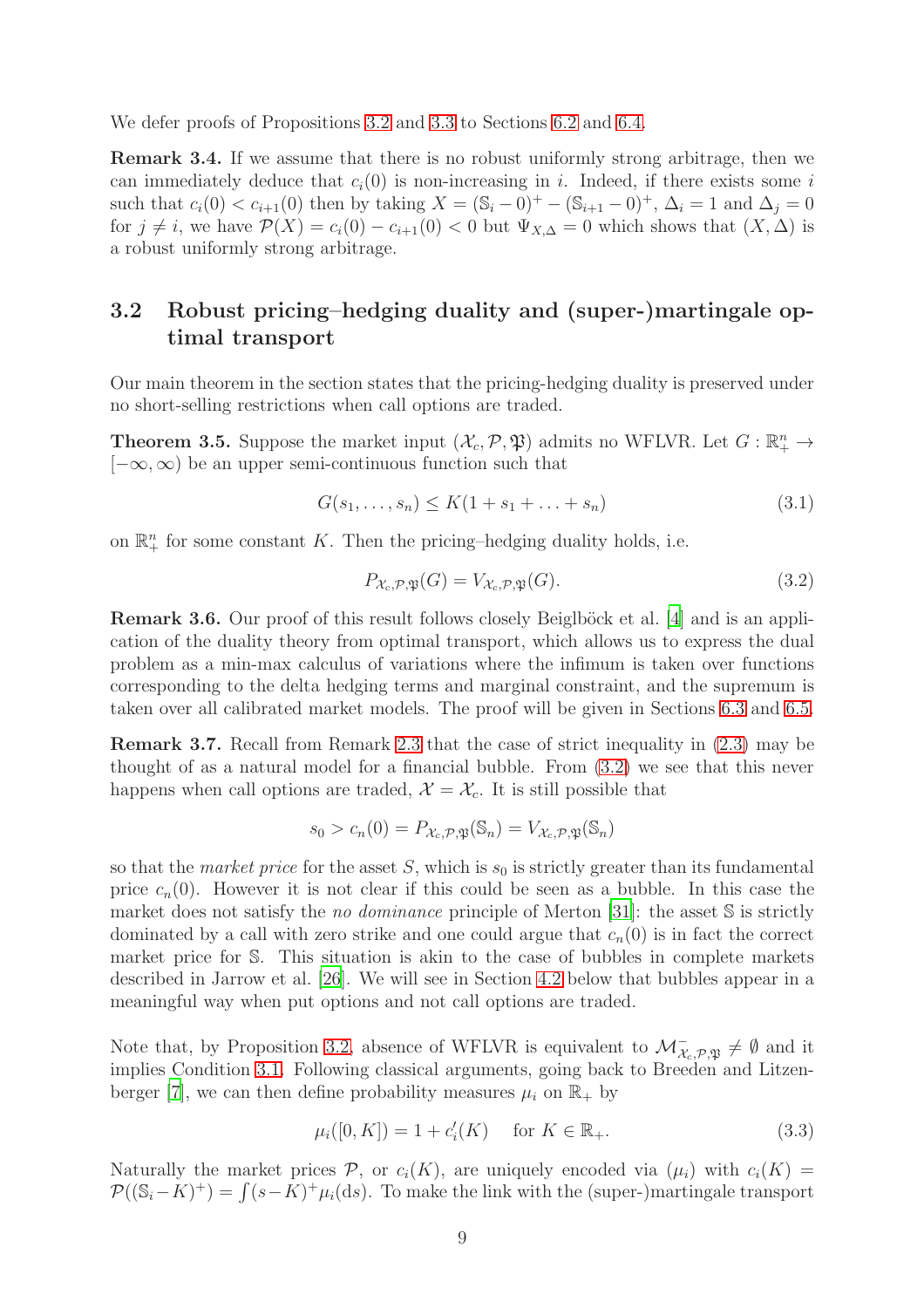explicit, we may think of  $(\mu_i)$  as the inputs. Note that by Remark [2.4](#page-6-4) the set of calibrated market models  $\mathcal{M}_{\mathcal{X}_c,\mathcal{P},\mathfrak{P}}^-$  is simply the set of probability measures  $\mathbb{P}$  on  $\mathbb{R}^n_+$  such that  $\mathbb{S}_0 = s_0$ , S is a supermartingale and  $\mathbb{S}_i$  is distributed according to  $\mu_i$ . Accordingly we use the notation  $\mathcal{M}_{\mathcal{X}_c,\mathcal{P},\mathfrak{P}}^{\mathcal{Y}} = \mathcal{M}_{\vec{\mu},\mathfrak{P}}^{\mathcal{Y}}$  and  $P_{\vec{\mu},\mathfrak{P}}(G) := \sup_{\mathbb{P} \in \mathcal{M}_{\vec{\mu},\mathfrak{P}}^{\mathcal{Y}}} \mathbb{E}_{\mathbb{P}}[G]$ . Likewise we write  $V_{\mathcal{X},\mathcal{P},\mathfrak{P}}(G) = V_{\vec{\mu},\mathfrak{P}}(G)$ . Note that we have dropped the explicit reference to call options. This is justified since in fact we can allow any  $\mu_i$ -integrable functions for the static part of trading strategies. To state this as a corollary we first rewrite Condition [3.1](#page-7-1) in terms of  $\mu_1, \ldots, \mu_n$  as follows:

<span id="page-9-0"></span>**Assumption 3.8.** The probability measures  $\mu_1, \ldots, \mu_n$  on  $\mathbb{R}_+$  satisfy

- 1.  $s_0 \geq \int_{\mathbb{R}_+} x \mu_1(dx) \geq \ldots \geq \int_{\mathbb{R}_+} x \mu_n(dx);$
- 2. for any concave non-decreasing function  $\phi : \mathbb{R} \to \mathbb{R}_+$ , the sequence  $(\int \phi \, d\mu_i)_{1 \leq i \leq n}$  is non-increasing.

Then Theorem [3.5](#page-8-2) may be restated as follows.

<span id="page-9-2"></span>**Corollary 3.9.** Assume that  $\mu_1, \ldots, \mu_n$  satisfy Assumption [3.8](#page-9-0) and that  $\mathcal{M}_{\vec{\mu}, \mathfrak{P}} \neq \emptyset$ . Let  $G: \mathbb{R}^n_+ \to [-\infty, \infty)$  be an upper semi-continuous function which satisfies [\(3.1\)](#page-8-0). Then

<span id="page-9-1"></span>
$$
P_{\vec{\mu},\mathfrak{P}}(G) = \inf \left\{ \sum_{i=0}^{n} \int u_i(s) \mu_i(ds) : u_i : \mathbb{R}_+ \to \mathbb{R} \text{ with linear growth and}
$$
  

$$
\Delta_i : \mathbb{R}_+^i \to \mathbb{R}_+ \text{ bounded s.t. } \Psi_{(u_i),(\Delta_i)} \ge G \text{ on } \mathfrak{P} \right\}
$$
(3.4)  

$$
= V_{\vec{\mu},\mathfrak{P}}(G),
$$

where  $\mu_0 := \delta_{s_0}$ . Further, if  $\int x \mu_i(\mathrm{d}x) = s_0$  for  $i = 1, \ldots, n$  then [\(3.4\)](#page-9-1) also holds with  $\Delta_i:\mathbb{R}_+^i\to\mathbb{R}$ .

*Proof.* By taking expectations in the pathwise superhedging inequality, for any  $\mathbb{P} \in \mathcal{M}_{\vec{\mu},\mathfrak{P}}$ and any superhedging strategy  $(u_i),(\Delta_i)$  as in [\(3.4\)](#page-9-1) we have

$$
\mathbb{E}_{\mathbb{P}}[G] \le \sum_{i=1}^{n} \int u_i(s) \mu_i(ds)
$$

and hence an inequality "≤" follows in the first equality in [\(3.4\)](#page-9-1), see also Remark [2.3.](#page-6-3) An inequality " $\leq$ " in the second equality in [\(3.4\)](#page-9-1) is obvious because we take inf over a smaller set of superhedging strategies. The statement then follows by Theorem [3.5.](#page-8-2) The last statement is clear since in the special case that  $\mu_1, \ldots, \mu_n$  have the same mean,  $\mathcal{M}^-_{\vec{\mu}, \mathfrak{P}},$ S is the set of martingale measures with marginals  $(\mu_i)$ .

**Remark 3.10.** [\(3.4\)](#page-9-1) is a general statement of Corollary 1.1 in Beiglböck et al. [\[4](#page-29-2)] in the presence of a prediction set  $\mathfrak{P}$ , while  $P_{\vec{\mu},\mathfrak{P}}(G) = V_{\vec{\mu},\mathfrak{P}}(G)$  follows directly from Theorem [3.5.](#page-8-2)

The implication of Corollary [3.9](#page-9-2) is that in a market without bubbles, a short-selling ban does not make any difference to the robust superhedging prices, and the martingale transport cost of G with prediction set  $\mathfrak P$  is equal to the robust  $(\mathfrak P)$ –superhedging price of G.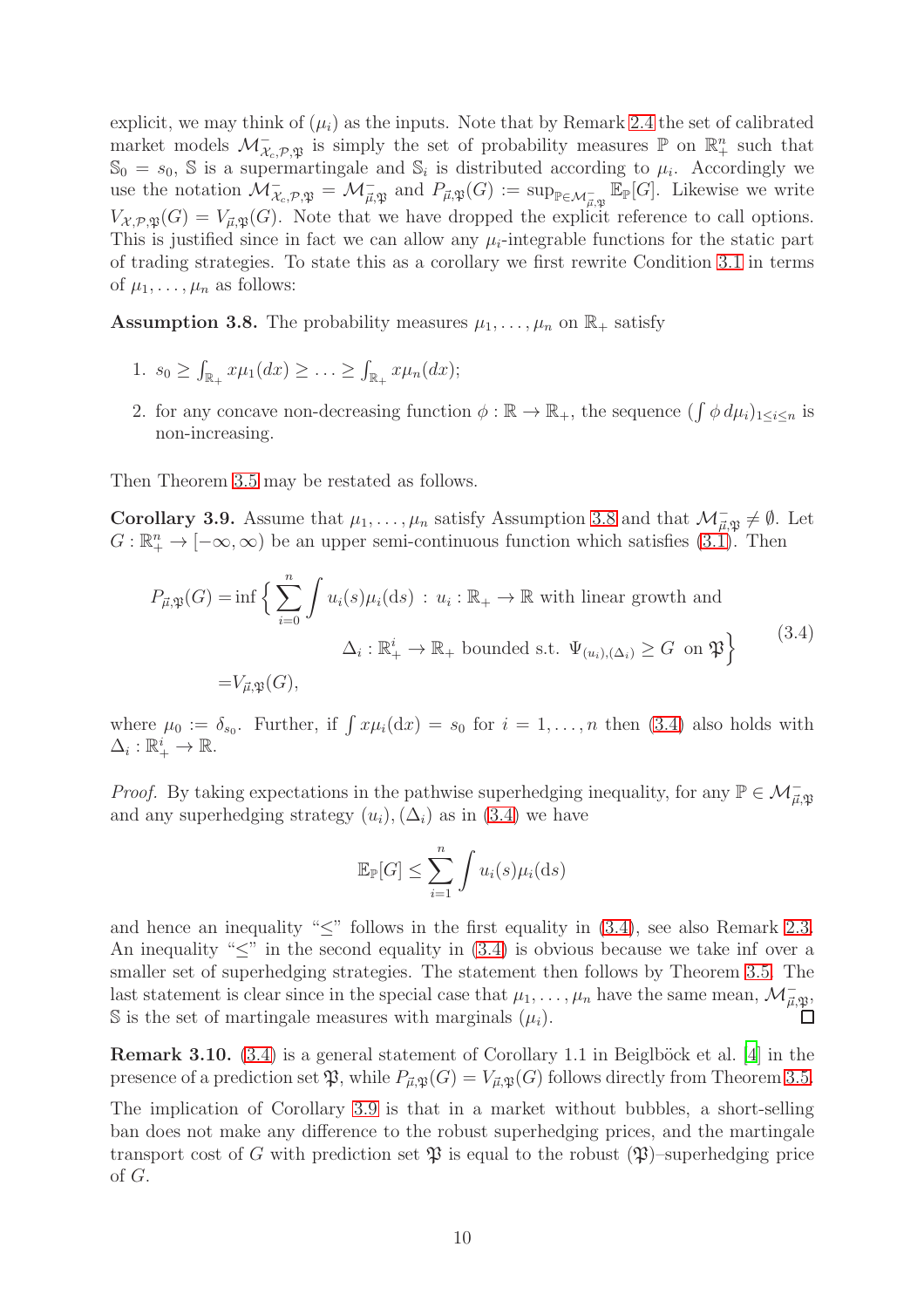## <span id="page-10-0"></span>4 Put options as hedging instruments

We specify now to the case when put options are traded,  $\mathcal{X} = \mathcal{X}_p$ . The set of semi-static trading strategies  $(X, \Delta)$  is denoted  $\mathcal{A}_p$ . In this case the options can not be used to super-replicate the asset. This, as we shall see, has important consequences for pricing and hedging.

### 4.1 Pricing–hedging duality for options with bounded payoffs

We start with a brief discussion of the market input, no arbitrage and existence of calibrated market models.

<span id="page-10-2"></span>**Condition 4.1.** Let  $\mathcal{X} = \mathcal{X}_p$  and  $p_i(K) := \mathcal{P}((K - \mathbb{S}_i)^+), i = 1, \dots, n, K \geq 0$ . Then

- (i)  $p_i(x)$  is a non-negative, convex, increasing function of x on  $\mathbb{R}_+$ ,
- (ii)  $s_0 \ge \lim_{x \to \infty} (x p_1(x)) \ge \dots \ge \lim_{x \to \infty} (x p_n(x)) \ge 0$  and  $0 \le p'_i(0+) \le 1$ ,
- (iii)  $p_i(K) \to 0$  as  $K \to 0$ ,
- (iv) for any  $x \in \mathbb{R}_+$ ,  $p_i(x)$  is non-decreasing in i.

An analogous statement of a robust Fundamental Theorem of Asset Pricing to the one in Proposition [3.2](#page-7-2) holds also in this setup.

<span id="page-10-1"></span>**Proposition 4.2.** Suppose  $\mathfrak{P}$  is a closed subset of  $\Omega$  and  $\mathcal{X} = \mathcal{X}_p$ . Then there is no WFLVR if and only if there exists a market calibrated model, which then implies Condi-tion [4.1.](#page-10-2) Furthermore, if  $\mathfrak{P} = \Omega$  then Condition [4.1](#page-10-2) implies absence of WFLVR.

A direct analogue of Proposition [3.3](#page-7-3) holds also in this setup. Further, if Condition [4.1](#page-10-2) is satisfied, similarly to [\(3.3\)](#page-8-3), we can define probability measures  $\mu_i$  on  $\mathbb{R}_+$  by

<span id="page-10-3"></span>
$$
\mu_i([0, K]) = p'_i(K) \quad \text{for } K \in \mathbb{R}_+, \tag{4.1}
$$

which will satisfy the same properties as before, namely Assumption [3.8.](#page-9-0) The set of calibrated market models is simply  $\mathcal{M}_{\mathcal{X}_p, \mathcal{P}, \mathfrak{P}}^{\mathcal{Y}} = \mathcal{M}_{\vec{\mu}, \mathfrak{P}}^{\mathcal{Y}}$  and only depends on the marginals  $(\mu_i)$  and not on whether these were derived from put or from call prices. In consequence we have  $P_{\mathcal{X}_p,\mathcal{P},\mathfrak{P}}(G) = P_{\vec{\mu},\mathfrak{P}}(G)$ .

The situation on the dual side — the superhedging problem — is different. Indeed, we saw in Corollary [3.9,](#page-9-2) that in the case of call options we could relax the static part of the portfolio from combinations of call options to combinations of any functions with linear growth without affecting the superhedging price. In contrast, when put options are traded, their combinations are always bounded and such a relaxation may not be possible. We stress this in the notation and write  $V_{\vec{n},\mathfrak{N}}^{(p)}$  $V_{\vec{\mu}, \mathfrak{P}}^{(p)}(G) := V_{\mathcal{X}_p, \mathcal{P}, \mathfrak{P}}(G)$ . Our first result shows that when G is bounded then trading puts instead of calls has no impact on the superheding price, as one would expect.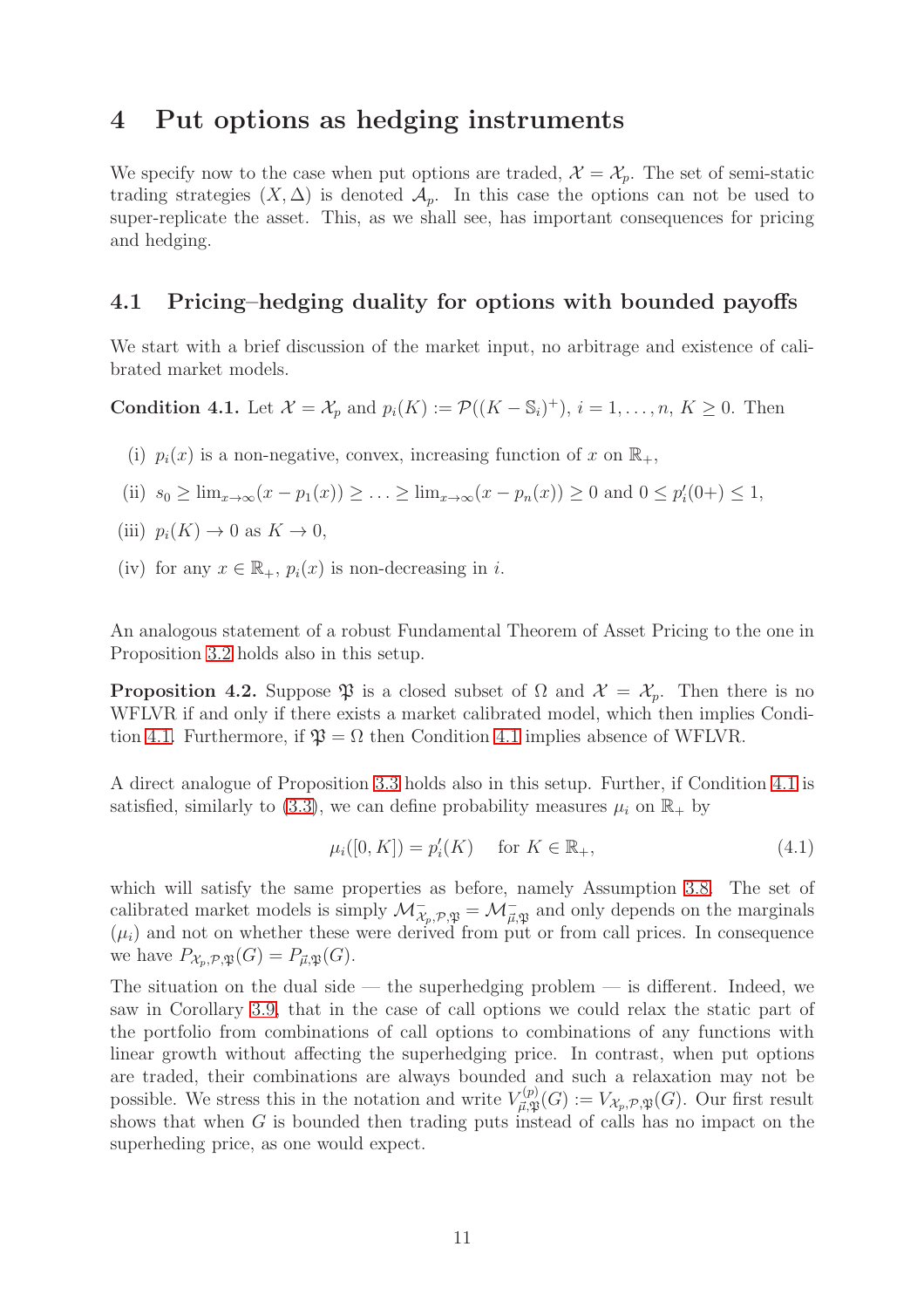<span id="page-11-2"></span>**Theorem 4.3.** Suppose the market input  $(\mathcal{X}_p, \mathcal{P}, \mathfrak{P})$  admits no WFLVR or equivalently that  $\mathcal{M}_{\vec{\mu},\mathfrak{P}} \neq \emptyset$ . In particular, Condition [4.1](#page-10-2) is satisfied and [\(4.1\)](#page-10-3) defines measures which satisfy Assumption [3.8.](#page-9-0) Let  $G : \mathbb{R}^n_+ \to [-\infty, \infty)$  be an upper semi-continuous function bounded from above. Then

<span id="page-11-1"></span>
$$
P_{\vec{\mu},\mathfrak{P}}(G) = P_{\mathcal{X}_p,\mathcal{P},\mathfrak{P}}(G) = V_{\mathcal{X}_p,\mathcal{P},\mathfrak{P}}(G) = V_{\vec{\mu},\mathfrak{P}}^{(p)}(G). \tag{4.2}
$$

The proof will be given in Sections [6.3](#page-23-0) and [6.5](#page-26-0) and is similar to the proof of Theorem [3.5.](#page-8-2)

The above result may be extended to functions G which are not necessarily bounded but have sub-linear growth. We state one such extension which will be used later. In contrast, the duality in  $(4.2)$  will fail for G which has a linear growth – a theme we explore in the subsequent sections.

<span id="page-11-3"></span>**Corollary 4.4.** In the setup of Theorem [4.3,](#page-11-2) assume that  $G$  is an upper semi-continuous function such that for any  $M > 1$ ,  $G_M(s_1, ..., s_n) := G(s_1, ..., s_n) - (s_1 + ... + s_n)/M$  is bounded from above. Then  $(4.2)$  holds for  $G$ .

*Proof.* We have

$$
V_{\vec{\mu},\mathfrak{P}}^{(p)}(G) \leq V_{\vec{\mu},\mathfrak{P}}^{(p)}(G_M) + V_{\vec{\mu},\mathfrak{P}}^{(p)}((\mathbb{S}_1 + \dots + \mathbb{S}_n)/M)
$$
  
\n
$$
\leq P_{\vec{\mu},\mathfrak{P}}(G_M) + V_{\vec{\mu},\mathfrak{P}}^{(p)}((\mathbb{S}_1 + \dots + \mathbb{S}_n)/M)
$$
  
\n
$$
\leq P_{\vec{\mu},\mathfrak{P}}(G) + \frac{ns_0}{M},
$$

where we used the obvious inequality  $0 \leq V_{\vec{\mu}, \mathfrak{P}}^{(p)}$  $_{\vec{\mu},\mathfrak{P}}^{(p)}(\mathbb{S}_i) \leq s_0, i = 1,\ldots,n.$  Letting  $M \to \infty$ we obtain  $V_{\vec{n},\mathfrak{N}}^{(p)}$  $F_{\vec{\mu}, \mathfrak{P}}^{(p)}(G) \leq P_{\vec{\mu}, \mathfrak{P}}(G)$ . The other inequality  $V_{\vec{\mu}, \mathfrak{P}}^{(p)}$  $_{\vec{\mu},\mathfrak{P}}^{(p)}(G) \geq P_{\vec{\mu},\mathfrak{P}}(G)$  is true in all generality, (see Remark [2.3\)](#page-6-3) and we conclude that  $V_{\vec{n},\mathfrak{N}}^{(p)}$  $\Box$  $_{\vec{\mu},\mathfrak{P}}^{(p)}(G)=P_{\vec{\mu},\mathfrak{P}}(G).$ 

### <span id="page-11-0"></span>4.2 Duality gap and bubbles

We come back to the topic of financial bubbles considered in Remarks [2.3](#page-6-3) and [3.7.](#page-8-4) We start with a motivating example of a simple one period model,  $n = 1$ . The prediction set is of the form  $\mathfrak{P} = \{s_0\} \times \mathfrak{P}_1$  for some  $\mathfrak{P}_1 \subset \mathbb{R}_+$ . We assume the market admits no WFLVR which is equivalent to saying that  $\mu$  defined via [\(4.1\)](#page-10-3) is a probability measure supported on  $\mathfrak{P}_1$  and satisfies  $\int x\mu(\mathrm{d}x) \leq s_0$ . We assume the prediction set  $\mathfrak{P}_1$  is unbounded and consider an option with an upper-semi-continuous payoff function  $G : \mathbb{R}_+ \to [-\infty, \infty)$ such that  $|G(x)| \leq K|x|$  for some K and let

$$
\limsup_{x \to \infty, x \in \mathfrak{P}_1} \frac{G(x)}{x} =: \beta \in [-\infty, \infty).
$$

A semi-static trading strategy is a pair  $(X, \Delta) \in \mathcal{A}_p$ ,  $X \in \mathcal{X}_p$  and  $\Delta \geq 0$ . If it superreplicates G

$$
\Psi_{X,\Delta}(s_1) := X(s_1) + \Delta(s_1 - s_0) \ge G(s_1), \quad s_1 \in \mathfrak{P}_1,
$$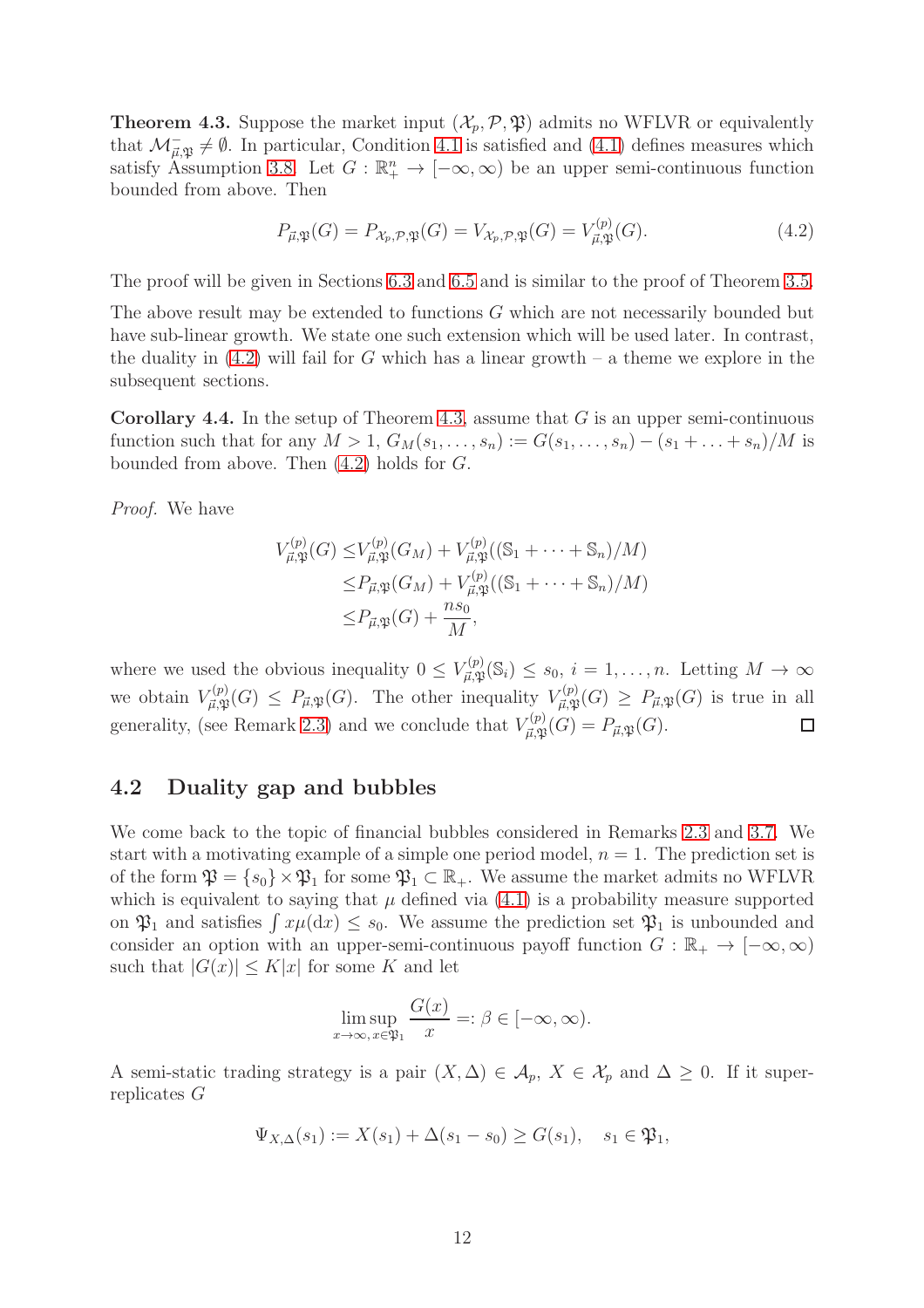then necessarily  $\Delta \geq \beta_+$  since X is bounded, where  $\beta_+ = \beta \vee 0$ . Therefore we find

$$
V_{\mu,\mathfrak{P}}^{(p)}(G) = \inf \Big\{ \int X(s_1) \mu(\mathrm{d}s_1) : (X, \Delta) \in \mathcal{A}_p \text{ s.t } \Psi_{X,\Delta} \geq G \text{ on } \mathfrak{P} \Big\}
$$
  
\n
$$
= \inf_{\Delta_0 \geq \beta_+} \Big\{ \Delta_0 s_0 + \inf \Big\{ \int X(s_1) \mu(\mathrm{d}s_1) : (X, \Delta) \in \mathcal{A}_p \text{ s.t}
$$
  
\n
$$
\Psi_{X,\Delta}(s_1) \geq G(s_1) - \Delta_0 s_1 \forall s_1 \in \mathfrak{P}_1 \Big\} \Big\}
$$
  
\n
$$
= \inf_{\Delta_0 \geq \beta_+} \Big\{ \Delta_0 s_0 + P_{\mu,\mathfrak{P}}(G(\mathbb{S}) - \Delta_0 \mathbb{S}_1) \Big\}
$$
  
\n
$$
= \inf_{\Delta_0 \geq \beta_+} \Big( \Delta_0 s_0 + \int_{\mathbb{R}_+} (G(s_1) - \Delta_0 s_1) \mu(\mathrm{d}s_1) \Big)
$$
  
\n
$$
= \int_{\mathbb{R}_+} G(s_1) \mu(\mathrm{d}s_1) + \inf_{\Delta_0 \geq \beta_+} \Big( \Delta_0 (s_0 - \int_{\mathbb{R}_+} s_1 \mu(\mathrm{d}s_1) \Big) \Big)
$$
  
\n
$$
= \int_{\mathbb{R}_+} G(s_1) \mu(\mathrm{d}s_1) + \beta_+ (s_0 - \int_{\mathbb{R}_+} s_1 \mu(\mathrm{d}s_1) \Big) = P_{\mu,\mathfrak{P}}(G) + \beta_+ (s_0 - \int_{\mathbb{R}_+} s_1 \mu(\mathrm{d}s_1) ).
$$
 (4.3)

It follows that if the mean of  $\mu$  is strictly smaller than  $s_0$  then we have a duality gap for G with linear growth. The intuitive reason is clear: buying the asset directly is implicitly more expensive than constructing a position using put options. If G has bounded payoff then the latter is feasible as seen in Theorem [4.3.](#page-11-2) However for  $G$  with a linear growth any superhedging portfolio has to include the asset S and is hence more expensive, as seen above. When  $G(s_1) = (s_1 - K)^+$ ,  $\limsup_{x \to \infty, x \in \mathfrak{P}_1} G(x)/x = 1$  and we obtain

<span id="page-12-0"></span>
$$
V_{\mu,\mathfrak{P}}^{(p)}(G) = P_{\mu,\mathfrak{P}}(G) + \left(s_0 - \int_{\mathbb{R}_+} x\mu(\mathrm{d}x)\right).
$$

Likewise, taking  $G(s_1) = s_1$ , we have

$$
s_0 = V_{\mu}^{(p)}(\mathbb{S}_1) \ge P_{\mu, \mathfrak{P}}(\mathbb{S}_1) = f_0 := \int_{\mathbb{R}_+} x \mu(\mathrm{d} x).
$$

The market has a bubble — a misalignment of market and fundamental prices — if the forward price  $f_0$  implied by the put options is strictly smaller than the spot price  $s_0$ . This should be contrasted with the situation in Remark [3.7,](#page-8-4) where the bubble arose due to dominated assets.

The difference between these situations can be summarised as follows: in order to have a financially meaningful market, we must always have the following inequalities:

$$
\begin{array}{ccc}\n\text{market} \\
\text{price} & \geq & \text{super-replication} \\
\text{price} & & \geq & \text{sup}\{\text{model-implied prices}\} \\
& & = & \text{fundamental price} \\
\end{array}
$$

The first inequality here follows from the fact that we can super-replicate an asset by purchasing it, and we may have a strict inequality without a simple arbitrage if it is not possible (due to portfolio constraints) to short-sell the asset (indeed, in this paper, we always interpret the market price of non-traded assets as their super-replication price; for traded assets, this is a simple consequence of the main results). However, in the case where there is a strict inequality here, the market contains a dominating portfolio —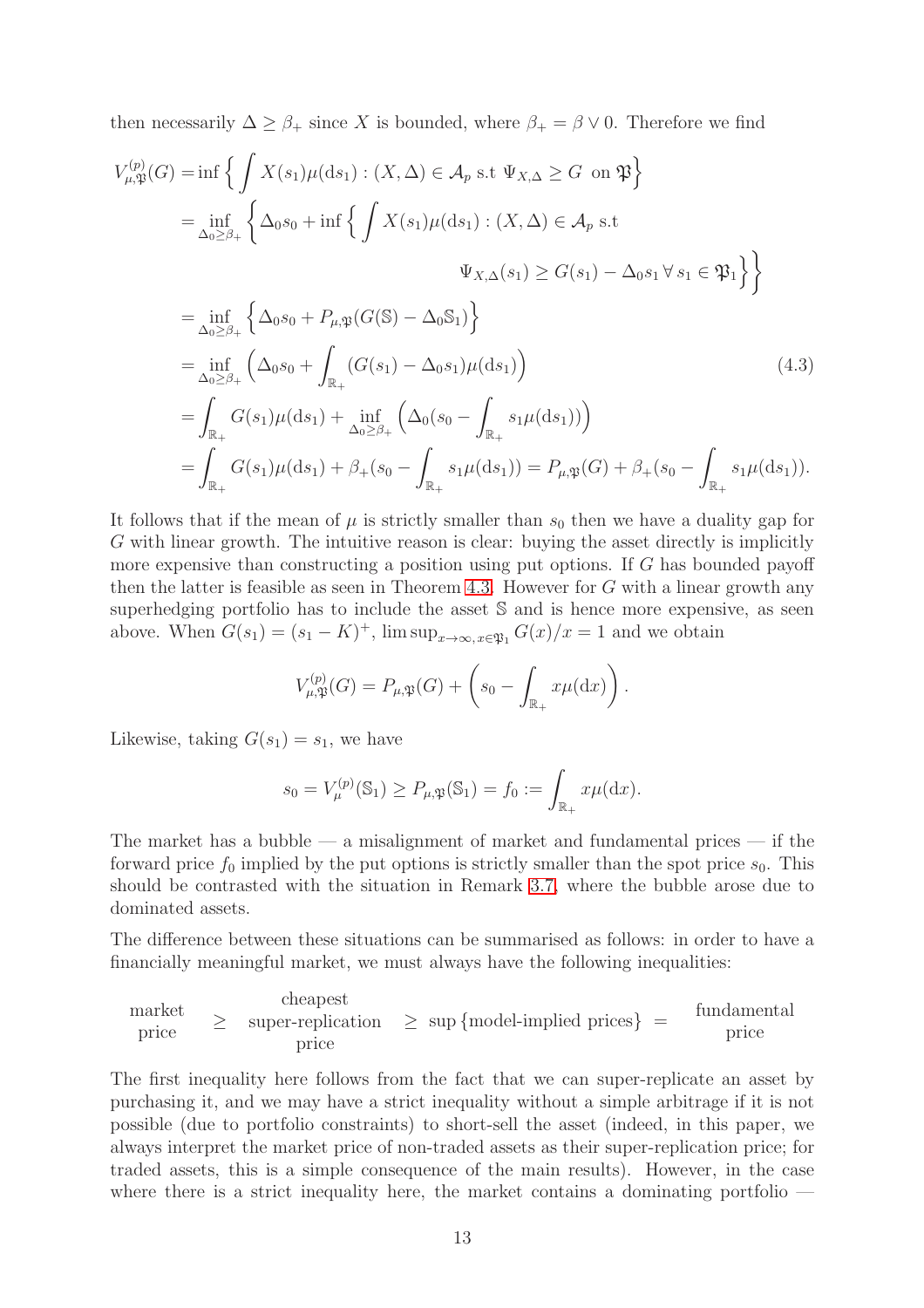that is, the super-replicating strategy strictly dominates the purchase of the asset at the market price, and so Merton's no-dominance principle fails. In general, one would not expect such markets to exist — even if arbitrage were not possible, one would expect equilibrium to close the gap, since no (rational) market participants would purchase the asset at its market price. On the other hand, the second inequality here is rational there is no *a priori* need for the super-replication price and the model-implied prices to agree.

As a result, markets where a genuine difference between a fundamental and market price as defined above are at least mathematically tractable. One of the main contributions of this paper is that we provide a specific characterisation of markets where this is possible. In a more classical framework, the two cases described above are encapsulated in the difference between the complete setting of (for example) Cox and Hobson [\[10\]](#page-30-6) and Jarrow et al. [\[26\]](#page-30-7), where completeness of the markets mean that there is always equality between the cheapest super-replicating strategy and the model-implied price of an option, and the incomplete models of Jarrow et al. [\[27](#page-31-3)], where Merton's no-dominance condition enforces the first inequality. However, in Jarrow et al. [\[27](#page-31-3)], the existence of a bubble depends on the choice of some pricing measure to determine the 'market-price'. In the current (robust) setting, we are able to define the market price in a concrete manner, leading to a possibly clearer characterisation of a bubble, which does not need some external 'selection' procedure.

We now extend the above discussion to a general  $n$ -marginal setting. In the one-period case above, any G was a European option and the size of the gap between its market and fundamental prices was given simply as a product of its linear growth coefficient and the bubble size  $s_0 - f_0$ . In the general setting we can not compute explicitly the duality gap for an arbitrary payoff G. We give below a characterisation which then allows us to obtain explicit expressions for most of the typically traded exotic options.

<span id="page-13-1"></span>**Theorem 4.5.** Assume  $\mu_1, \ldots, \mu_n$  satisfy Assumption [3.8.](#page-9-0) Suppose the payoff function  $G: \mathbb{R}^n_+ \to [-\infty, \infty)$  is upper semi-continuous and

<span id="page-13-0"></span>
$$
G(s_1, ..., s_n) \le K(1 + s_1 + ... + s_n)
$$
\n(4.4)

on  $\mathbb{R}^n_+$  for some K. Define  $\beta_i : \mathbb{R}^i_+ \to \mathbb{R}$  recursively by setting  $\beta_n = 0$  and

$$
\beta_i(s_1, ..., s_i) = \sup_{\substack{s_{i+2}, ..., s_n \in \mathbb{R}_+ \\ + \frac{G(s_1, ..., s_i, x, s_{i+2}, ..., s_n)}{x}}} \limsup_{x \to \infty} \left( \left( \beta_{i+1}(s_1, ..., s_i, x) + \frac{G(s_1, ..., s_i, x, s_{i+2}, ..., s_n)}{x} \right) \mathbb{1}_{\mathfrak{P}}(s_1, ..., s_i, x, s_{i+2}, ..., s_n) \right) \vee 0, \tag{4.5}
$$

for  $i = 0, ..., n - 1$ . If  $G_{\beta}(\mathbb{S}) := G(\mathbb{S}) - \beta_0(\mathbb{S}_1 - s_0) - \sum_{i=1}^{n-1} \beta_i(\mathbb{S}_1, ..., \mathbb{S}_i)(\mathbb{S}_{i+1} - \mathbb{S}_i)$  is upper semi-continuous and bounded from above then

$$
V_{\vec{\mu},\mathfrak{P}}^{(p)}(G)=\sup_{\mathbb{P}\in \mathcal{M}_{\vec{\mu},\mathfrak{P}}^-}\mathbb{E}_{\mathbb{P}}\Big[G-\beta_0(\mathbb{S}_1-s_0)-\sum_{i=1}^{n-1}\beta_i(\mathbb{S}_1,\ldots,\mathbb{S}_i)(\mathbb{S}_{i+1}-\mathbb{S}_i)\Big]=P_{\vec{\mu},\mathfrak{P}}(G_{\beta}).
$$

More generally, the result remains true if there exists a sequence  $(0, \beta^{(N)}) \in \mathcal{A}_p$  such that  $G_{\beta^{(N)}}(\mathbb{S})$  is upper semi-continuous, bounded from above on  $\mathfrak{P}$  for every N and  $G_{\beta^{(N)}}(\mathbb{S}) \to$  $G_{\beta}(\mathbb{S})$  point-wise as  $N \to \infty$ .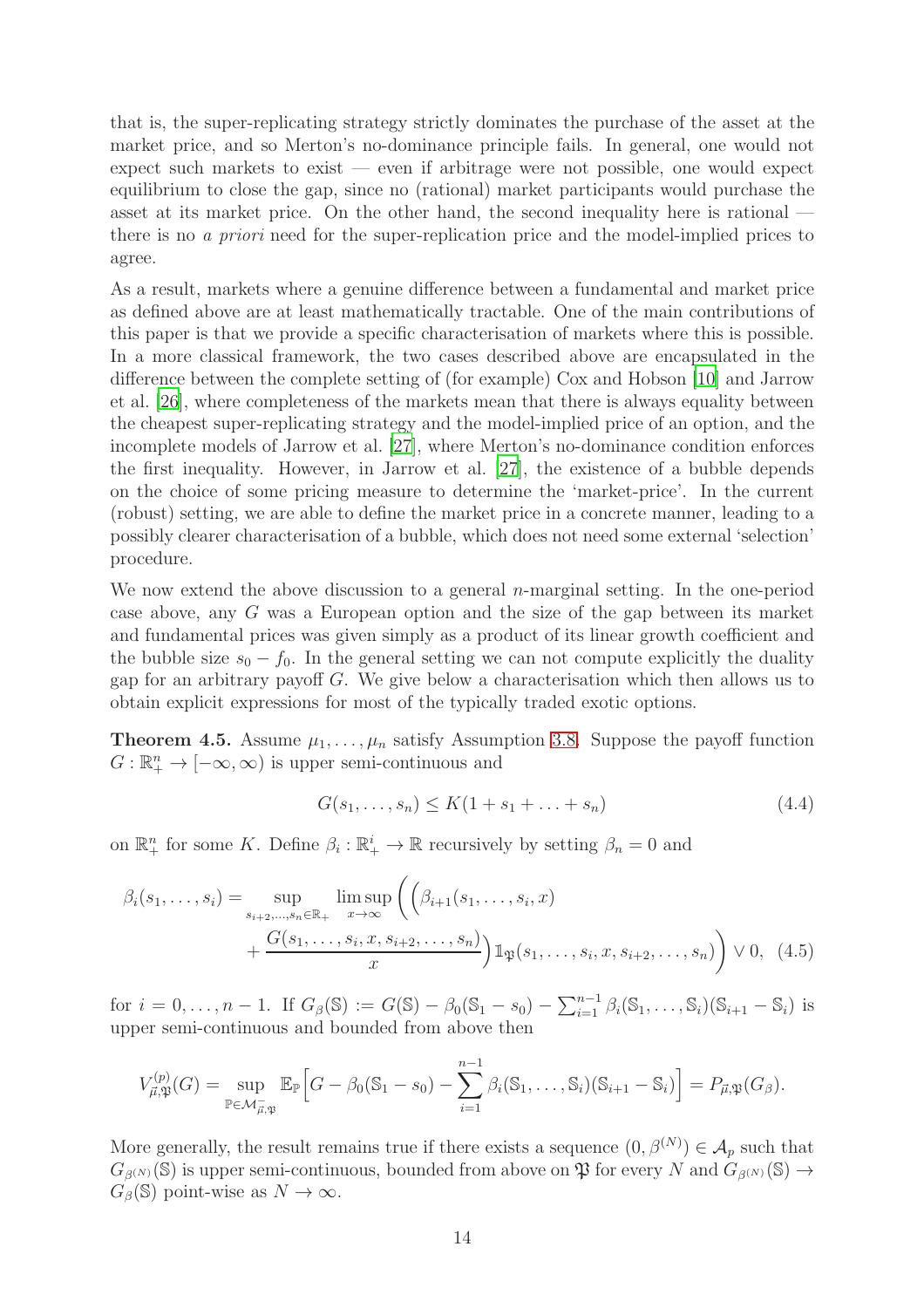The proof is reported in Section [6.6.](#page-26-1) Here we show how the above result applies in the case of an Asian or a Lookback option when  $\mathfrak{P} = \Omega$ .

Remark 4.6. This result stands in stark contrast with the existing literature on pricing under short-selling constraints: for example, in a general (classical) setting, where prices are assumed to be locally bounded semimartingales under some probability measure P, and under a restriction on short-selling, Pulido [\[36](#page-31-2), Theorem 4.1] shows that there is no duality gap.

#### *Example 1: Asian option*

An Asian option has payoff function  $G: \mathbb{R}^n_+ \to \mathbb{R}_+$  defined by

$$
G(s_1,\ldots,s_n)=\left(\frac{\sum_{i=1}^n s_i}{n}-K\right)^+.
$$

In this case, as for any  $i = 1, \ldots, n$  and  $s_1, \ldots, s_i, s_{i+2}, \ldots, s_n \in \mathbb{R}_+$ 

$$
\lim_{x \to \infty} \frac{G(s_1, \dots, s_i, x, s_{i+2}, \dots, s_n)}{x} = \frac{1}{n},
$$

[\(4.5\)](#page-13-0) can be simplified to

$$
\beta_i(s_1,...,s_i) = \sup_{s_{i+2},...,s_n \in \mathbb{R}_+} \limsup_{x \to \infty} \beta_{i+1}(s_1,...,s_i,x) + \frac{1}{n}.
$$

This yields  $\beta_i = (n - i)/n$  for  $i = 0, \ldots, n - 1$ . It is clear that

$$
G_{\beta}(\mathbb{S}) = G(\mathbb{S}) - \beta_0(\mathbb{S}_1 - s_0) - \sum_{i=1}^{n-1} \beta_i(\mathbb{S}_{i+1} - \mathbb{S}_i) = \left(\frac{\sum_{i=1}^n \mathbb{S}_i}{n} - K\right)^+ - \frac{\sum_{i=1}^n \mathbb{S}_i}{n} + s_0
$$

is continuous and bounded from above. Therefore, by Theorem [4.5](#page-13-1)

$$
V_{\vec{\mu}}^{(p)}(G) = \sup_{\mathbb{P} \in \mathcal{M}_{\vec{\mu}}^-} \mathbb{E}_{\mathbb{P}} \Big[ G - \beta_0 (\mathbb{S}_1 - s_0) - \sum_{i=1}^{n-1} \beta_i (\mathbb{S}_{i+1} - \mathbb{S}_i) \Big]
$$
  
= 
$$
\sup_{\mathbb{P} \in \mathcal{M}_{\vec{\mu}}^-} \mathbb{E}_{\mathbb{P}}[G] + \frac{1}{n} \sum_{i=1}^n \left( s_0 - \int_{\mathbb{R}_+} x \mu_i(dx) \right).
$$

*Example 2: Lookback option with knock-in feature*

The second example we consider is a Lookback option with a knock-in feature, whose payoff function  $G: \mathbb{R}^n_+ \to \mathbb{R}_+$  is given by

$$
G(s_1, \ldots, s_n) = \left(\max_{0 \le i \le n} s_i - K\right)^+ 1 \min_{0 \le i \le n} s_i \le B
$$

In particular, when  $B = \infty$ , it is just a lookback call option with strike K.  $By (4.5)$  $By (4.5)$ 

$$
\beta_{n-1}(s_1, ..., s_{n-1}) = \sup_{s_n \in \mathbb{R}_+} \limsup_{x \to \infty} \frac{G(s_1, ..., s_{n-1}, x)}{x} = \mathbb{1}_{\substack{\text{min} \\ 0 \le i \le n-1}} s_i \le B
$$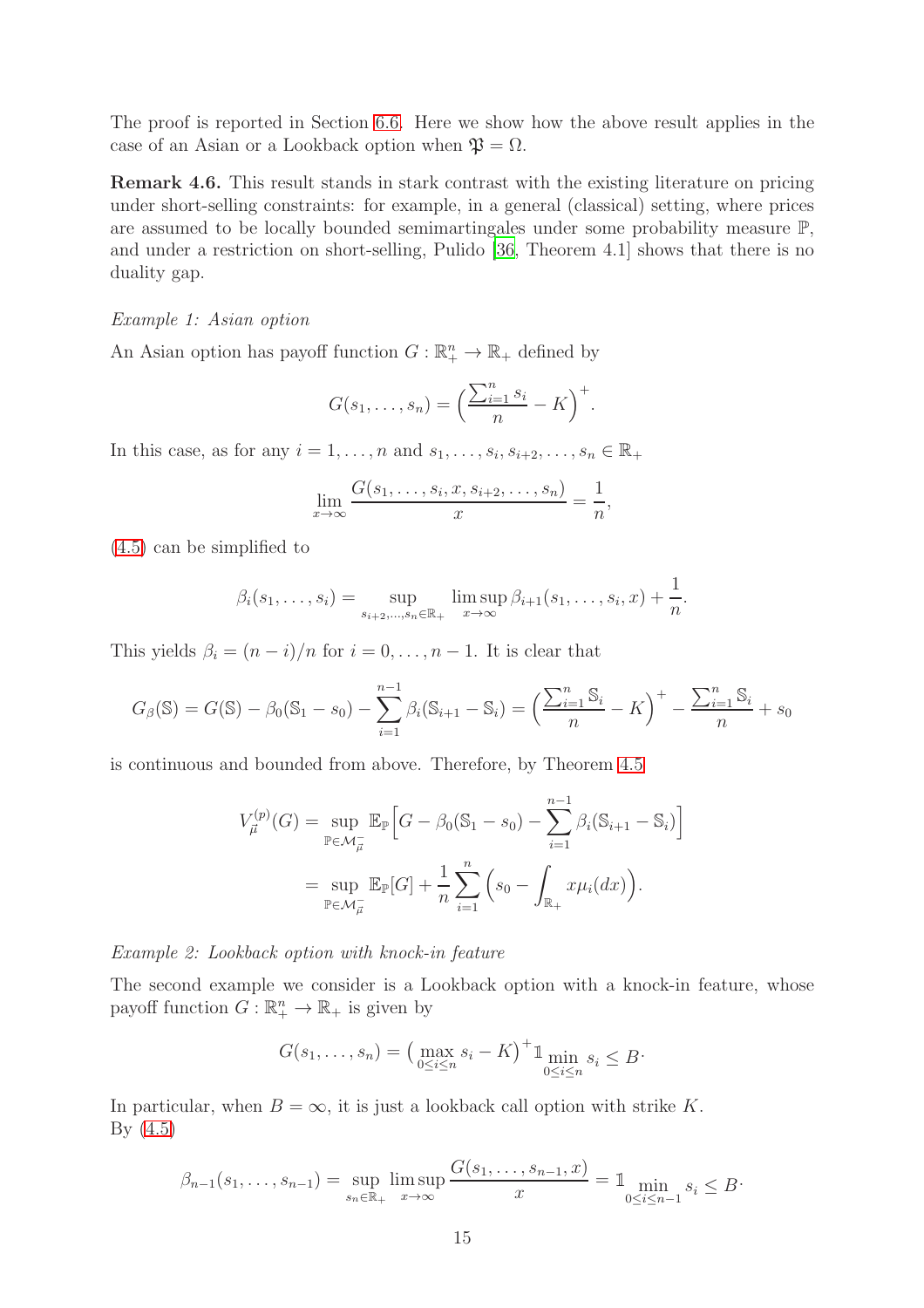Since for  $i = 0, \ldots, n-2$  and  $s_1, \ldots, s_i \in \mathbb{R}_+$ ,

$$
\alpha_i(s_1, ..., s_i) := \sup_{s_{i+2}, ..., s_n \in \mathbb{R}_+} \lim_{x \to \infty} \frac{G(s_1, ..., s_i, x, s_{i+2}, ..., s_n)}{x} = 1.
$$

[\(4.5\)](#page-13-0) can then be simplified to

$$
\beta_i(s_1, ..., s_i) = \sup_{s_{i+2}, ..., s_n \in \mathbb{R}_+} \limsup_{x \to \infty} \beta_{i+1}(s_1, ..., s_i, x) + 1, \quad i = 0, ..., n-2,
$$

from which we can derive

$$
\beta_i(s_1, ..., s_i) = (n - 1 - i) + \mathbb{1} \min_{0 \le j \le i} s_j \le B, \quad i = 0, ..., n - 1.
$$

It is not hard to see that

$$
G_{\beta}(\mathbb{S}) = G(\mathbb{S}) - \beta_0(\mathbb{S}_1 - s_0) - \sum_{i=1}^{n-1} \beta_i(\mathbb{S}_1, \dots, \mathbb{S}_i)(\mathbb{S}_{i+1} - \mathbb{S}_i)
$$
  
=  $G(\mathbb{S}) + \beta_0 s_0 - \sum_{i=0}^{n-2} (\beta_i(\mathbb{S}_1, \dots, \mathbb{S}_i) - \beta_{i+1}(\mathbb{S}_1, \dots, \mathbb{S}_{i+1}))\mathbb{S}_{i+1} - \beta_{n-1}(\mathbb{S}_1, \dots, \mathbb{S}_{n-1})\mathbb{S}_n$   
=  $\left(\max_{0 \le i \le n} \mathbb{S}_i - K\right)^+ 1 \min_{0 \le i \le n} \mathbb{S}_i \le B - \sum_{i=1}^n \mathbb{S}_i + \sum_{i=1}^n 1_{\min_{0 \le j \le i-1} \mathbb{S}_j > B} 1_{\mathbb{S}_i \le B} \mathbb{S}_i + ns_0$ 

is bounded from above. Now define continuous functions  $\beta_i^{(N)}$  $\mathbb{R}_i^{(N)} : \mathbb{R}_+^i \to \mathbb{R}_+$  by

$$
\beta_i^{(N)}(s_1,\ldots,s_i) = \begin{cases} n-i & \text{if } \min_{0 \le j \le i} s_j \le B \\ n-i-1+N\left(B+\frac{1}{N}-\min_{0 \le j \le i} s_j\right)^+ & \text{otherwise.} \end{cases}
$$

Similar to above we can show that  $G_{\beta^{(N)}}(\mathbb{S}) = G(\mathbb{S}) - \beta_0^{(N)}$  $\mathcal{O}_0^{(N)}(\mathbb{S}_1 - s_0) - \sum_{i=1}^{n-1} \beta_i^{(N)}$  $S_i^{(N)}(\mathbb{S}_1,\ldots,\mathbb{S}_i)(\mathbb{S}_{i+1} (\mathbb{S}_i)$  is bounded from above. Also  $\beta_i^{(N)} \to \beta_i$  as  $N \to \infty$  for any  $i = 0, \ldots, n - 1$ . Then  $G_{\beta(N)} \to G_{\beta}$  pointwise as  $N \to \infty$  and hence by Theorem [4.5](#page-13-1)

$$
V_{\vec{\mu}}^{(p)}(G) = \sup_{\mathbb{P} \in \mathcal{M}_{\vec{\mu}}} \mathbb{E}_{\mathbb{P}} \Big[ G - \beta_0 (\mathbb{S}_1 - s_0) - \sum_{i=1}^{n-1} \beta_i (\mathbb{S}_1, \dots, \mathbb{S}_i) (\mathbb{S}_{i+1} - \mathbb{S}_i) \Big].
$$

As shown in the Lookback option example above, the duality gap is not only dependent on G and the marginal distributions  $(\mu_i)$ , but also on how the  $\mu_i$ 's are (optimally) transported. In the case that  $\mathfrak P$  is a strict subset of  $\Omega$ , it may become increasingly hard to calculate  $\beta$  and check the assumption of Theorem [4.5.](#page-13-1) We develop now an argument which connects asymptotically the duality gap of G in the presence of prediction set and the duality gaps of penalised functions of  $G$  in the absence of a prediction set. In particular, it provides an alternative way to compute the duality gap when  $\mathfrak P$  is an arbitrary closed set.

Assume the market input  $(\mathcal{X}_p, \mathcal{P}, \mathfrak{P})$  admits no WFLVR and G is upper-semi continuous subject to

$$
G(s_1,...,s_n) \le K(1+s_1+...+s_n), \quad (s_1,...,s_n) \in \mathbb{R}_+.
$$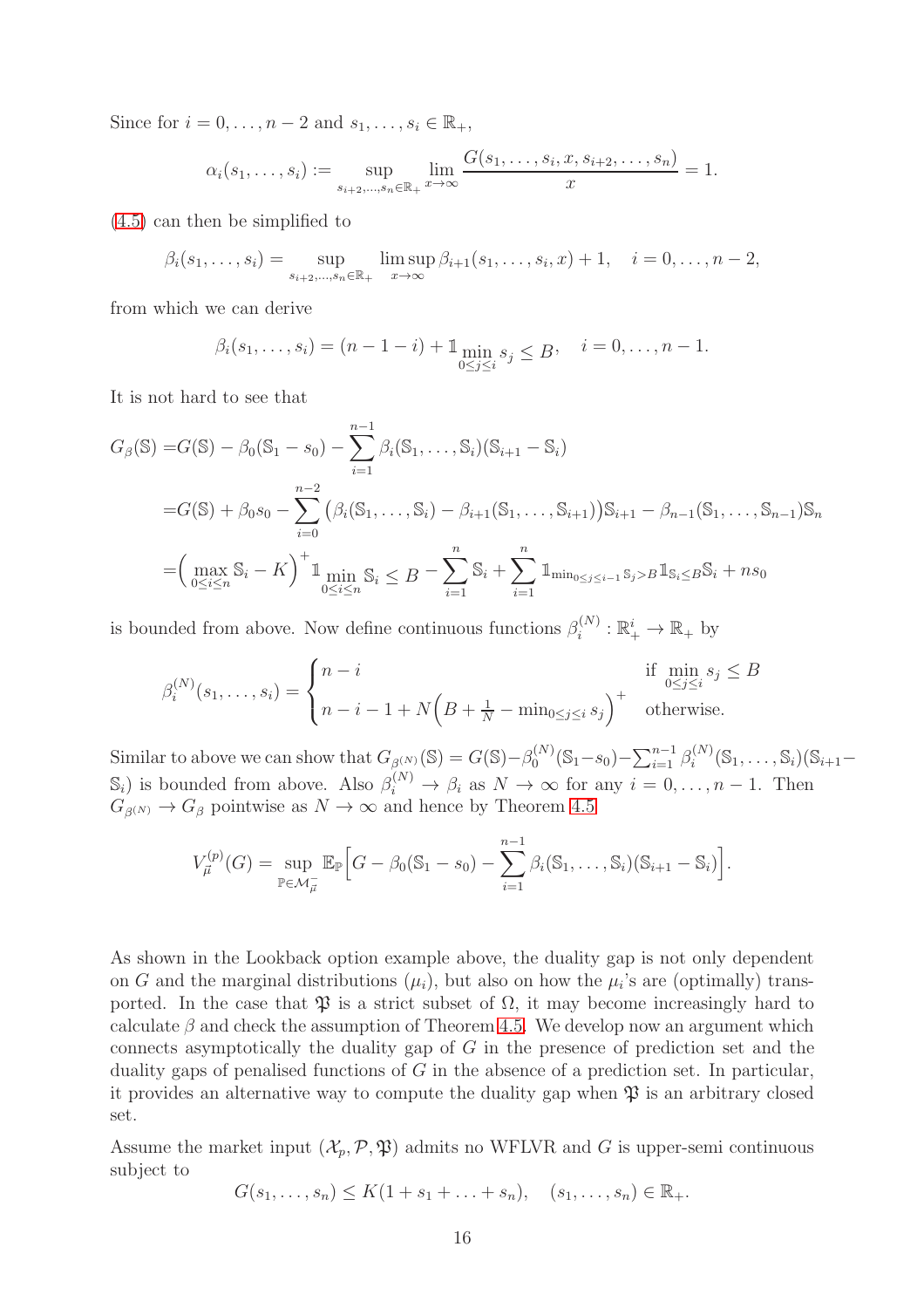Under this assumption, we are going to argue first if  $P_{\vec{\mu},\mathfrak{P}}(G) = -\infty$ , then  $V_{\vec{\mu},\mathfrak{P}}^{(p)}$  $_{\vec{\mu},\mathfrak{P}}^{L^{(p)}}(G)=-\infty.$ By Proposition [4.2,](#page-10-1) absence of WFLVR is equivalent to  $\mathcal{M}_{\chi_p, \mathcal{P}, \mathfrak{P}}^-\neq \emptyset$ . It follows from the sublinearity of  $V_{\vec{n},\mathfrak{N}}^{(p)}$  $\mu_{\vec{\mu},\mathfrak{P}}^{(p)}$  and Theorem [4.3](#page-11-2) that

$$
V_{\vec{\mu}, \mathfrak{P}}^{(p)}(G) \leq V_{\vec{\mu}, \mathfrak{P}}^{(p)}(G - K(1 + S_1 + \dots + S_n)) + V_{\vec{\mu}, \mathfrak{P}}^{(p)}(K(1 + S_1 + \dots + S_n))
$$
  
\$\leq P\_{\vec{\mu}, \mathfrak{P}}(G - K(1 + S\_1 + \dots + S\_n)) + nKs\_0 + K = -\infty.

From now on we make an additional assumption that  $P_{\vec{\mu},\mathfrak{P}}(G) > -\infty$ . Define  $G^{(N)}$ :  $\mathbb{R}^n_+ \to [-\infty, \infty)$  by

$$
G^{(N)}(s_1,\ldots,s_n)=G(s_1,\ldots,s_n)-N\lambda_{\mathfrak{P}}(s_1,\ldots,s_n),
$$

where  $\lambda_{\mathfrak{P}}(\mathbb{S}) := (1 + \mathbb{S}_1 + \ldots + \mathbb{S}_n) \mathbb{1}_{\{(\mathbb{S}_1, \ldots, \mathbb{S}_n) \notin \mathfrak{P}\}}$  is as defined in  $(6.12)$ . Then note that

<span id="page-16-0"></span>
$$
V_{\vec{\mu}, \mathfrak{P}}^{(p)}(G) = \inf_{N \ge 1} V_{\vec{\mu}}^{(p)}(G^{(N)}).
$$
\n(4.6)

The inequality " $\leq$ " is clear. On the other hand, " $\geq$ " follows from the fact that  $G^{(N)}$ is decreasing in N and given any  $(X, \Delta) \in \mathcal{A}_p$ ,  $\Psi_{X, \Delta} \geq -N(1 + S_1 + \ldots + S_n)$  for N sufficiently large.

Since  $\mathfrak P$  is closed,  $-\mathbb{1}_{\{(S_1,\ldots,S_n)\notin\mathfrak P\}}$  is an upper semi-continuous function and hence  $G^{(N)}$  is upper semi-continuous. Then the problem is reduced to the case that  $\mathfrak{P} = \Omega$ , for which we have a formula to calculate the duality gap if the contingent claim satisfies all the assumptions in Theorem [4.5.](#page-13-1) Now let

$$
\gamma_N := V_{\vec{\mu}}^{(p)}(G^{(N)}) - \sup_{\mathbb{P} \in \mathcal{M}_{\vec{\mu}}} \mathbb{E}_{\mathbb{P}}[G^{(N)}].
$$

It follows by [\(4.6\)](#page-16-0) that

$$
V_{\vec{\mu}, \mathfrak{P}}^{(p)}(G) = \inf_{N \geq 1} \Big\{ \sup_{\mathbb{P} \in \mathcal{M}_{\vec{\mu}}^-} \mathbb{E}_{\mathbb{P}}[G^{(N)}] + \gamma_N \Big\} = \lim_{N \to \infty} \Big\{ \sup_{\mathbb{P} \in \mathcal{M}_{\vec{\mu}}^-} \mathbb{E}_{\mathbb{P}}[G^{(N)}] + \gamma_N \Big\}.
$$

In addition, we can deduce that

$$
\inf_{N\geq 1}\sup_{\mathbb{P}\in \mathcal{M}^-_{\vec{\mu}}}\mathbb{E}_{\mathbb{P}}[G^{(N)}]=\sup_{\mathbb{P}\in \mathcal{M}^-_{\vec{\mu}}}\inf_{N\geq 1}\mathbb{E}_{\mathbb{P}}[G^{(N)}]=\sup_{\mathbb{P}\in \mathcal{M}^-_{\vec{\mu},\mathfrak{P}}}\mathbb{E}_{\mathbb{P}}[G],
$$

where the first equality is achieved by using the Min-Max Theorem (Corollary 2 in Terkelsen [\[40](#page-31-12)]) and the second equality holds since  $\inf_{N\geq 1} \mathbb{E}_{\mathbb{P}}[G - N\lambda_{\mathfrak{P}}] = -\infty$  for any  $\mathbb{P} \in (\mathcal{M}_{\vec{\mu}}^- \setminus \mathcal{M}_{\vec{\mu}, \mathfrak{P}}^-)$  but

$$
\inf_{N\geq 1}\sup_{\mathbb{P}\in \mathcal{M}_{\overline{\mu}}^-} \mathbb{E}_{\mathbb{P}}[G^{(N)}] \geq \sup_{\mathbb{P}\in \mathcal{M}_{\overline{\mu},\mathfrak{P}}^-} \mathbb{E}_{\mathbb{P}}[G] > -\infty.
$$

Hence, the limit of  $\gamma_N$  exists and by writing  $\gamma = \lim_{N \to \infty} \gamma_N$  we have

$$
V_{\vec{\mu}, \mathfrak{P}}^{(p)}(G) = \sup_{\mathbb{P} \in \mathcal{M}_{\vec{\mu}, \mathfrak{P}}} \mathbb{E}_{\mathbb{P}}[G] + \gamma.
$$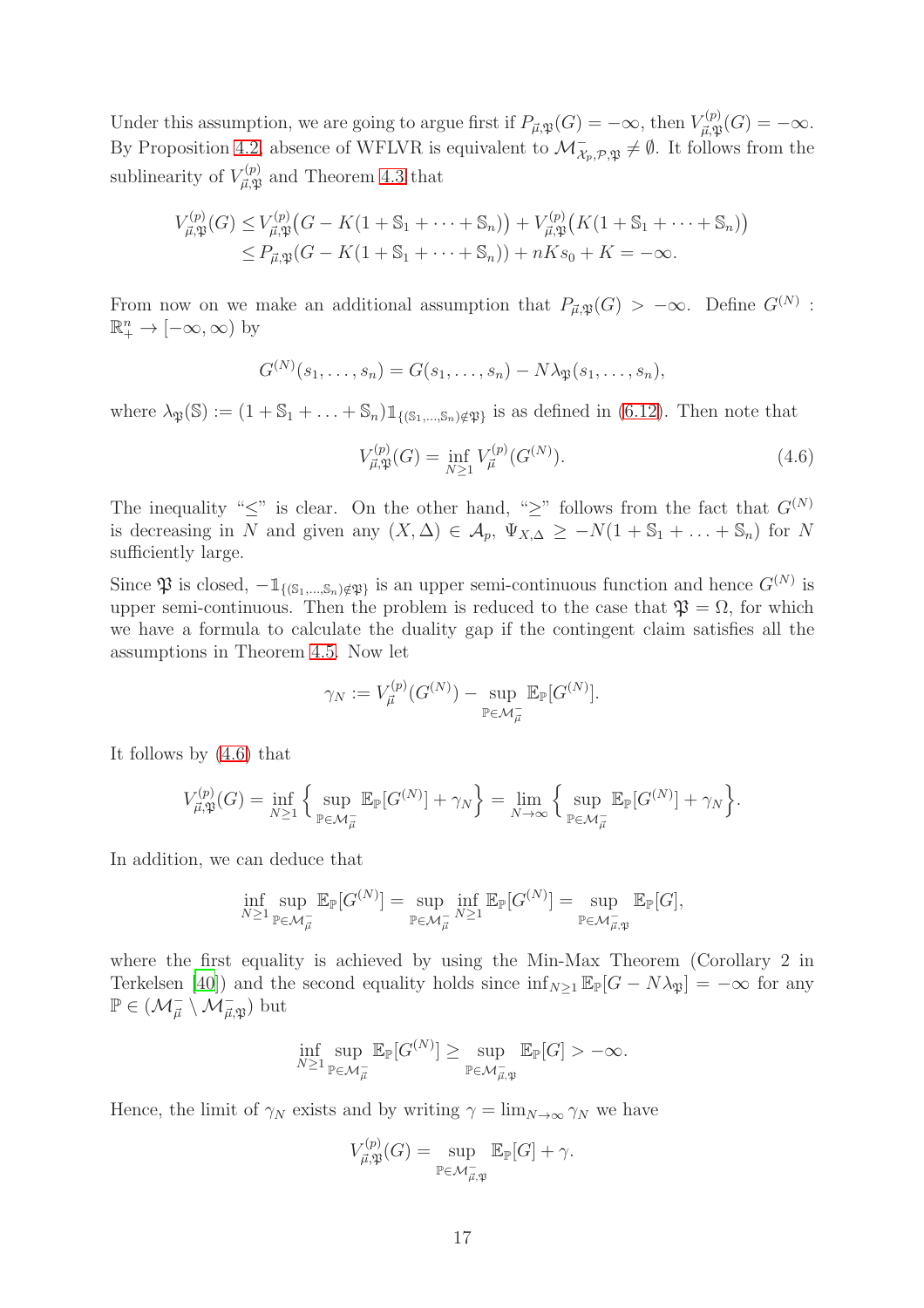# <span id="page-17-0"></span>5 Continuous time: local martingales, bubbles and pricing

We turn now to continuous time models to explore the link between options' prices, trading constraints, speculative bubbles and strict local martingales. Let  $\Omega = \mathbb{D}([0,T], \mathbb{R}_+)$  be the space of non-negative right-continuous functions with left limits on  $[0, T]$  and  $\mathbb{S} =$  $(\mathbb{S}_t : t \leq T)$  be the canonical process on  $\Omega$  with  $(\mathcal{F}_t)$  denoting its natural filtration.

Consider the case when put options trade for  $n \geq 1$  maturities  $0 < T_1 < \ldots < T_n = T$ ,

$$
\mathcal{X}_p := \{ (K - S_{T_i})^+ : 1 \le i \le n, K \ge 0 \}, \quad p_i(K) := \mathcal{P}((K - S_{T_i})^+).
$$

We need to impose some assumptions on the prediction set  $\mathfrak{P}$ .

<span id="page-17-2"></span>Assumption 5.1. The prediction set  $\mathfrak{P} \subset \Omega$  satisfies  $\omega(0) = s_0$  for every  $\omega \in \mathfrak{P}$  and

for any  $\omega \in \mathfrak{P}$  and any stopping time  $\tau$ ,  $\omega^{\tau} = (\omega(t \wedge \tau(\omega)) : t \leq T) \in \mathfrak{P}$ .

Further the set  $\mathfrak{P}_{\vec{T}} := \{(\omega_0, \omega_{T_1}, \dots, \omega_{T_n}) : \omega \in \mathfrak{P}\}\)$  is closed.

The first condition corresponds to  $\mathfrak V$  being closed under stopping and will imply that any superhedging strategy in fact satisfies a collateral requirement, see Remark [5.2](#page-17-1) below. The second point is technical and will enable us to compare the continuous time setting to the discrete time setting.

There are several possible choices for the class of admissible dynamic trading strategies. They will typically lead to the same superhedging price, provided the admissible class is large enough, but to different sets of calibrated market models. Here, to make the connection with discrete time setup clearer, we consider dynamic trading strategies  $\Delta$  which are predictable piecewise constant processes with finitely many jumps. More precisely,  $\Delta : [0, T] \times \Omega \to \mathbb{R}$  such that for any  $\omega \in \Omega$ ,  $\Delta(\omega) : [0, T] \to \mathbb{R}_+$  is a simple non-negative function (piecewise constant with finitely many jumps) and for any  $t \in [0, T]$  and for any  $\omega_1, \omega_2 \in \Omega$  such that  $\omega_1(s) = \omega_2(s)$  for  $s \in [0, t)$  we have  $\Delta_t(\omega_1) = \Delta_t(\omega_2)$ . We say that such  $\Delta$  is admissible, and write  $\Delta \in \mathcal{A}$ . Note that for  $\Delta \in \mathcal{A}$  the stochastic integral  $\int_0^t \Delta_u$ -d $\mathbb{S}_u$  is a sum and hence is defined pathwise.

An admissible semi-static trading strategy is a pair  $(X, \Delta)$  with a linear combination of put options  $X(\omega) = a_0 + \sum_{i=1}^m a_i X_i(\omega), m \ge 0, a_i \in \mathbb{R}, X_i \in \mathcal{X}_p$  and  $\Delta \in \mathcal{A}$ . Its payoff at time  $T$  is given by

$$
\Psi_{X,\Delta}(\mathbb{S}) = X(\mathbb{S}) + \int_0^T \Delta_{u-\Delta} \mathbb{S}_u.
$$

Recall that the set of admissible semi-static trading strategies is denoted  $A_p = A_{\mathcal{X}_p}$  and the super-replication price  $V_{\mathcal{X}_p, \mathcal{P}, \mathfrak{P}}$  was given in Definition [2.1.](#page-5-0)

<span id="page-17-1"></span>**Remark 5.2.** Note that because  $\mathfrak{P}$  is closed under stopping (cf. Assumption [5.1\)](#page-17-2), it follows that if  $(X, \Delta) \in \mathcal{A}_p$  superhedges G on  $\mathfrak{P}$  then in fact

<span id="page-17-3"></span>
$$
\Psi_{X,\Delta}(\mathbb{S}^t) = X(\mathbb{S}^t) + \int_0^t \Delta_{u-\Delta} \mathbb{S}_u \ge G(\mathbb{S}^t), \quad t \le T, \text{ on } \mathfrak{P}, \tag{5.1}
$$

where  $\mathbb{S}^t = (\mathbb{S}_{u \wedge t} : u \leq T)$ . In other words,  $(X, \Delta)$  satisfies a collateral requirement. As we will see below, this feature will contribute towards emergence of bubbles.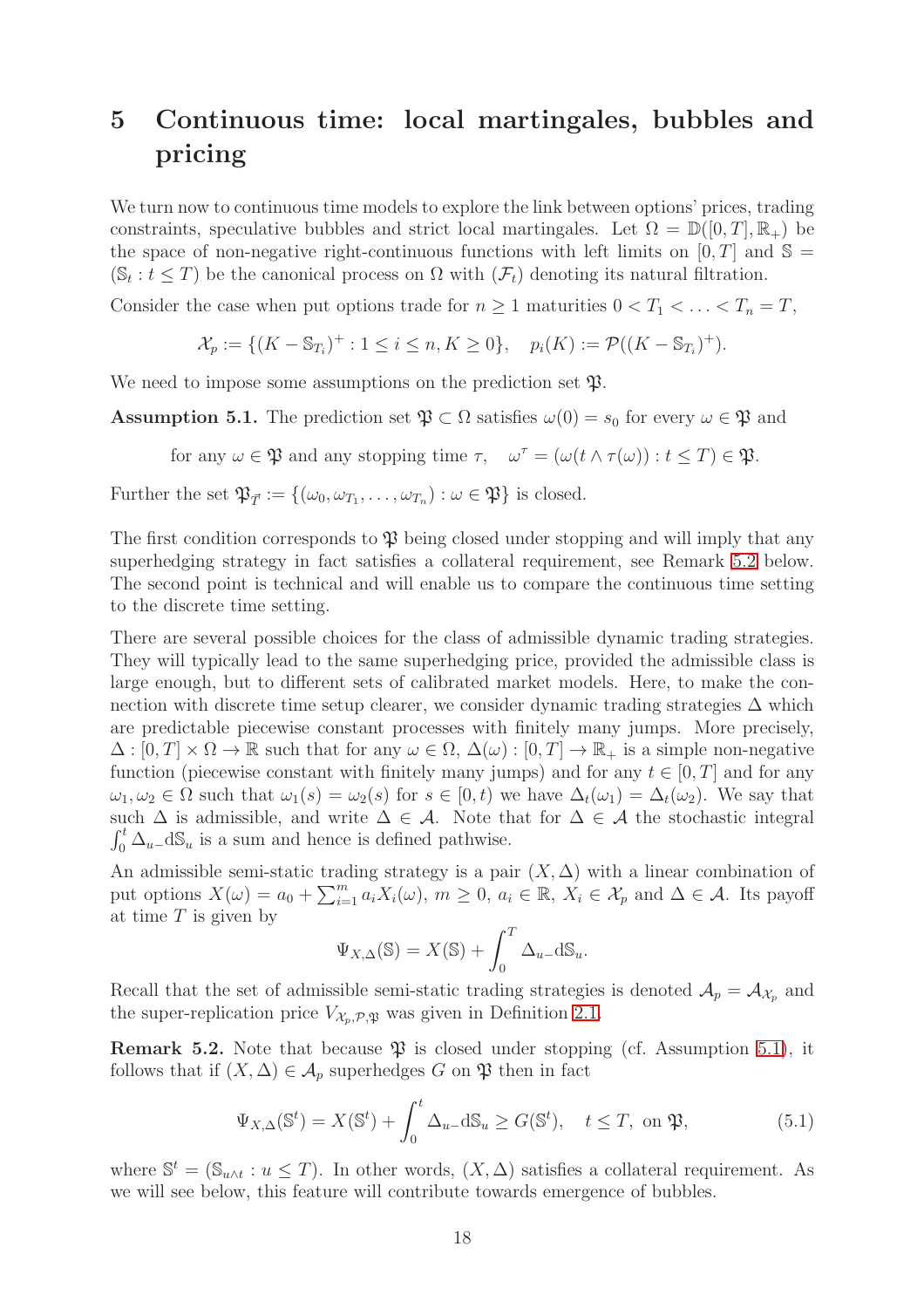Static trading arguments, as in the proof of Propositions [3.2,](#page-7-2) show that absence of WFLVR implies that  $p_i(K)$  satisfy the properties listed in Condition [4.1](#page-10-2) and hence we can use [\(4.1\)](#page-10-3) to define probability measures  $\vec{\mu} = (\mu_i)_{i=1}^n$  which satisfy Assumption [3.8.](#page-9-0) The set of calibrated market models  $\mathcal{M}_{\mathcal{X},\mathcal{P},\mathfrak{P}}^-$  is as given in Definition [2.2.](#page-6-5) Note that Remark [2.3](#page-6-3) is in force, with the convention  $\infty - \infty = -\infty$ . Finally, let  $\mathcal{M}_{\vec{\mu},\vec{\mathfrak{P}}}^{\text{loc}}$  be the set of all calibrated local martingale measures on  $(\Omega, \mathbb{F}_T)$ , i.e. P such that S is a P–local martingale and  $\mathbb{E}_{\mathbb{P}}[(K - \mathbb{S}_{T_i})^+] = p_i(K), K \geq 0$ , or equivalently  $\mathbb{S}_{T_i} \sim \mu_i, 1 \leq i \leq n$ . It is easy to see that  $\mathcal{M}_{\mathcal{X},\mathcal{P},\mathfrak{P}}$  is the set of measures  $\mathbb P$  under which  $\mathbb{S}_{T_i} \sim \mu$  and S is a  $\mathbb P$ -supermartingale and in particular  $\mathcal{M}_{\vec{\mu}, \mathfrak{P}}^{\text{loc}} \subset \mathcal{M}_{\mathcal{X}, \mathcal{P}, \mathfrak{P}}^{\mathcal{I}}$ .

Consider now a European option with payoff  $G(\omega) = G(\omega_{T_n})$ , or more generally an upper semi-continuous  $G(\omega) = G(\omega_{T_1}, \dots, \omega_{T_n})$ . We can then compare the present setting to that of a discrete *n*-period model with traded put options at prices  $P$ , where shortselling is prohibited, and with a prediction set  $\mathfrak{P}_{\vec{\tau}}$ , as considered in Section [4.](#page-10-0) Denote the corresponding primal and dual values  $P^d_{\mathcal{X}_p, \mathcal{P}, \mathfrak{P}_{\vec{T}}}$  and  $V^d_{\mathcal{X}_p, \mathcal{P}, \mathfrak{P}_{\vec{T}}}$ . Note that the discrete superhedging problem naturally embeds into the continuous time one. A discrete time trading strategy corresponds to a non-negative  $(\Delta_t)$  constant on every  $[T_i, T_{i+1}], i = 0, \ldots, n-1$ , which is in A. On the primal side, for any  $\mathbb{P} \in \mathcal{M}_{\vec{\mu}, \mathfrak{P}}^{\text{loc}}$  the vector  $(\mathbb{S}_0, \mathbb{S}_{T_1}, \ldots, \mathbb{S}_{T_n})$  is a calibrated discrete time market model so for G as above, calibrated continuous time models are embedded in discrete ones. In summary,

$$
P_{\mathcal{X}_p, \mathcal{P}, \mathfrak{P}}(G) \le P^d_{\mathcal{X}_p, \mathcal{P}, \mathfrak{P}_{\vec{T}}}(G) \quad \text{and} \quad V_{\mathcal{X}_p, \mathcal{P}, \mathfrak{P}}(G) \le V^d_{\mathcal{X}_p, \mathcal{P}, \mathfrak{P}_{\vec{T}}}(G). \tag{5.2}
$$

In some cases we can establish an equality in the first inequality. For example, when  $\mathfrak{P} = {\omega \in \Omega : \omega(0) = s_0}$  then any discrete time market model may be seen as a continuous time one with the asset being constant on any  $[T_i, T_{i+1})$ . We can then conclude that there is no duality gap in the continuous time setting from the results Theorem [4.3](#page-11-2) and Corollary [4.4](#page-11-3) in discrete time.

However, our prime interest is in the case when the pricing-hedging duality fails. We can use the results of Section [4.2](#page-11-0) to understand the case of European options.

<span id="page-18-0"></span>**Proposition 5.3.** Suppose  $\mathfrak{P}$  satisfies Assumption [5.1](#page-17-2) and  $\mathfrak{P}_T := {\omega(T) : \omega \in \mathfrak{P}}$ is unbounded, and that market prices are such that  $\mathcal{M}_{\vec{\mu}, \mathfrak{P}}^{\text{loc}} \neq \emptyset$ . Consider  $G : \mathbb{R}_+ \to$  $[-\infty, \infty)$  a continuous function with linear growth (i.e.  $(3.1)$  holds) such that the limit  $\beta := \lim_{s \to \infty, s \in \mathfrak{P}_T} \frac{G(s)}{s}$  $\frac{(s)}{s}$  is well defined and non-negative. Then,

$$
V_{\mathcal{X}_p, \mathcal{P}, \mathfrak{P}}(G) = \sup_{\mathbb{P} \in \mathcal{M}_{\mu, \mathfrak{P}}^{\text{loc}}} \lim_{n \to \infty} \mathbb{E}_{\mathbb{P}}[G_+(\mathbb{S}_{T \wedge \tau_n^{\mathbb{P}}}) - G_-(\mathbb{S}_T)]
$$
  
= 
$$
\int G(s) \mu_n(\mathrm{d}s) + \beta \left(s_0 - \int_{\mathbb{R}_+} s \mu_n(\mathrm{d}s)\right),
$$
 (5.3)

where we implicitly set  $G(\omega) = G(\omega(T))$ , where  $(\tau_n^{\mathbb{P}})$  is a localising sequence for S under **P** and  $G_+ = G ∨ 0$ ,  $G_- = -(G ∧ 0)$ .

We first give two remarks before proving the above result.

Remark 5.4. If the forward price implicit in the put options,

$$
f_0 = \int s\mu_n(\mathrm{d}s) = \lim_{K \to \infty} (K - p_n(K)),
$$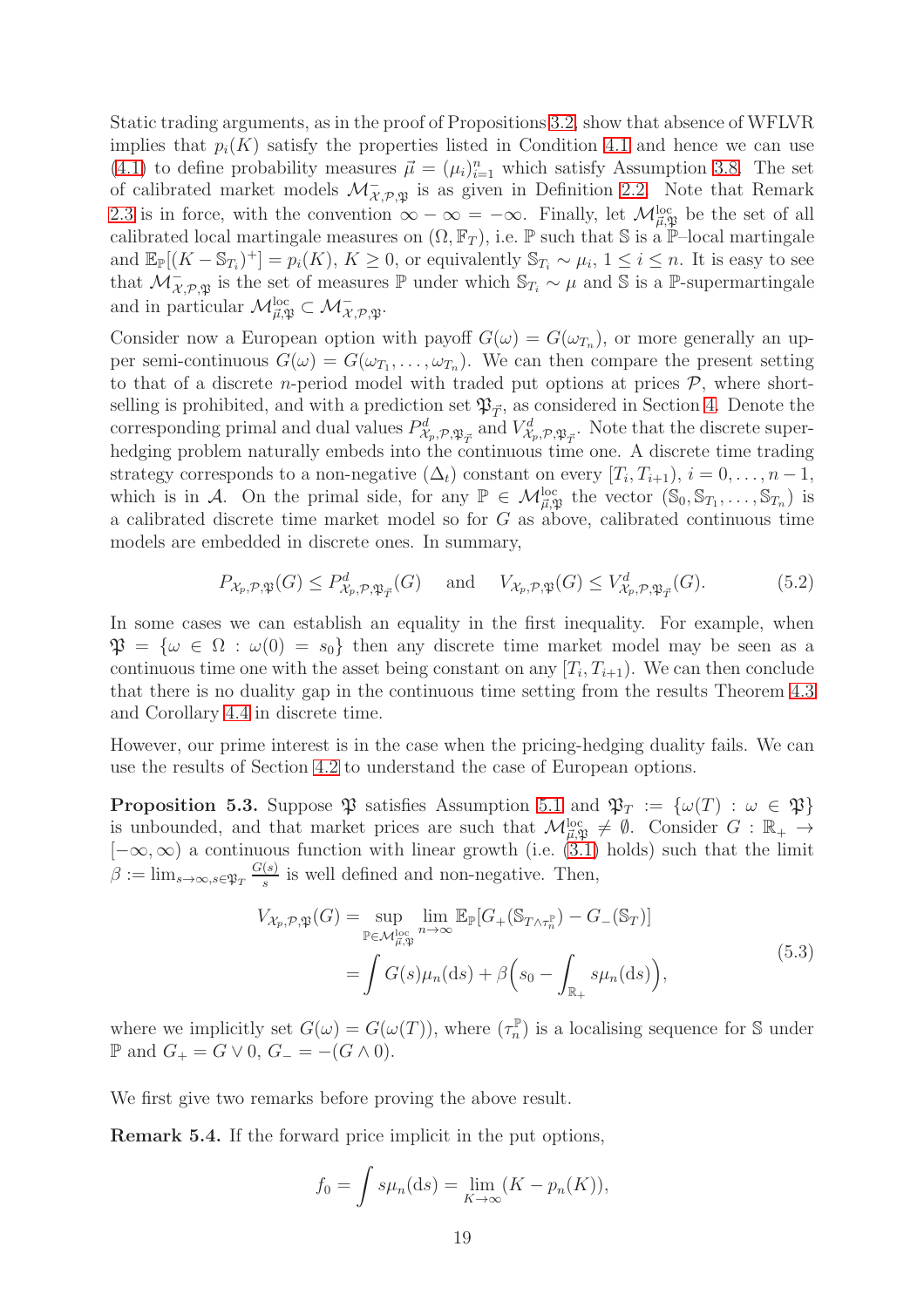is cheaper than the spot,  $s_0 > f_0$ , then the market has a bubble. The *market price*, defined as the superhedging price, is strictly greater than the *fundamental price*:

$$
\sup_{\mathbb{P}\in\mathcal{M}_{\vec{\mu},\mathfrak{P}}^{\text{loc}}}\mathbb{E}_{\mathbb{P}}[G(\mathbb{S}_T)]=\int G(s)\mu_n(\mathrm{d}s).
$$

The correction is equal to  $\beta^+(s_0-f_0)$ . This is the same correction as exhibited in Theorem 5.2 in Cox and Hobson [\[10](#page-30-6)], see also Section 6.1 in Jarrow et al. [\[27](#page-31-3)]. Therein, the bubble was driven by a collateral requirement and a strict local martingale property. While the former is a natural trading restriction the latter appears artificial. In our robust framework a bubble is triggered by trading restrictions and properties of market prices of options. The difference is that we take market prices as given and adopt a robust framework. A bubble arises when these prices are misaligned with the asset price  $s_0 > f_0$ while an arbitrage does not arise because of the trading restrictions. In our setup the trading restrictions take the form of a short selling ban and, as highlighted in Remark [5.2](#page-17-1) above, a collateral requirement.

**Remark 5.5.** The assumption  $\mathcal{M}_{\vec{\mu},\mathfrak{P}}^{\text{loc}} \neq \emptyset$  is an implicit assumption on  $\mathfrak{P}$  and market prices. It is satisfied e.g. when  $\mathfrak P$  is equal to all paths, or all continuous paths, which start in  $s_0$  and put prices  $p_i(K)$  satisfy the properties listed in Condition [4.1.](#page-10-2) The latter is equivalent to  $\vec{\mu} = (\mu_i)_{i=1}^n$ , defined via [\(4.1\)](#page-10-3), satisfying Assumption [3.8.](#page-9-0)

*of Proposition [5.3.](#page-18-0)* As explained above, we can directly compare the continuous time setting with a discrete time setting from Section [4](#page-10-0) with the same put prices and prediction set  $\mathfrak{P}_{\vec{T}} = \{(\omega_0, \omega_{T_1}, \dots, \omega_{T_n}) : \omega \in \mathfrak{P}\}\.$  Using [\(4.3\)](#page-12-0), which is a one-marginal result, we immediately have

$$
V_{\mathcal{X}_p, \mathcal{P}, \mathfrak{P}_{\vec{T}}}(G) \le V_{\mu_n, \mathfrak{P}_T}^p(G) = \int G(s)\mu_n(\mathrm{d}s) + \beta^+ \Big(s_0 - \int_{\mathbb{R}_+} s\mu_n(\mathrm{d}s)\Big)
$$

and hence we conclude that

<span id="page-19-0"></span>
$$
V_{\mathcal{X}_p, \mathcal{P}, \mathfrak{P}}(G) \le \int G(s) \mu_n(\mathrm{d}s) + \beta^+ \Big(s_0 - \int_{\mathbb{R}_+} s \mu_n(\mathrm{d}s)\Big). \tag{5.4}
$$

Consider a superhedging strategy  $(X, \Delta)$  and  $\mathbb{P} \in \mathcal{M}_{\vec{\mu}, \mathfrak{P}}^{\text{loc}}$  with  $(\tau_n)$  a reducing sequence for S under P. If  $G(\mathbb{S}_{T \wedge \tau_n}) > 0$ , it follows from  $(5.1)$  and  $G_{-} \geq 0$  that

$$
X(\mathbb{S}_{T\wedge\tau_n}) + \int_0^{T\wedge\tau_n} \Delta_{u-}d\mathbb{S}_u \ge G_+(\mathbb{S}_{T\wedge\tau_n}) - G_-(\mathbb{S}_T).
$$

Otherwise,  $G(\mathbb{S}_{T \wedge \tau_n}) \leq 0$  and then

$$
X(\mathbb{S}_T) + \int_0^T \Delta_{u-} d\mathbb{S}_u \ge G(\mathbb{S}_T) \ge G_+(\mathbb{S}_{T \wedge \tau_n}) - G_-(\mathbb{S}_T)
$$

Therefore

$$
G_{+}(\mathbb{S}_{T\wedge\tau_{n}})-G_{-}(\mathbb{S}_{T})\leq X(\mathbb{S}_{T})+\left(X(\mathbb{S}_{T\wedge\tau_{n}})-X(\mathbb{S}_{T})\right)\mathbb{1}_{\{G(\mathbb{S}_{T\wedge\tau_{n}})>0\}}+\int_{0}^{T}\tilde{\Delta}_{u}d\mathbb{S}_{u},
$$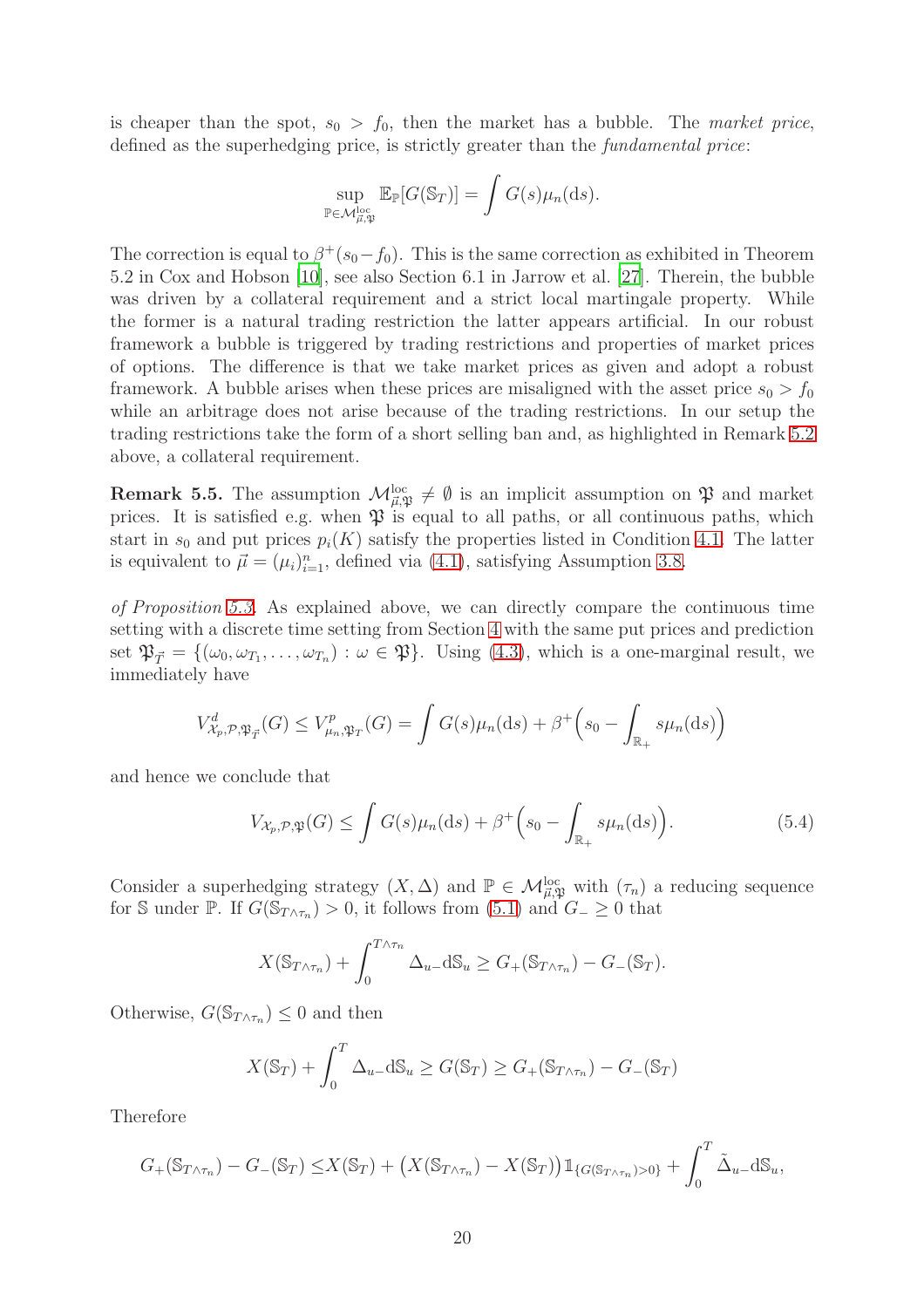where  $\tilde{\Delta}_u = \Delta_u \mathbb{1}_{\{u \leq \tau_n \wedge T\}} + \Delta_u \mathbb{1}_{\{u > \tau_n \wedge T\}} \mathbb{1}_{\{G(\mathbb{S}_{T \wedge \tau_n}) \leq 0\}}$ . We note that  $\tilde{\Delta} \in \mathcal{A}$  and hence the expectation of the integral is non-positive under  $\mathbb P$ . Further,  $\tau_n \wedge T = T$  for n large enough (which may depend on the path) and  $X$  is bounded so we may apply dominated convergence theorem to conclude that

<span id="page-20-0"></span>
$$
\limsup_{n \to \infty} \mathbb{E}_{\mathbb{P}}[G_{+}(\mathbb{S}_{T \wedge \tau_{n}}) - G_{-}(\mathbb{S}_{T})] \leq \mathbb{E}_{\mathbb{P}}[X(\mathbb{S}_{T})] = \mathcal{P}(X)
$$
\n(5.5)

and hence the LHS is a lower bound on  $V_{\mathcal{X}_p,\mathcal{P},\mathfrak{P}}(G)$ . Finally we compute the LHS. Note that for any  $\epsilon > 0$ ,  $G(s) - (\beta - \epsilon)s$  is bounded from below on  $\mathfrak{P}_T$ . It follows, applying Fatou's Lemma, and noting that  $\mathbb{P} \in \mathcal{M}_{\vec{\mu}, \mathfrak{P}}^{\text{loc}}$  implies  $\mathbb{S}_T$  and  $\mathbb{S}_{T \wedge \tau_n}$  are almost surely in  $\mathfrak{P}_T$ , that

$$
\liminf_{n \to \infty} \mathbb{E}_{\mathbb{P}}[G_{+}(\mathbb{S}_{T \wedge \tau_{n}})] \ge \liminf_{n \to \infty} \mathbb{E}_{\mathbb{P}}[G_{+}(\mathbb{S}_{T \wedge \tau_{n}}) - (\beta - \epsilon) \mathbb{S}_{T \wedge \tau_{n}}] + (\beta - \epsilon) s_{0}
$$

$$
\ge \mathbb{E}_{\mathbb{P}}[G_{+}(\mathbb{S}_{T}) - (\beta - \epsilon) \mathbb{S}_{T}] + (\beta - \epsilon) s_{0}
$$

$$
= \int G_{+}(s) \mu_{n}(\mathrm{d}s) + (\beta - \epsilon) \left( s_{0} - \int s \mu_{n}(\mathrm{d}s) \right).
$$

We conclude that the upper bound in [\(5.4\)](#page-19-0) coincides with the lower bound obtained by taking  $\epsilon \searrow 0$  and inf over superhedging strategies in [\(5.5\)](#page-20-0), as required.  $\Box$ 

The above statement may be extended to G which depends on the values of the asset at the intermediate maturities, i.e.  $G(\mathbb{S}) = G(\mathbb{S}_{T_1}, \ldots, \mathbb{S}_{T_n})$  using Theorem [4.5.](#page-13-1) We do not pursue it here.

## 6 Appendix

### 6.1 Preliminary Results

In this section and in Sections [6.3](#page-23-0) and [6.5,](#page-26-0) we assume that  $\mu_1, \ldots, \mu_n$  are probability measures on  $\mathbb{R}_+$  which have finite first moment. Let  $\Pi_{\vec{\mu}}$  be the set of all Borel probability measures on  $\Omega$  with marginals  $\delta_{s_0}, \mu_1, \ldots, \mu_n$  and denote  $\mathcal{M}_{\vec{\mu}}^-$  the set of probability measures  $\mathbb P$  on  $\Omega$  such that  $\mathbb S$  is a supermartingale and  $\mathbb S_i$  is distributed according to  $\mu_i$ . We also write  $C_b(\mathbb{R}^j_+, \mathbb{R}_+)$  to denote the set of continuous, bounded and non-negative functions f on  $\mathbb{R}_+^j$  and  $C_c(\mathbb{R}_+^j, \mathbb{R}_+)$  for the subset of continuous non-negative and compactly supported functions.

<span id="page-20-1"></span>**Lemma 6.1.** Let  $\pi \in \Pi_{\vec{u}}$ . Then the following are equivalent:

- 1.  $\pi \in \mathcal{M}_{\vec{\mu}}^-$ .
- 2. For  $0 \leq j \leq n-1$  and for every  $\Delta \in C_c(\mathbb{R}^j_+,\mathbb{R}_+),$  we have

<span id="page-20-3"></span><span id="page-20-2"></span>
$$
\int_{\Omega} \Delta(x_1, \dots, x_j)(x_{j+1} - x_j) d\pi(x_1, \dots, x_n) \le 0 \tag{6.1}
$$

*Proof of Lemma [6.1.](#page-20-1)* (1) asserts that whenever  $A \subseteq \mathbb{R}^j_+$ ,  $j = 0, \ldots, n-1$ , is Borel measurable, then

$$
\int_{\Omega_{s_0}} 1_{A}(x_1,\ldots,x_j)(x_{j+1}-x_j) d\pi(x_1,\ldots,x_n) \le 0.
$$
 (6.2)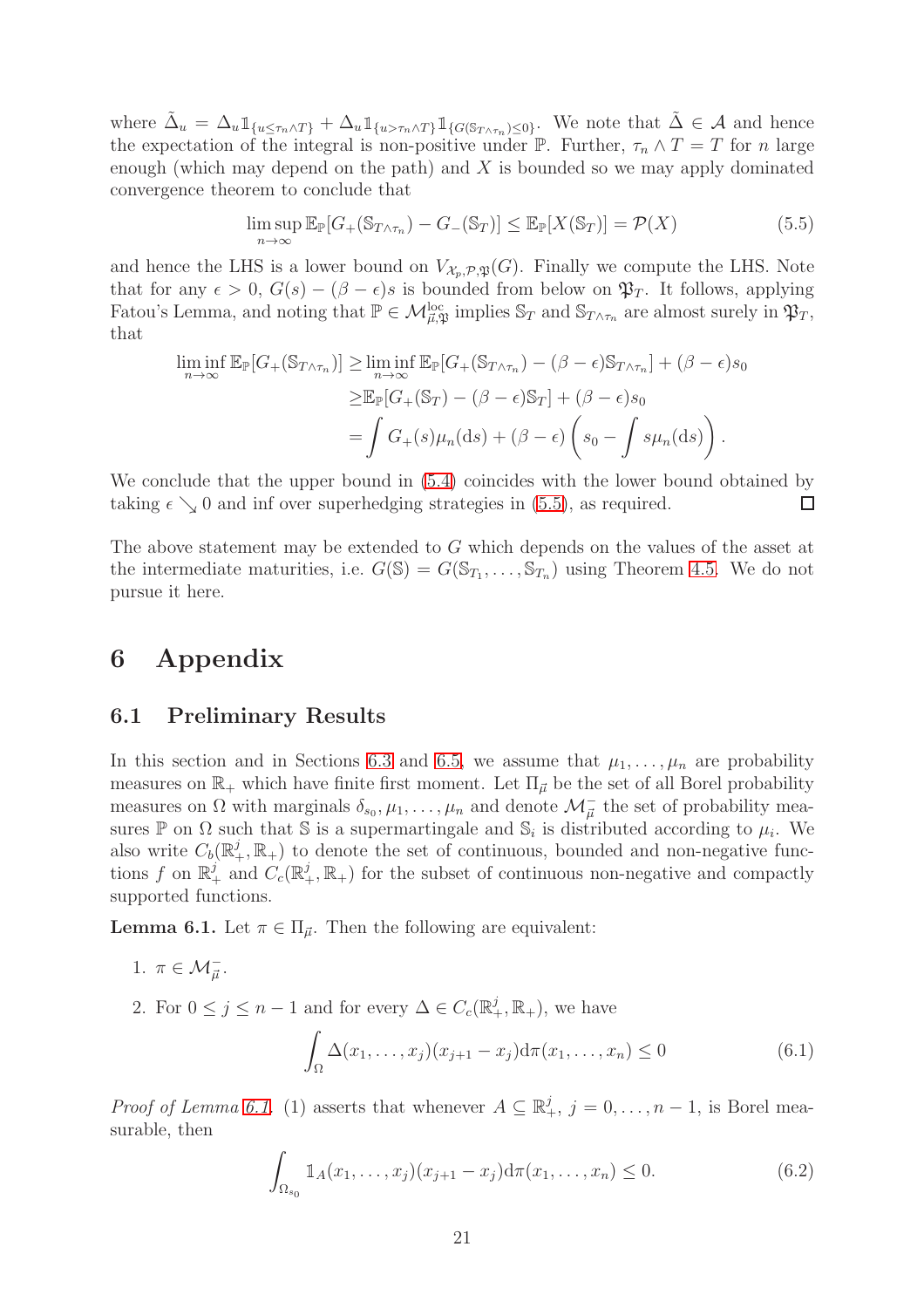To see  $(6.1) \Rightarrow (6.2)$  $(6.1) \Rightarrow (6.2)$ , we fix any  $j = 0, \ldots, n-1$  and  $\Delta \in C_c(\mathbb{R}^j_+, \mathbb{R}_+)$  and define simple functions  $f_k : \mathbb{R}_+^j \to \mathbb{R}$  by  $f_k = 2^{-k} \lfloor 2^k \Delta \rfloor$ . Then  $0 \le f_k \uparrow \Delta$  and it follows from the Dominated Convergence Theorem and [\(6.2\)](#page-20-3) that [\(6.1\)](#page-20-2) is satisfied.

To show  $(6.2) \Rightarrow (6.1)$  $(6.2) \Rightarrow (6.1)$ , first consider  $A \in \mathbb{R}^j_+$  such that A is open and bounded. Note that  $\mathbb{1}_A$  is lower semi-continuous and hence there exists a sequence  $(f_k)_{k\geq 1} \in C_c(\mathbb{R}^j_+,\mathbb{R}_+)$  such that  $0 \le f_k \le 1_A$  and  $f_k \uparrow 1_A$ . Therefore the Dominated Convergence Theorem implies that

$$
\int_{\Omega} \mathbb{1}_A(x_1,\ldots,x_j)(x_{j+1}-x_j) \mathrm{d}\pi(x_1,\ldots,x_n) \leq 0.
$$

Now  $A \in \mathbb{R}_+^j$  is an arbitrary open set. We have  $A = \bigcup_{n \geq 1} A^{(n)}$  with  $A^{(n)} := A \cap \{S \in \mathbb{R}_+^j : S \subseteq \mathbb{R}_+^j\}$  $||S|| < n$  being open and bounded. Then by Dominated Convergence Theorem

$$
\int_{\Omega} \mathbb{1}_A(x_1,\ldots,x_j)(x_{j+1}-x_j) \mathrm{d}\pi(x_1,\ldots,x_n) \leq 0.
$$

At last, if  $A \subseteq \mathbb{R}^j_+$  is a Borel set, then by Corollary 3.12 in Bruckner et al. [\[8\]](#page-29-8), for every  $N > 0$ , there is an open set  $A_N \subseteq \mathbb{R}^j_+$  such that  $A \subseteq A_N$  with  $\pi(A_N) \leq \pi(A) + \frac{1}{N}$ . It follows that

$$
\int_{\Omega} \mathbb{1}_{A}(x_{j+1}-x_{j}) d\pi(x_{1},...,x_{n})
$$
\n
$$
= \int_{\Omega} \mathbb{1}_{A_{N}}(x_{j+1}-x_{j}) d\pi(x_{1},...,x_{n}) - \int_{\Omega} \mathbb{1}_{A_{N}\setminus A}(x_{j+1}-x_{j}) d\pi(x_{1},...,x_{n})
$$
\n
$$
\leq \int_{\Omega} \mathbb{1}_{A_{N}\setminus A}(x_{1},...,x_{j}) x_{j} d\pi(x_{1},...,x_{n})
$$
\n
$$
= \int_{\Omega} \mathbb{1}_{A_{N}\setminus A} \mathbb{1}_{\left\{x_{j}\geq\sqrt{N}\right\}} x_{j} d\pi(x_{1},...,x_{n}) + \int_{\Omega} \mathbb{1}_{A_{N}\setminus A} \mathbb{1}_{\left\{x_{j}<\sqrt{N}\right\}} x_{j} d\pi(x_{1},...,x_{n})
$$
\n
$$
\leq \int_{\mathbb{R}_{+}} \mathbb{1}_{\left\{x_{j}\geq\sqrt{N}\right\}} x_{j} \mu_{j} (dx) + \frac{\sqrt{N}}{N} \to 0 \text{ as } N \to \infty.
$$

<span id="page-21-0"></span>**Lemma 6.2.** For a closed  $\mathfrak{P} \subseteq \Omega$  the set  $\mathcal{M}_{\vec{\mu}, \mathfrak{P}}^-$  is compact in the weak topology.

*Proof.* Since  $\mathcal{M}_{\vec{\mu},\mathfrak{P}}^-$  is a subset of the compact set  $\Pi_{\vec{\mu}}$  it suffices to prove that  $\mathcal{M}_{\vec{\mu},\mathfrak{P}}^-$  is a closed subset of  $\Pi_{\vec{u}}$ . By Lemma [6.1,](#page-20-1)

 $\Box$ 

$$
\mathcal{M}^-_{\vec{\mu}} = \bigcap_{0 \leq j \leq n-1} \bigcap_{\substack{\Delta: \mathbb{R}^j_+ \to \mathbb{R}_+ \\ \text{continuous and bounded}}} \Big\{ \int_{\mathbb{R}^n_+} \Delta(x_1, \dots, x_j)(x_{j+1} - x_j) d\pi(x_1, \dots, x_n) \leq 0 \Big\}.
$$

Therefore, by Lemma 2.2 in Beiglböck et al. [\[4](#page-29-2)],  $\mathcal{M}^-_{\vec{\mu}}$  is a closed subset of  $\Pi_{\vec{\mu}}$  in the weak topology.

To show  $\mathcal{M}_{\vec{\mu},\mathfrak{P}}^-$  is a closed subset of  $\mathcal{M}_{\vec{\mu}}^-$ , we take any sequence  $(\mathbb{Q}_n) \in \mathcal{M}_{\vec{\mu}}$  such that  $\mathbb{Q}_n(\mathfrak{P}) = 1$  and  $\mathbb{Q}_n \to \mathbb{Q}$  for some  $\mathbb{Q} \in \mathcal{M}_{\vec{\mu}}$  as  $n \to \infty$ . Then by weak convergence of measures, for  $\mathfrak{P} \subseteq \Omega$  closed,  $\mathbb{Q}(\mathfrak{P}) \ge \limsup_{n \to \infty} \mathbb{Q}_n(\mathfrak{P}) = 1$ . It follows that  $\mathcal{M}_{\vec{\mu},\mathfrak{P}}$  is a closed subset of  $\mathcal{M}_{\vec{\mu}}$  and hence is closed in  $\Pi_{\vec{\mu}}$  in the weak topology. closed subset of  $\mathcal{M}_{\vec{\mu}}$  and hence is closed in  $\Pi_{\vec{\mu}}$  in the weak topology.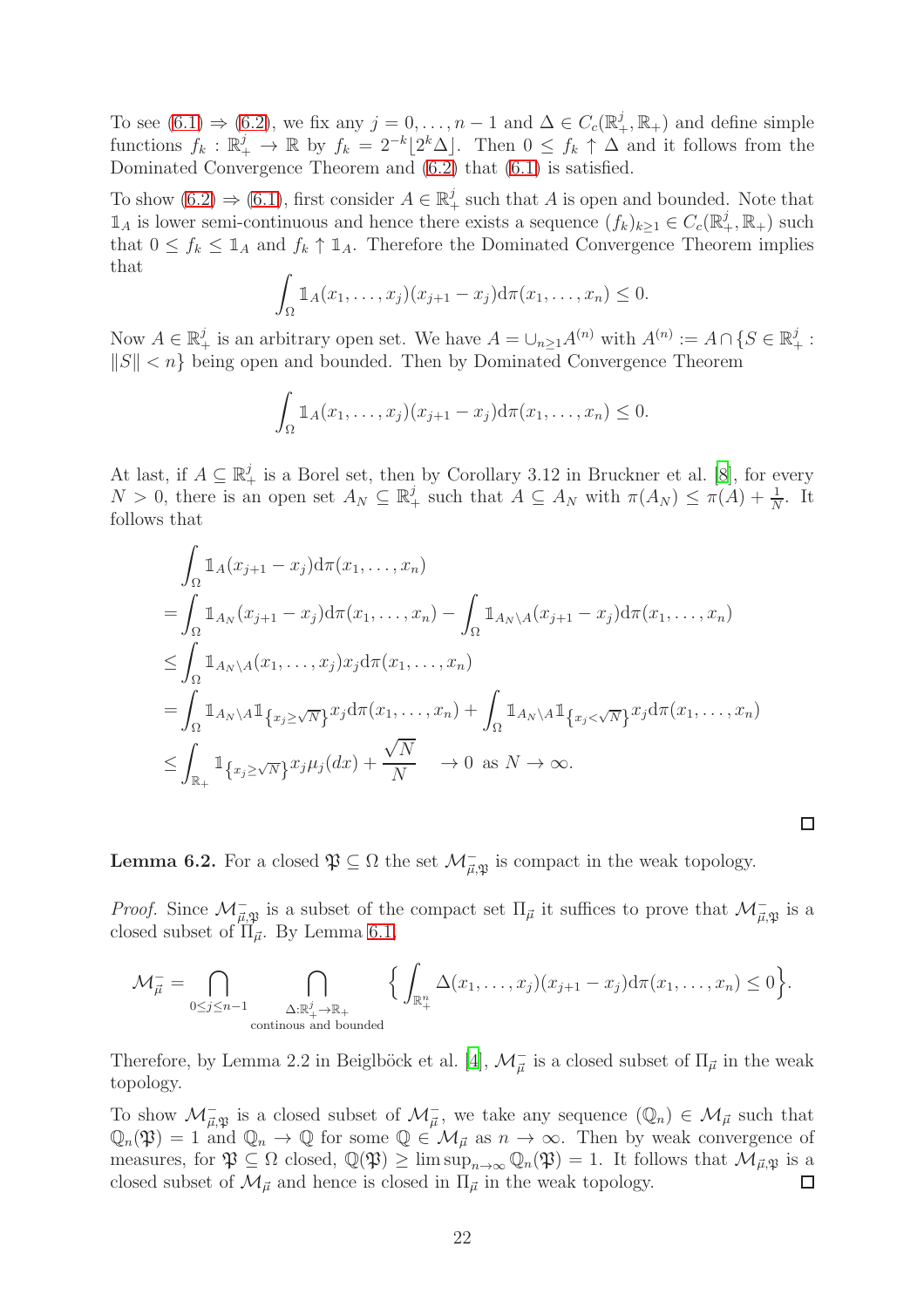To prove Theorems [3.5](#page-8-2) and [4.3,](#page-11-2) we will use the following Monge-Kantorovich duality theorem, which is essentially proposition  $2.1$  in Beiglböck et al. [\[4](#page-29-2)]. The proposition is rewritten here to suit the notation and purpose of this paper.

<span id="page-22-2"></span>Lemma 6.3. For any G that is upper semi-continuous and bounded from above we have

$$
\sup_{\pi \in \Pi_{\vec{\mu}}} \mathbb{E}_{\pi}[G] = \inf \left\{ \mathcal{P}(X) : X \in \mathcal{A}_o, \text{ s.t. } X \ge \phi \text{ on } \Omega \right\}, \text{ where } o \in \{c, p\}. \tag{6.3}
$$

Further, the result remains true with  $o = c$  for any upper-semi continuous G that satisfies [3.1.](#page-8-0)

The call option case is just proposition 2.1 in Beiglböck et al.  $[4]$ . The put option case follows from Equation  $(A.1)$  in the proof of proposition 2.1 in Beiglböck et al. [\[4](#page-29-2)], which in our notation simply states that for any  $G$  that is upper semi-continuous and bounded from above

<span id="page-22-1"></span>
$$
\sup_{\pi \in \Pi_{\vec{\mu}}} \mathbb{E}_{\pi}[G] = \inf \Big\{ \sum_{i=0}^{n} \int_{\mathbb{R}_{+}} u_{i} d\mu_{i} : u_{i} \in C_{b}(\mathbb{R}_{+}, \mathbb{R}) \text{ s.t. } \sum_{i=1}^{n} u_{i}(\mathbb{S}_{i}) \ge G(\mathbb{S}) \text{ on } \Omega \Big\}. \quad (6.4)
$$

Note that given any  $f \in C_b(\mathbb{R}_+, \mathbb{R}), \epsilon > 0$  and  $i = 1, \ldots, n$ , there is some  $u : \mathbb{R}_+ \to \mathbb{R}$ taking the form  $a_0 + \sum_{j=1}^m a_j (K_j - s_j)^+$  such that  $u \ge f$  and  $\int (u - f) d\mu_i < \epsilon$ . Therefore we may change the class of admissible functions in [\(6.4\)](#page-22-1) from  $C_b(\mathbb{R}_+, \mathbb{R})$  to  $u : \mathbb{R}_+ \to \mathbb{R}$ taking the form  $a_0 + \sum_{j=1}^m a_j (K_j - s)^+$ .

## <span id="page-22-0"></span>6.2 Proofs of FTAP in the setting with traded calls or puts: case where  $\mathfrak{P} = \Omega$

The proofs of Propositions [3.2](#page-7-2) and [4.2](#page-10-1) are virtually identical so we only give the proof of Proposition [3.2.](#page-7-2) We include with it the proof of Proposition [3.3.](#page-7-3) In this section, we only give the proof in the case where  $\mathfrak{P} = \Omega$ . This allows us then to prove Theorem [3.5](#page-8-2) when  $\mathfrak{P} = \Omega$  which in turn is used to establish the results when  $\mathfrak{P} \subset \Omega$ .

**Step 1**: " $\exists$  MCM (Market Calibrated Model)  $\implies$  no WFLVR"

First we will show that the existence of a market calibrated model implies no WFLVR. Fix a market calibrated model  $\mathbb P$  and any  $(X_k, \Delta_k) \in \mathcal A_{\mathcal X}$  and  $(X, \Delta) \in \mathcal A_{\mathcal X}$  such that  $\Psi_{X_k,\Delta_k} \to 0$  pointwise on  $\mathfrak{P}, \lim_k \mathcal{P}(X_k)$  is well defined and  $\Psi_{X_k,\Delta_k} \geq \Psi_{X,\Delta}$ . Then by Fatou's lemma we know  $\liminf_k \mathbb{E}_{\mathbb{P}}[\Psi_{X_k,\Delta_k}] \geq \mathbb{E}_{\mathbb{P}}[\liminf_k \Psi_{X_k,\Delta_k}] = 0$  and hence

$$
\lim_{k} \mathcal{P}(X_k) = \lim_{k} \mathbb{E}_{\mathbb{P}}[X_k] \ge \liminf_{k} \mathbb{E}_{\mathbb{P}}[\Psi_{X_k, \Delta_k}] \ge \mathbb{E}_{\mathbb{P}}[\liminf_{k} \Psi_{X_k, \Delta_k}] = 0.
$$

#### Step 2: "no WFLVR  $\Longrightarrow$  Condition [3.1"](#page-7-1)

It is straightforward and classical that the absence of a robust uniformly strong arbitrage implies Condition [3.1](#page-7-1) (i)–(ii). Note that since  $c_i(\cdot)$  are convex  $c_i(0+)$  is well defined. Let  $\alpha_i := \lim_{K \to \infty} c_i(K)$  which is well-defined by Condition [3.1](#page-7-1) (i) with  $\alpha_i \geq 0$  for any  $i = 1, ..., n$ . If  $\alpha_i > 0$  for some  $i = 1, ..., n$  then  $(X_k, (0))$  with  $X_k = -(\mathbb{S}_i - k)^+$  is a WFLVR since  $X_k \to 0$  pointwise as  $k \to \infty$  and  $\mathcal{P}(X_k) = -c_i(k) \to -\alpha_i < 0$ . If Condition [3.1](#page-7-1) (iv) is violated, then for some  $K \in \mathbb{R}_+$  and  $i, c_i(0) - c_i(K) < c_{i+1}(0) - c_{i+1}(K)$ . Let  $X = (\mathbb{S}_i - 0)^+ - (\mathbb{S}_i - K)^+ - (\mathbb{S}_{i+1} - 0)^+ + (\mathbb{S}_{i+1} - K)^+ \in \mathcal{X}_c, \Delta_i = 1_{\{S_i < K\}} \text{ and } \Delta_j = 0 \text{ for } j \in \mathbb{N}$  $j \neq i$ . Then  $(X, \Delta)$  is a robust uniformly strong arbitrage since  $\Psi_{X,\Delta} \geq 0$  but  $\mathcal{P}(X) < 0$ .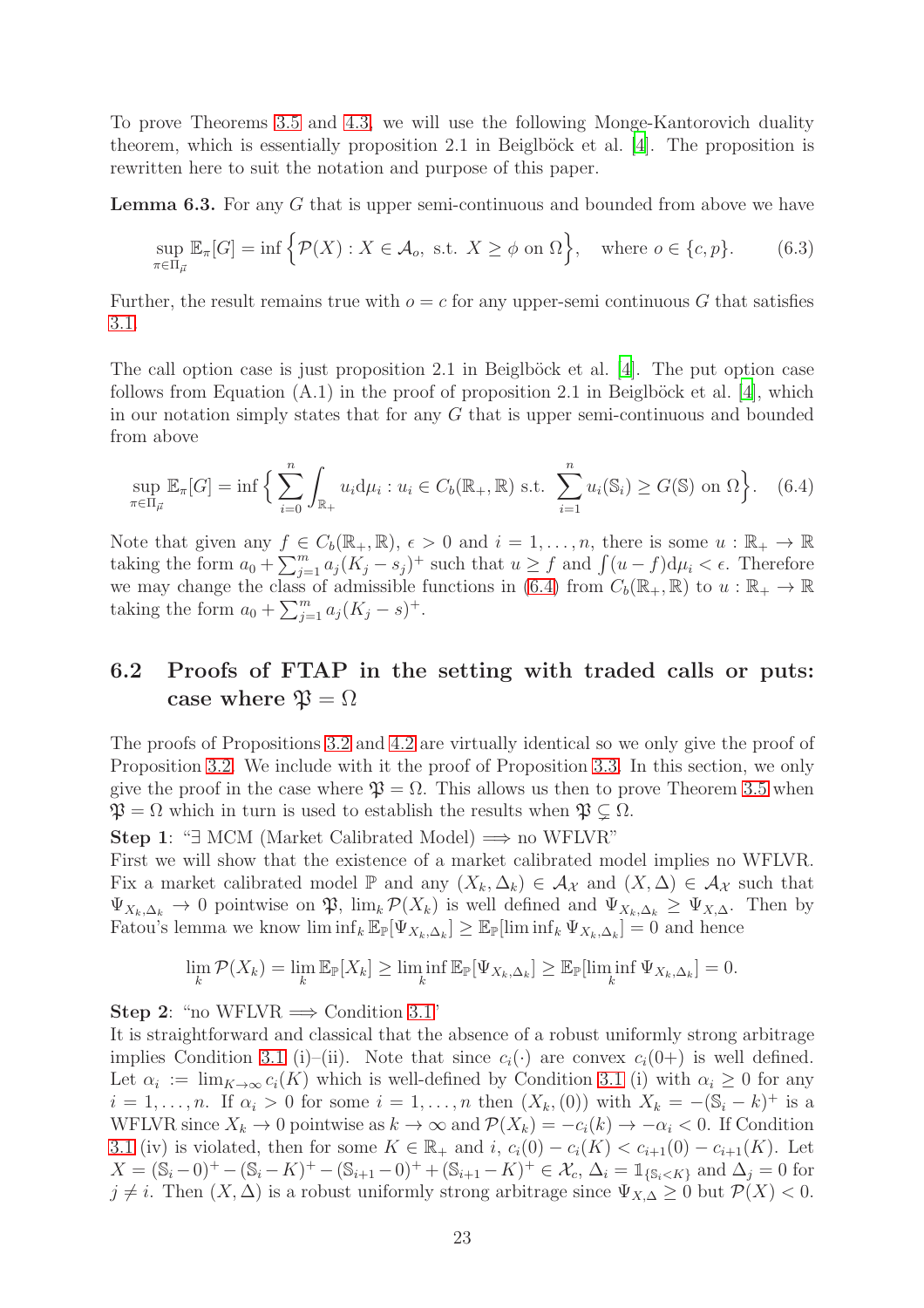We conclude that no WFLVR implies Condition [3.1.](#page-7-1) Moreover, absence of a robust uniformly strong arbitrage implies Condition [3.1](#page-7-1) (i), (ii) and (iv).

Step 3: "If  $\mathfrak{P} = \Omega$  then: Condition [3.1](#page-7-1)  $\implies \exists$  MCM"

Next we show that Condition [3.1](#page-7-1) implies the existence of a market calibrated model when  $\mathfrak{P} = \Omega$ . It follows from Condition [3.1](#page-7-1) (i), (ii) and (iii) that we can derive probability measures  $\vec{\mu} = (\mu_1, \dots, \mu_n)$  on  $(\mathbb{R}_+, \mathcal{B}(\mathbb{R}_+))$  from the observed prices of call options such that for any  $i = 1, \ldots, n$  and  $K \in \mathbb{R}_+$ 

$$
c_i(K) := \int (x - K)^+ \mu_i(\mathrm{d}x) \quad \text{and} \quad c_i(0) = \int x \mu_i(\mathrm{d}x),
$$

where  $\mathcal{B}(\mathbb{R}_+)$  is the Borel  $\sigma$ -algebra of  $\mathbb{R}_+$ . In fact, due to Breeden and Litzenberger [\[7\]](#page-29-1),  $\mu_i$  can be defined via

$$
\mu_i([0, K]) = 1 + c'_i(K)
$$
 for  $K \in \mathbb{R}_+$ .

In addition, given  $\mu_1, \ldots, \mu_n$  derived from the observed market prices of call options, Strassen's Theorem ([\[39\]](#page-31-13)) states that Condition [3.1](#page-7-1) (iv) holds if and only if for any convex non-increasing function  $\phi : \mathbb{R}_+ \to \mathbb{R}$ , the sequence  $(\int \phi \, d\mu_i)_{i \geq 1}$  is non-decreasing, which is the necessary and sufficient conditions for the existence of a supermartingale on  $\mathbb{R}^n_+$ having marginals  $\mu_1, \ldots, \mu_n$ . Therefore, when  $\mathfrak{P} = \Omega$ , the absence of WFLVR implies the existence of a market calibrated model which happens if and only if Condition [3.1](#page-7-1) is satisfied.

Step 4: "Additional arguments for Proposition [3.3"](#page-7-3)

Given the above steps, to show Proposition [3.3,](#page-7-3) it remains to argue that Condition [3.1](#page-7-1) (i), (ii) and (iv) imply that there is no robust uniformly strong arbitrage when  $\mathfrak{P} = \Omega$ . Suppose to the contrary that there exists a semi-static strategy  $(X, \Delta)$  such that  $\Psi_{X, \Delta} \geq 0$ and  $\mathcal{P}(X) < \epsilon < 0$ . As X is a finite linear combination of elements of  $\mathcal{X}_c$ , we let  $K_{\text{max}}$ be the largest among the strikes of call options present in X. Then, for any  $\delta > 0$  small enough, there exists a sequence of functions  $(c_i^{(\delta)})$  $\binom{(\delta)}{i}_i^n$  satisfying Condition [3.1](#page-7-1) (i)–(iv) and such that  $|c_i(K) - c_i^{(\delta)}|$  $\left|\sum_{i=1}^{(0)}(K)\right| \leq \delta$ , for any  $i = 1, \ldots, n$  and  $K \leq K_{\text{max}}$ . In fact, we can construct  $(c_i^{(\delta)})$  $(i)_{i=1}^n$  in the following way. For any  $i=1,\ldots,n$ , we first define  $\tilde{c}_i$  by  $\tilde{c}_i(K) = c_i(0) - (1 - \frac{\delta i}{2ns})$  $\frac{\delta i}{2ns_0}(c_i(0) - c_i(K))$  if  $c'_i(0+) < 0$ ,  $\tilde{c}_i(K) = (c_i(0) - \frac{\delta(n+1-i)}{2n_{\max}}K) \vee 0$ otherwise. Note that if  $c'_i(0+) = 0$ , then  $c_j \equiv c_j(0)$  for any  $j \geq i$ . Then,  $|\tilde{c}_i(K) - c_i(K)| \leq$  $\delta/2$  for  $K \leq K_{\text{max}}$  and for  $\delta$  sufficiently small  $(\tilde{c}_i)_{i=1}^n$  satisfies Condition [3.1](#page-7-1) (i)–(iv) and  $\tilde{c}_i(K) - \tilde{c}_i(0)$  is strictly decreasing in i for  $K \in (0, K_{\text{max}}]$ . Then, for any  $i = 1, \ldots, n$ , we can clearly find convex, decreasing function  $c_i^{(\delta)}$  which approximates  $\tilde{c}_i$  arbitrarily closely on [0,  $K_{\text{max}}$ ] and satisfies  $c_i^{(\delta)}$  $\tilde{c}_i^{(\delta)}(0) = \tilde{c}_i(0), \ \tilde{c}_{i+1}(0) - \tilde{c}_{i+1} \geq c_i^{(\delta)}$  $i^{(\delta)}(0) - c_i^{(\delta)} \geq \tilde{c}_i(0) - \tilde{c}_i$  and  $c_i^{(\delta)}$  $i_{(s)}^{(0)}(K) \to 0$  as  $K \to \infty$ . By the arguments above, with  $\mathcal{P}^{(\delta)}$  corresponding to prices  $(c_i^{(\delta)}$  $\mathcal{P}^{(\delta)}$ ,  $\mathcal{P}^{(\delta)}$  and  $(c_i^{(\delta)})$  $\binom{10}{i}$  satisfy no WFLVR and hence no robust uniformly strong arbitrage, so  $\mathcal{P}^{(\delta)}(X) \geq 0$ . However, we can take  $\delta$  small enough so that  $|\mathcal{P}(X) - \mathcal{P}^{(\delta)}(X)| < \epsilon/2$ which gives the desired contradiction and completes the proof of Proposition [3.3.](#page-7-3)

## <span id="page-23-0"></span>6.3 Proof of Theorems [3.5](#page-8-2) and [4.3:](#page-11-2) case where  $\mathfrak{P} = \Omega$  and G is bounded

We now give the proof of Theorems [3.5](#page-8-2) and [4.3](#page-11-2) for bounded and upper semi-continuous G in the case where  $\mathfrak{P} = \Omega$ . In this case, we can apply Proposition [3.2](#page-7-2) or [4.2.](#page-10-1) Proof of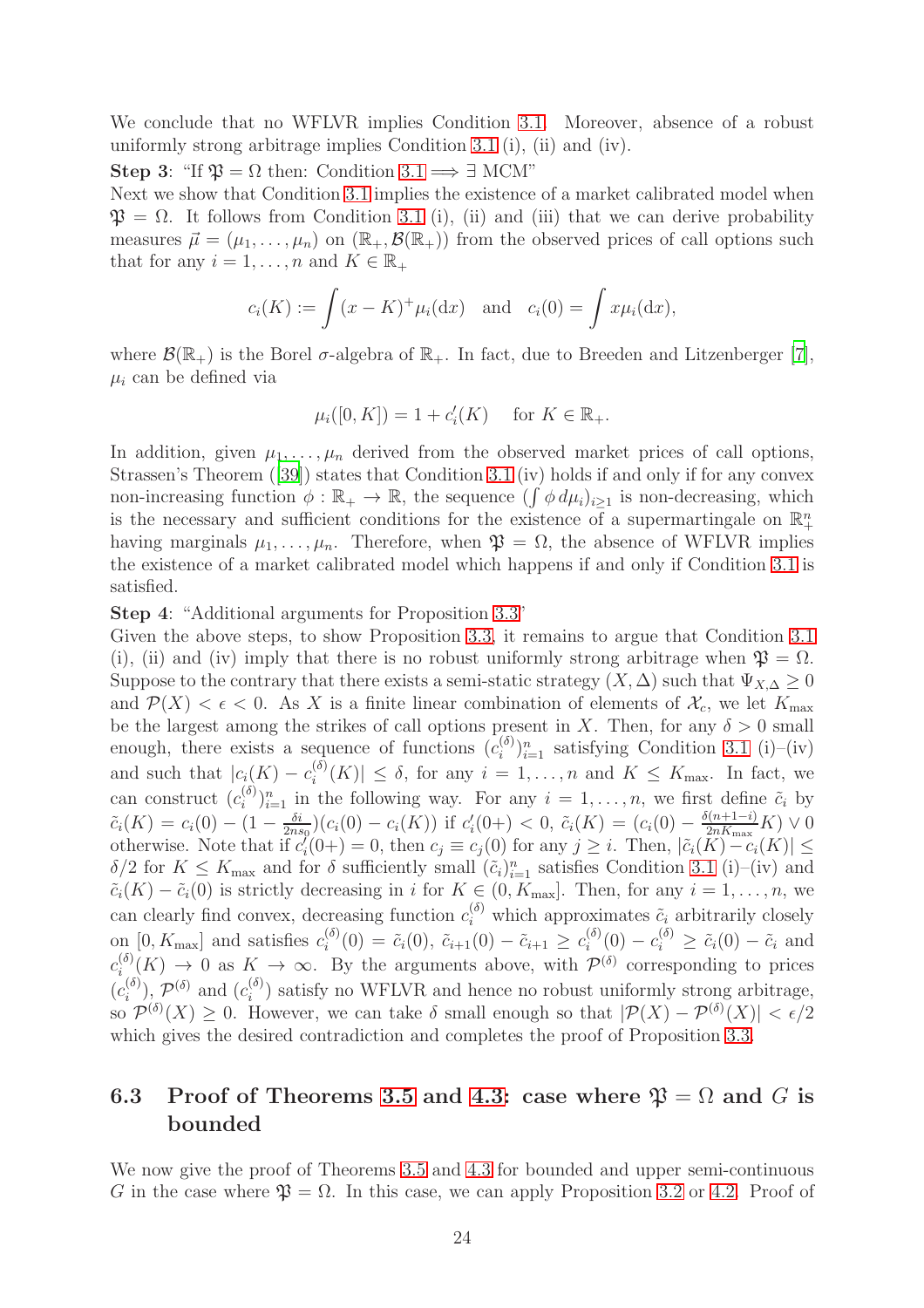the general case will be postponed. Since the proof of Theorem [4.3](#page-11-2) is virtually identical to that of Theorem [3.5,](#page-8-2) we only give the proof of Theorem [3.5.](#page-8-2)

*Proof of Theorems [3.5.](#page-8-2)* We first prove Theorem [3.5](#page-8-2) for bounded and upper semi-continuous G in the case where  $\mathfrak{B} = \Omega$ .

By Proposition [3.2](#page-7-2) in the case where  $\mathfrak{P} = \Omega$ , absence of WFLVR is equivalent to  $\mathcal{M}_{\mathcal{X}_{c},\mathcal{P},\Omega}^{-} \neq 0$ , for which to hold Condition [3.1](#page-7-1) is both necessary and sufficient. Following the classical arguments in Breeden and Litzenberger [\[7\]](#page-29-1), by defining probability measures  $\mu_i$  on  $\mathbb{R}_+$  via

$$
\mu_i([0, K]) = 1 + c'_i(K) \quad \text{for } K \in \mathbb{R}_+, \tag{6.5}
$$

we can encode the market prices  $P$ , or  $c_i(K)$ , via  $(\mu_i)$  with  $c_i(K) = P((\mathbb{S}_i - K)^+) =$  $\int (s - K)^+ \mu_i(\mathrm{d}s)$ . Hence  $\mathcal{M}_{\mathcal{X}_c, \mathcal{P}, \Omega}^- = \mathcal{M}_{\overline{\mu}}^-$ .

By Remark [2.3,](#page-6-3) to establish [\(3.2\)](#page-8-1), it suffices to show  $V_{\mathcal{X}_{c},\mathcal{P},\Omega}(G) \leq P_{\mathcal{X}_{c},\mathcal{P},\Omega}(G)$ . Define  $G_{\Delta}: \mathbb{R}^n_+ \to [-\infty, \infty)$  by

$$
G_{\Delta}(\mathbb{S}) := G(\mathbb{S}) - \sum_{j=0}^{n-1} \Delta_j(\mathbb{S}_1, ..., \mathbb{S}_j)(\mathbb{S}_{j+1} - \mathbb{S}_j).
$$

It is clear that if  $\Delta_j \in C_c(\mathbb{R}^j_+, \mathbb{R}_+)$  for every j then  $G_{\Delta}(\mathbb{S})$  is upper semi-continuous and bounded, and hence satisfies [\(3.1\)](#page-8-0). We can deduce that

$$
V_{\mathcal{X}_c, \mathcal{P}, \Omega}(G) = \inf_{(X, \Delta) \in \mathcal{A}_c \text{ s.t. } \Psi_{X, \Delta} \ge G} \mathcal{P}(X)
$$
(6.6)

<span id="page-24-0"></span>
$$
\leq \inf_{\Delta_j \in C_c(\mathbb{R}_+^j, \mathbb{R}_+)} \inf \left\{ \mathcal{P}(X) : X \in \mathcal{A}_c, \text{ s.t. } X \geq G_\Delta \text{ on } \Omega \right\} \tag{6.7}
$$

<span id="page-24-1"></span>
$$
= \inf_{\Delta_j \in C_c(\mathbb{R}_+^j, \mathbb{R}_+)} \sup_{\pi \in \Pi_{\vec{\mu}}} \left\{ \int_{\mathbb{R}_+^n} G_{\Delta}(s_1, \dots, s_n) d\pi(s_1, \dots, s_n) \right\} \tag{6.8}
$$

<span id="page-24-2"></span>
$$
= \sup_{\pi \in \Pi_{\vec{\mu}}} \inf_{\Delta_j \in C_c(\mathbb{R}_+^n, \mathbb{R}_+)} \left\{ \int_{\mathbb{R}_+^n} G_{,\Delta}(s_1, \dots, s_n) d\pi(s_1, \dots, s_n) \right\},\tag{6.9}
$$

where the equality between [\(6.7\)](#page-24-0) and [\(6.8\)](#page-24-1) is guaranteed by Lemma [6.3.](#page-22-2) To justify the equality between [\(6.8\)](#page-24-1) and [\(6.9\)](#page-24-2) we apply Min-Max Theorem (see Corollary 2 in Terkelsen [\[40\]](#page-31-12)) to the compact convex set  $\Pi_{\vec{\mu}}$ , the convex set  $\mathbb{R}_+ \times C_c(\mathbb{R}_+, \mathbb{R}_+) \times \ldots \times C_c(\mathbb{R}_+^{n-1}, \mathbb{R}_+),$ and the function

<span id="page-24-3"></span>
$$
f(\pi,(\Delta_j))=\int_{\mathbb{R}^n_+}G_{\Delta}(s_1,\ldots,s_n)d\pi(s_1,\ldots,s_n).
$$

Clearly f is affine in each of the variables. Furthermore, by weak convergence of measures,  $f(\cdot,(\Delta_i))$  is upper semi-continuous on  $\Pi_{\vec{\mu}}$ . Therefore the assumptions of Corollary 2 in Terkelsen [\[40\]](#page-31-12) are satisfied.

The last step is to establish the following equality

$$
\sup_{\pi \in \Pi_{\vec{\mu}}} \inf_{\Delta_j \in C_c(\mathbb{R}_+^j, \mathbb{R}_+)} \left\{ \int_{\mathbb{R}_+^n} G_{\Delta}(s_1, \dots, s_n) d\pi(s_1, \dots, s_n) \right\} = \sup_{\mathbb{P} \in \mathcal{M}_{\vec{\mu}}} \mathbb{E}_{\mathbb{P}}[G(\mathbb{S})]. \tag{6.10}
$$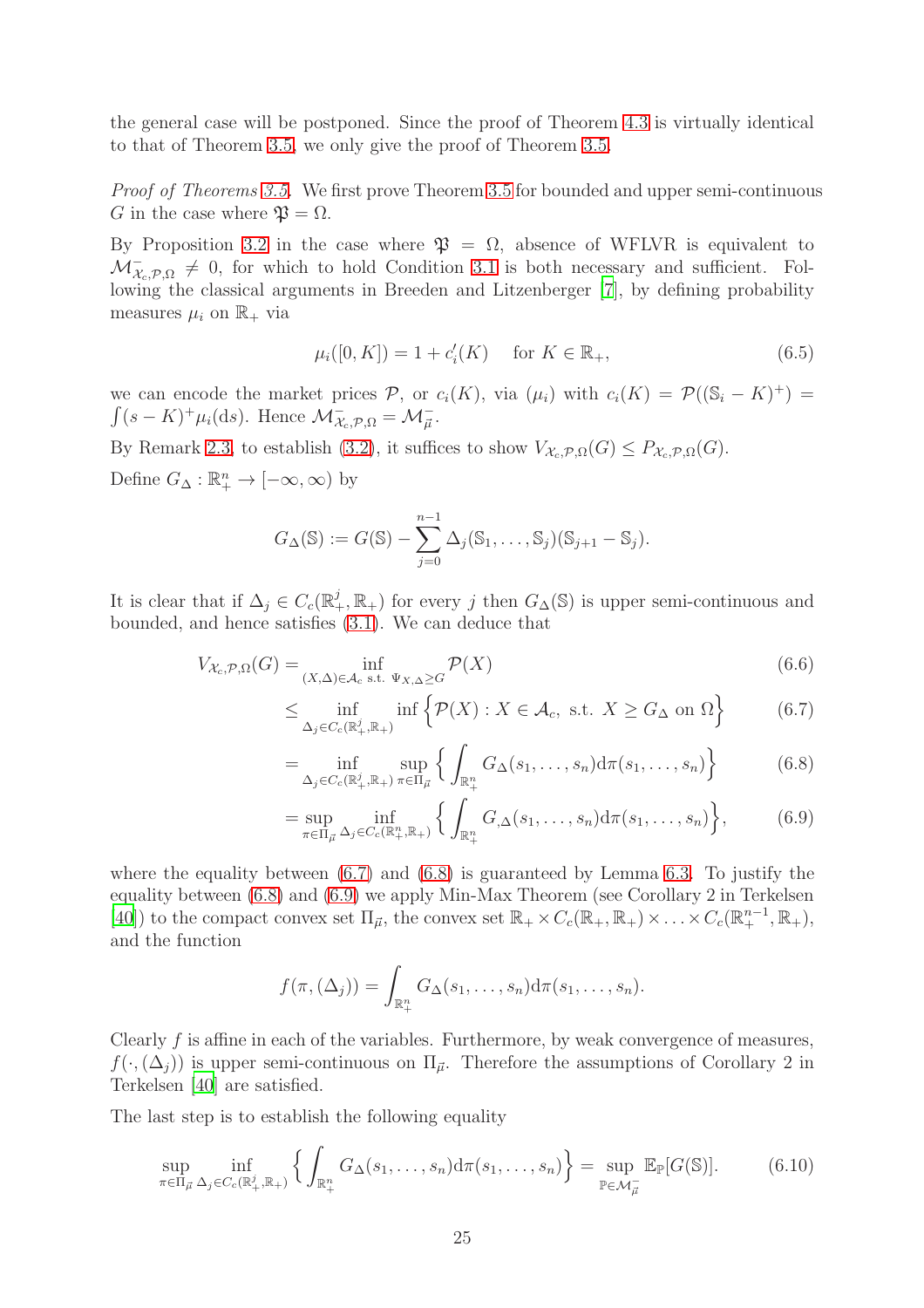If  $\pi \notin \mathcal{M}_{\vec{\mu}}$ , then by Lemma [6.1,](#page-20-1) there is a  $\Delta_j \in C_c(\mathbb{R}_+^j, \mathbb{R}_+)$  for some j such that

$$
B = \int_{\mathbb{R}^n_+} \Delta_j(s_1,\ldots,s_j)(s_{j+1} - s_j) d\pi(s_1,\ldots,s_n) > 0.
$$

By scaling, B can be arbitrarily large. Hence, if  $\pi \notin \mathcal{M}_{\vec{\mu}}$ , then

$$
\inf_{\Delta_j \in C_c(\mathbb{R}_+^j, \mathbb{R}_+)} \left\{ \int_{\mathbb{R}_+^n} G_{\Delta}(s_1, \dots, s_n) d\pi(s_1, \dots, s_n) \right\} = -\infty.
$$
\n(6.11)

Since G is bounded and  $\mathcal{M}_{\vec{\mu}} \neq \emptyset$ ,  $V_{\mathcal{X}_c,\mathcal{P}}(G) \geq \sup$  $\mathbb{P} \in \mathcal{M}^-_{\vec{\mu}}$  $\mathbb{E}_{\mathbb{P}}[G] > -\infty.$ 

Therefore, in the LHS of [\(6.10\)](#page-24-3), it suffices to consider  $\pi \in \mathcal{M}_{\vec{\mu}}^-$  and then

$$
\inf_{\Delta_j \in C_c(\mathbb{R}^j_+, \mathbb{R}_+)} \sum_{j=0}^{n-1} \int \Delta_j(s_1, \dots, s_j)(s_j - s_{j+1}) d\pi = 0.
$$

Hence

$$
\sup_{\pi \in \mathcal{M}_{\vec{\mu}}} \inf_{\Delta_j \in C_c(\mathbb{R}_+^j, \mathbb{R}_+)} \left\{ \int_{\mathbb{R}_+^n} G_{\Delta}(s_1, \dots, s_n) d\pi(s_1, \dots, s_n) \right\}
$$
\n
$$
\leq \sup_{\mathbb{P} \in \mathcal{M}_{\vec{\mu}}} \mathbb{E}_{\mathbb{P}}[G] + \sup_{\pi \in \mathcal{M}_{\vec{\mu}}} \inf_{\Delta_j \in C_c(\mathbb{R}_+^j, \mathbb{R}_+)} \sum_{j=0}^{n-1} \int \Delta_j(s_1, \dots, s_j)(s_j - s_{j+1}) d\pi = \sup_{\mathbb{P} \in \mathcal{M}_{\vec{\mu}}} \mathbb{E}_{\mathbb{P}}[G].
$$

### <span id="page-25-0"></span>6.4 Completing the proof of Proposition [3.2](#page-7-2)

In this section, we complete the proof of Proposition [3.2](#page-7-2) in the case where  $\mathfrak{P} \subsetneq \Omega$ . Step 5: "no WFLVR  $\Longrightarrow \exists$  MCM"

It remains to argue that when  $\mathfrak{P}$  is a closed subset of  $\Omega$  such that  $\mathfrak{P} \subset \Omega$  and Condition [3.1](#page-7-1) is satisfied, no market calibrated model concentrated on  $\mathfrak P$  implies the existence of a WFLVR. In fact, in this case it is a robust uniformly strong arbitrage. Define a lower semi-continuous function  $\lambda_{\mathfrak{P}} : \mathbb{R}^n_+ \to \mathbb{R}$  by

<span id="page-25-1"></span>
$$
\lambda_{\mathfrak{P}}(s_1,\ldots,s_n) = \mathbb{1}_{\{(s_1,\ldots,s_n)\notin \mathfrak{P}\}}.\tag{6.12}
$$

Then we apply Theorem [3.5](#page-8-2) to the prediction set  $\Omega$  and  $-\lambda_{\mathfrak{P}}$  and find that

$$
V_{\mathcal{X}_c,\mathcal{P},\Omega}(-\lambda_{\mathfrak{P}})=\sup_{\mathbb{P}\in \mathcal{M}_{\mathcal{X}_c,\mathcal{P},\Omega}}\mathbb{E}_{\mathbb{P}}[-\lambda_{\mathfrak{P}}]:=\alpha.
$$

If  $\alpha = 0$ , then there exists a sequence  $(\mathbb{P}_k)_{k \in \mathbb{N}} \in \mathcal{M}_{\mathcal{X}_c, \mathcal{P}, \Omega}^-$  such that  $\mathbb{P}_k(\mathfrak{P}^{\complement}) \to 0$ . By Lemma [6.2,](#page-21-0)  $\mathcal{M}_{\mathcal{X}_c,\mathcal{P},\Omega}$  is compact and closed. Hence  $(\mathbb{P}_k)_{k\in\mathbb{N}}$  has a subsequence converging to some  $\mathbb{P} \in \mathcal{M}_{\mathcal{X}_c, \mathcal{P}, \Omega}$ . In fact, by weak convergence of measures,  $\mathbb{P}(\mathfrak{P}^{\complement}) = 0$  and hence  $\mathbb{P} \in \mathcal{M}_{\chi_c, \mathcal{P}, \mathfrak{P}}$ . This shows that, in the absence of a market calibrated model, then  $\alpha < 0$ . Therefore  $\alpha < 0$  and we can conclude that no market calibrated model concentrated on  $\mathfrak{P}$ implies the existence of robust uniformly strong arbitrage (and hence WFLVR). Together with the results of Section [6.2,](#page-22-0) this completes the proof of Proposition [3.2.](#page-7-2)

With the complete proof of Proposition [3.2,](#page-7-2) we are now able to get a proof of Theorem [3.5](#page-8-2) in the general case where  $\mathfrak{P} \neq \Omega$ .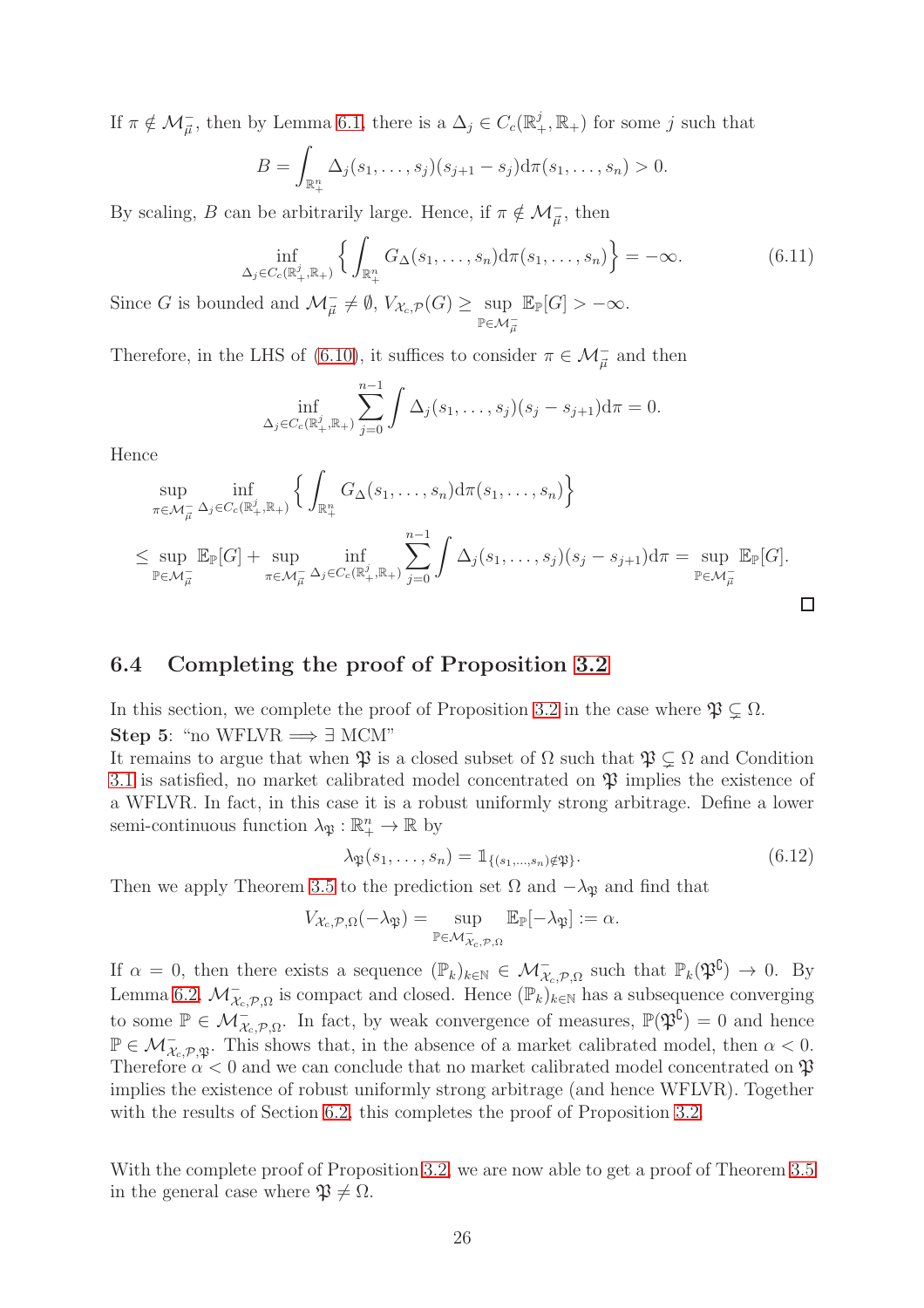## <span id="page-26-0"></span>6.5 Completing the proof of Theorems [3.5](#page-8-2) and [4.3:](#page-11-2) case where  $\mathfrak{P} \subseteq \Omega$

We now complete the proof of Theorems [3.5](#page-8-2) and [4.3](#page-11-2) for  $G$  satisfying  $(3.1)$  in the case where  $\mathfrak{P} \subset \Omega$ . Again, since they are virtually identical, we only give the proof of Theorem [3.5](#page-8-2) here.

If [\(3.2\)](#page-8-1) holds for G, then (3.2) is still true for  $\tilde{G} = G + X$ , for any X taking the form of  $a_0 + \sum_{i=1}^n a_i (S_i - K_i)^+$ . Therefore, without loss of generality, we may and will assume that G is bounded from above.

Recall from [\(6.12\)](#page-25-1) that  $\lambda_{\mathfrak{P}}(s_1, \ldots, s_n) = \mathbb{1}_{\{(s_1,\ldots,s_n)\notin\mathfrak{P}\}}$  is bounded and lower semi-continuous and hence  $G \vee (-N) - N\lambda_{\mathfrak{B}}$  is bounded and upper semi-continuous for each  $N \in \mathbb{N}$ . We also notice that  $V_{\mathcal{X}_c,\mathcal{P},\mathfrak{P}}(G) \leq V_{\mathcal{X}_c,\mathcal{P},\Omega}(G \vee (-N) - N\lambda_{\mathfrak{P}})$  for each  $N \in \mathbb{N}$ , as a superreplicating portfolio of  $G \vee (-N) - N\lambda_{\mathfrak{P}}$  on  $\Omega$  naturally super-replicates G on  $\mathfrak{P}$ . Thus

$$
V_{\mathcal{X}_c,\mathcal{P},\mathfrak{P}}(G) \le \inf_{N\ge 0} V_{\mathcal{X}_c,\mathcal{P},\Omega}(G\vee(-N)-N\lambda_{\mathfrak{P}})
$$
  
=  $\inf_{N\ge 0} P_{\mathcal{X}_c,\mathcal{P},\Omega}(G\vee(-N)-N\lambda_{\mathfrak{P}}) = \inf_{N\ge 0} \sup_{\mathbb{P}\in\mathcal{M}_{\mu}^-} \mathbb{E}_{\mathbb{P}}[G\vee(-N)-N\lambda_{\mathfrak{P}}].$ 

Define  $f_N: \mathcal{M}_{\vec{\mu}}^- \to (-\infty, \infty)$  by  $f_N(\mathbb{P}) = \mathbb{E}_{\mathbb{P}}[G \vee (-N) - N\lambda_{\mathfrak{P}}]$ . Note that  $f_N$  is upper semi-continuous on  $\mathcal{M}_{\vec{\mu}}^-$  by weak convergence of measures and  $f_N \geq f_{N+1}$  for every  $N \in \mathbb{N}$ . Hence, applying Min-Max Theorem (see Corollary 1 in Terkelsen [\[40](#page-31-12)]) to the compact convex set  $\mathcal{M}_{\vec{\mu}}^-$  and  $(f_N)_{N \in \mathbb{N}}$ , we have

$$
\inf_{N\geq 0}\sup_{\mathbb{P}\in \mathcal{M}_{\vec{\mu}}} \mathbb{E}_{\mathbb{P}}[G\vee (-N)-N\lambda_{\mathfrak{P}}]=\sup_{\mathbb{P}\in \mathcal{M}_{\vec{\mu}}} \inf_{N\geq 0} \mathbb{E}_{\mathbb{P}}[G\vee (-N)-N\lambda_{\mathfrak{P}}].
$$

Define  $G_{\mathfrak{B}} : \Omega \to [-\infty, \infty)$  by  $G_{\mathfrak{B}} = G$  on  $\mathfrak{P}$  and  $-\infty$  elsewhere. Note that  $G_{\mathfrak{B}}$  is the point-wise limit of  $G \vee (-N) - N\lambda_{\mathfrak{B}}$  as  $N \to \infty$ . Then by Fatou's lemma,

$$
\sup_{\mathbb{P}\in\mathcal{M}^-_{\vec{\mu}}} \inf_{N\geq 0} \mathbb{E}_{\mathbb{P}}[G \vee (-N) - N\lambda_{\mathfrak{P}}] \leq \sup_{\mathbb{P}\in\mathcal{M}^-_{\vec{\mu}}} \mathbb{E}_{\mathbb{P}}[G_{\mathfrak{P}}] = \sup_{\mathbb{P}\in\mathcal{M}^-_{\vec{\mu},\mathfrak{P}}} \mathbb{E}_{\mathbb{P}}[G].
$$

Therefore we have  $V_{\mathcal{X}_c,\mathcal{P},\mathfrak{P}}(G) \leq P_{\mathcal{X}_c,\mathcal{P},\mathfrak{P}}(G)$ , which together with Remark [2.3](#page-6-3) leads us to conclude that

<span id="page-26-2"></span>
$$
V_{\mathcal{X}_c,\mathcal{P},\mathfrak{P}}(G)=P_{\mathcal{X}_c,\mathcal{P},\mathfrak{P}}(G).
$$

### <span id="page-26-1"></span>6.6 Proof of Theorem [4.5](#page-13-1)

*Proof.* Given a semi-static super-replicating strategy  $(X, \Delta)$  we have, by definition,

$$
X(s_1, \ldots, s_n) + \sum_{i=0}^{n-1} \Delta_i(s_1, \ldots, s_i)(s_{i+1} - s_i) \ge G(s_1, \ldots, s_n), \quad (s_1, \ldots, s_n) \in \mathfrak{P}. \tag{6.13}
$$

We start with the following

Claim: *If*  $(X, \Delta)$  *is a semi-static super-replicating strategy of* G *on*  $\mathfrak{P}$ *, then*  $\Delta_j \geq \beta_j$  for  $any \ i = 0, \ldots, n - 1.$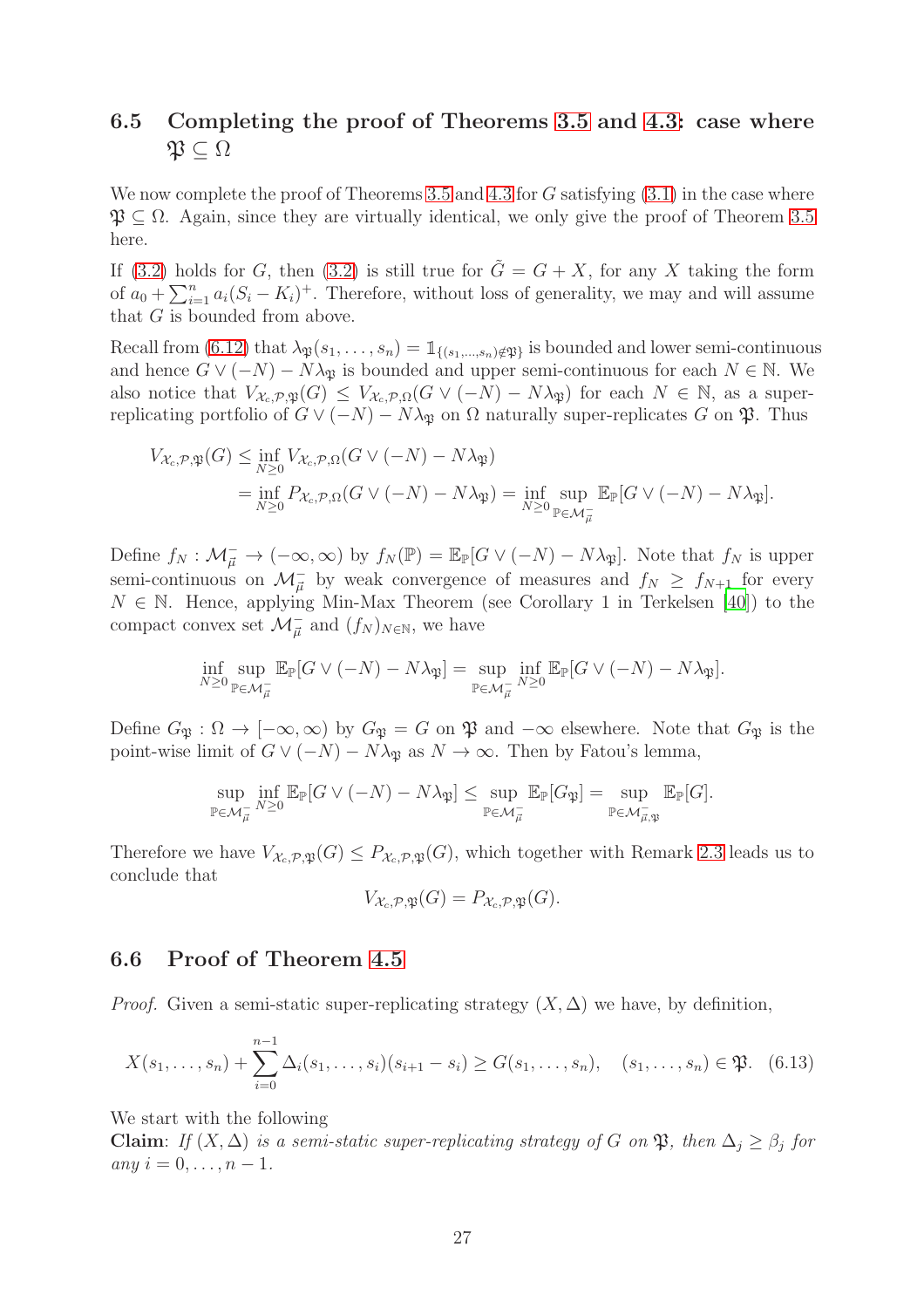We prove the claim by induction. When  $j = n - 1$ , we fix  $\vec{s}_{n-1} := (s_1, \ldots, s_{n-1})$ . Letting  $s_n \in \mathfrak{P}(\vec{s}_{n-1}, n) := \{x : (s_1, \ldots, s_{n-1}, x) \in \mathfrak{P}\}\$ go to infinity, it follows from [\(6.13\)](#page-26-2) that

$$
\Delta_{n-1}(s_1,\ldots,s_{n-1}) \geq \limsup_{x\to\infty, x\in\mathfrak{P}(\vec{s}_{n-1},n)} \frac{G(s_1,\ldots,s_{n-1},x)}{x}.
$$

This, together with  $\Delta_{n-1} \geq 0$ , yields

$$
\Delta_{n-1}(s_1, \dots, s_{n-1}) \ge \limsup_{x \to \infty} \left\{ \frac{G(s_1, \dots, s_{n-1}, x)}{x} \mathbb{1}_{\mathfrak{P}}(s_1, \dots, s_{n-1}, x) \right\} \vee 0
$$
  
=  $\beta_{n-1}(s_1, \dots, s_{n-1}).$ 

Now suppose the claim holds for  $j = i+1$  with  $i \leq n-2$ . Fix  $\vec{s}_{n-1} := (s_1, \ldots, s_i, s_{i+2}, \ldots, s_n)$ and denote  $\mathfrak{P}(\vec{s}_{n-1}, i+1) := \{x : (s_1, \ldots, s_i, x, s_{i+2}, \ldots, s_n) \in \mathfrak{P}\}\.$  If  $\mathfrak{P}(\vec{s}_{n-1}, i+1)$  is unbounded, then by taking  $x \in \mathfrak{P}(\vec{s}_{n-1}, i+1)$  to infinity, [\(6.13\)](#page-26-2) implies

$$
\Delta_i(s_1,\ldots,s_i) \geq \limsup_{x\to\infty, x\in\mathfrak{P}(\vec{s}_{n-1},i+1)} \left( \Delta_{i+1}(s_1,\ldots,s_i,x) + \frac{G(s_1,\ldots,s_i,x,s_{i+2},\ldots,s_n)}{x} \right).
$$

If the right hand side is non-negative, then

$$
\limsup_{x \to \infty, x \in \mathfrak{P}(\vec{s}_{n-1}, i+1)} \left( \Delta_{i+1}(s_1, \ldots, s_i, x) + \frac{G(s_1, \ldots, s_i, x, s_{i+2}, \ldots, s_n)}{x} \right)
$$
\n
$$
= \limsup_{x \to \infty} \left( \left( \Delta_{i+1}(s_1, \ldots, s_i, x) + \frac{G(s_1, \ldots, s_i, x, s_{i+2}, \ldots, s_n)}{x} \right) \mathbb{1}_{\mathfrak{P}}(s_1, \ldots, s_i, x, s_{i+2}, \ldots, s_n) \right).
$$

Hence, as  $\Delta_i \geq 0$ , when  $\mathfrak{P}(\vec{s}_{n-1}, i+1)$  is unbounded, we have

$$
\Delta_{i}(s_{1},...,s_{i}) \geq \limsup_{x \to \infty} \left( \left( \Delta_{i+1}(s_{1},...,s_{i},x)\n+ \frac{G(s_{1},...,s_{i},x,s_{i+2},...,s_{n})}{x} \right) \mathbb{1}_{\mathfrak{P}}(s_{1},...,s_{i},x,s_{i+2},...,s_{n}) \right) \vee 0
$$
\n
$$
\geq \limsup_{x \to \infty} \left( \left( \beta_{i+1}(s_{1},...,s_{i},x)\n+ \frac{G(s_{1},...,s_{i},x,s_{i+2},...,s_{n})}{x} \right) \mathbb{1}_{\mathfrak{P}}(s_{1},...,s_{i},x,s_{i+2},...,s_{n}) \right) \vee 0.
$$
\n(6.14)

On the other hand, when  $\mathfrak{P}(\vec{s}_{n-1}, i + 1)$  is bounded, we notice that

$$
\limsup_{x\to\infty}\left(\left(\beta_{i+1}(s_1,\ldots,s_i,x)+\frac{G(s_1,\ldots,s_i,x,s_{i+2},\ldots,s_n)}{x}\right)\mathbb{1}_{\mathfrak{P}}(s_1,\ldots,s_i,x,s_{i+2},\ldots,s_n)\right)=0.
$$

Therefore, the inequality in [\(6.14\)](#page-27-0) is true in either case. In addition, as it holds for any  $s_1, \ldots, s_i, s_{i+2}, \ldots, s_n \in \mathbb{R}_+$ , we can conclude that

<span id="page-27-0"></span>
$$
\Delta_i(s_1, \ldots, s_i) \ge \sup_{s_{i+2}, \ldots, s_n \in \mathbb{R}_+} \limsup_{x \to \infty} \left( \left( \Delta_{i+1}(s_1, \ldots, s_i, x) + \frac{G(s_1, \ldots, s_i, x, s_{i+2}, \ldots, s_n)}{x} \right) \mathbb{1}_{\mathfrak{P}}(s_1, \ldots, s_i, x, s_{i+2}, \ldots, s_n) \right) \vee 0
$$

$$
= \beta_i(s_1, \ldots, s_i), \qquad \text{for any } s_1, \ldots, s_i \in \mathbb{R}_+.
$$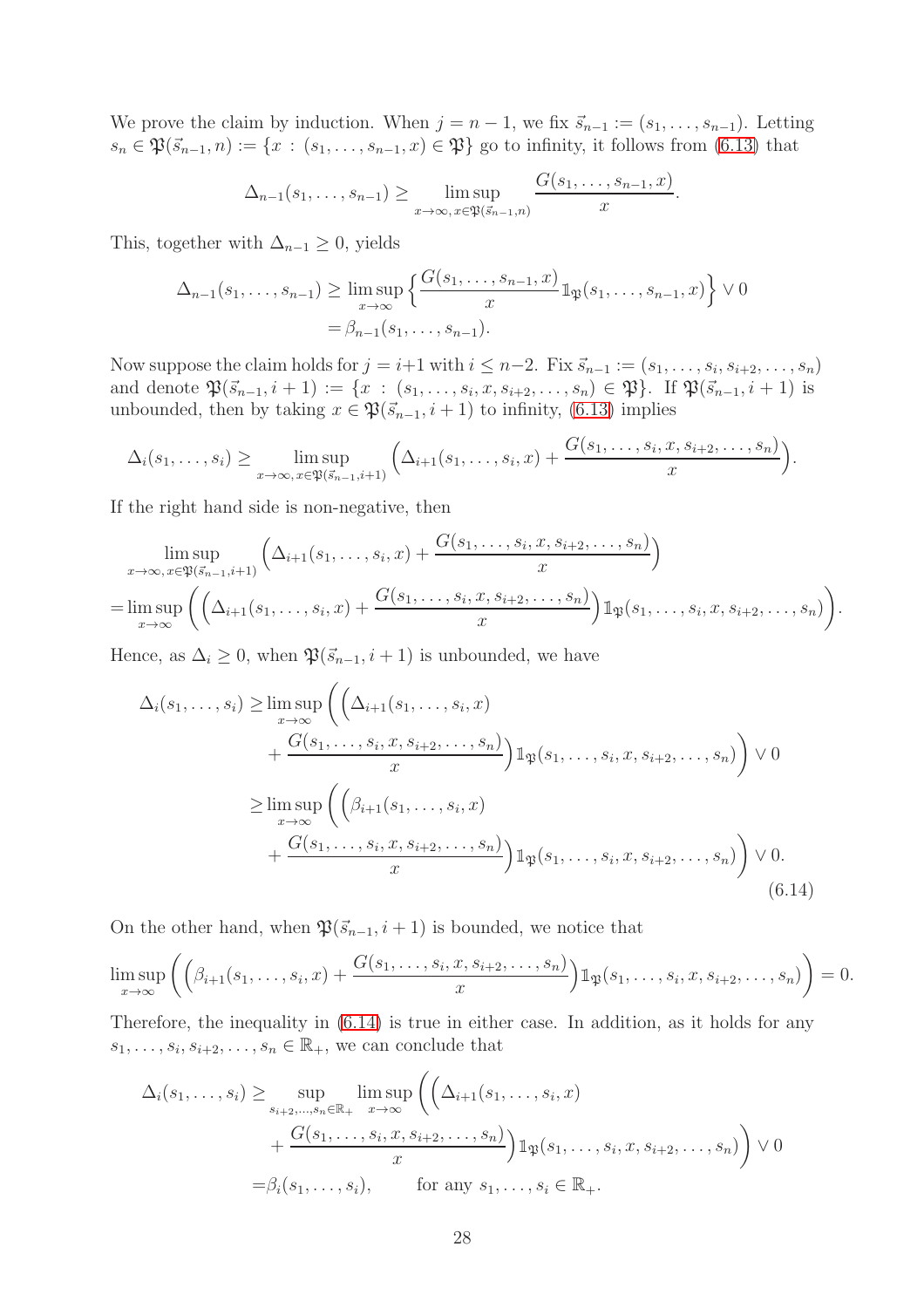This ends the induction and the proof of the claim.

It follows from the claim above that for any  $(X, \Delta) \in A_p$  that super-replicates G on  $\mathfrak P$ and any  $\mathbb{P} \in \mathcal{M}_{\vec{\mu}, \mathfrak{P}}^-$ 

$$
\mathbb{E}_{\mathbb{P}}[G] \leq \mathbb{E}_{\mathbb{P}}\Big[X(\mathbb{S}) + \Delta_0(\mathbb{S}_1 - s_0) + \sum_{i=1}^{n-1} \Delta_i(\mathbb{S}_1, \dots, \mathbb{S}_i)(\mathbb{S}_{i+1} - \mathbb{S}_i)\Big]
$$
  

$$
\leq \mathbb{E}_{\mathbb{P}}\Big[X(\mathbb{S}) + \beta_0(\mathbb{S}_1 - s_0) + \sum_{i=1}^{n-1} \beta_i(\mathbb{S}_1, \dots, \mathbb{S}_i)(\mathbb{S}_{i+1} - \mathbb{S}_i)\Big],
$$

which implies that

$$
V_{\vec{\mu}, \mathfrak{P}}^{(p)}(G) \ge \sup_{\mathbb{P} \in \mathcal{M}_{\vec{\mu}, \mathfrak{P}}^{\perp}} \mathbb{E}_{\mathbb{P}} \Big[ G - \beta_0 (\mathbb{S}_1 - s_0) - \sum_{i=1}^{n-1} \beta_i (\mathbb{S}_1, \dots, \mathbb{S}_i) (\mathbb{S}_{i+1} - \mathbb{S}_i) \Big]. \tag{6.15}
$$

On the other hand, we denote  $\mathcal Z$  by the set of  $(\Delta_j)_{j=0}^{n-1} \in \mathbb{R}_+ \times \mathcal B_b(\mathbb{R}_+, \mathbb{R}_+) \times \ldots \times$  $\mathcal{B}_b(\mathbb{R}^{n-1}_+, \mathbb{R}_+)$  such that

$$
G_{\Delta}(\mathbb{S}) := G(\mathbb{S}) - \sum_{i=0}^{n-1} \Delta_i(\mathbb{S}_1, \ldots, \mathbb{S}_i)(\mathbb{S}_{i+1} - \mathbb{S}_i)
$$

is upper semi-continuous and bounded from above on  $\mathfrak{P}$ , where  $\mathcal{B}_b(\mathbb{R}^d_+, \mathbb{R}_+)$  is the set of bounded measurable functions  $f : \mathbb{R}^d_+ \to \mathbb{R}_+$ . Note that  $\mathcal{Z}$  is a convex subset of  $\mathbb{R}_+ \times \mathcal{B}_b(\mathbb{R}_+,\mathbb{R}_+) \times \ldots \times \mathcal{B}_b(\mathbb{R}_+^{n-1},\mathbb{R}_+).$  Then we can apply Min-Max Theorem (Corollary 2 in Terkelsen [\[40](#page-31-12)]) to the compact convex set  $\mathcal{M}^-_{\vec{\mu}, \mathfrak{P}}, \mathcal{Z}$  and the function

$$
f(\pi, (\Delta_j)) = \int \left( G(s_1, \ldots, s_n) - \Delta_0(s_1 - s_0) - \sum_{i=1}^{n-1} \Delta_i(s_1, \ldots, s_i)(s_{i+1} - s_i) \right) d\pi(s_1, \ldots, s_n).
$$

Clearly f is affine in each of the variables. Furthermore, since for any fixed  $(\Delta_j)_{j=0}^{n-1} \in \mathcal{Z}$ the term  $\int_{\mathbb{R}^n_+\setminus[0,a]^n} G_\Delta d\pi$  converges to 0 uniformly in  $\pi \in \mathcal{M}^-_{\vec{\mu},\mathfrak{P}}$  as  $a \to \infty$ , it follows from the portemanteau theorem that  $f(\cdot, (\Delta_j))$  is upper semi-continuous on  $\mathcal{M}_{\vec{\mu}, \mathfrak{P}}^-$ . Therefore the assumptions of Corollary 2 in Terkelsen [\[40\]](#page-31-12) are satisfied. Then we find that

$$
V_{\vec{\mu}, \mathfrak{P}}^{(p)}(G) = \inf \left\{ \mathcal{P}(X) : (X, \Delta) \in \mathcal{A}_p \text{ s.t. } \Psi_{X, \Delta} \ge G \text{ on } \mathfrak{P} \right\}
$$
(6.16)

$$
\leq \inf_{\Delta \in \mathcal{Z}} \inf \left\{ \mathcal{P}(X) : (X, \tilde{\Delta}) \in \mathcal{A}_p \text{ s.t. } \Psi_{X, \Delta + \tilde{\Delta}} \geq G \text{ on } \mathfrak{P} \right\}
$$
(6.17)

<span id="page-28-2"></span><span id="page-28-1"></span><span id="page-28-0"></span>
$$
= \inf_{\Delta \in \mathcal{Z}} \inf \left\{ \mathcal{P}(X) : (X, \tilde{\Delta}) \in \mathcal{A}_p \text{ s.t. } \Psi_{X, \tilde{\Delta}}(\mathbb{S}) \ge G_{\Delta}(\mathbb{S}) \text{ on } \mathfrak{P} \right\}
$$
(6.18)

$$
= \inf_{\Delta \in \mathcal{Z}} \sup_{\mathbb{P} \in \mathcal{M}_{\vec{\mu},\mathfrak{P}}^-} \mathbb{E}_{\mathbb{P}} \big[ G_{\Delta}(\mathbb{S}) \big] = \sup_{\mathbb{P} \in \mathcal{M}_{\vec{\mu},\mathfrak{P}}^-} \inf_{\Delta \in \mathcal{Z}} \mathbb{E}_{\mathbb{P}} \big[ G_{\Delta}(\mathbb{S}) \big]
$$

where the inequality between  $(6.16)$  and  $(6.17)$  is by restricting the delta hedging terms to a smaller set and the equality between [\(6.17\)](#page-28-1) and [\(6.18\)](#page-28-2) follows from Theorem [4.3.](#page-11-2)

To conclude, from the assumption we know there exists  $(\beta^{(N)})_{N\geq 1} \in \mathcal{Z}$  such that  $G_{\beta^{(N)}}(\mathbb{S}) =$  $G(\mathbb{S}) - \beta_0^{(N)}$  $\binom{N}{0}$  (S<sub>1</sub> – s<sub>0</sub>) –  $\sum_{i=1}^{n-1} \beta_i^{(N)}$  $\binom{n}{i}(\mathbb{S}_1,\ldots,\mathbb{S}_i)(\mathbb{S}_{i+1}-\mathbb{S}_i)$  is upper semi-continuous, bounded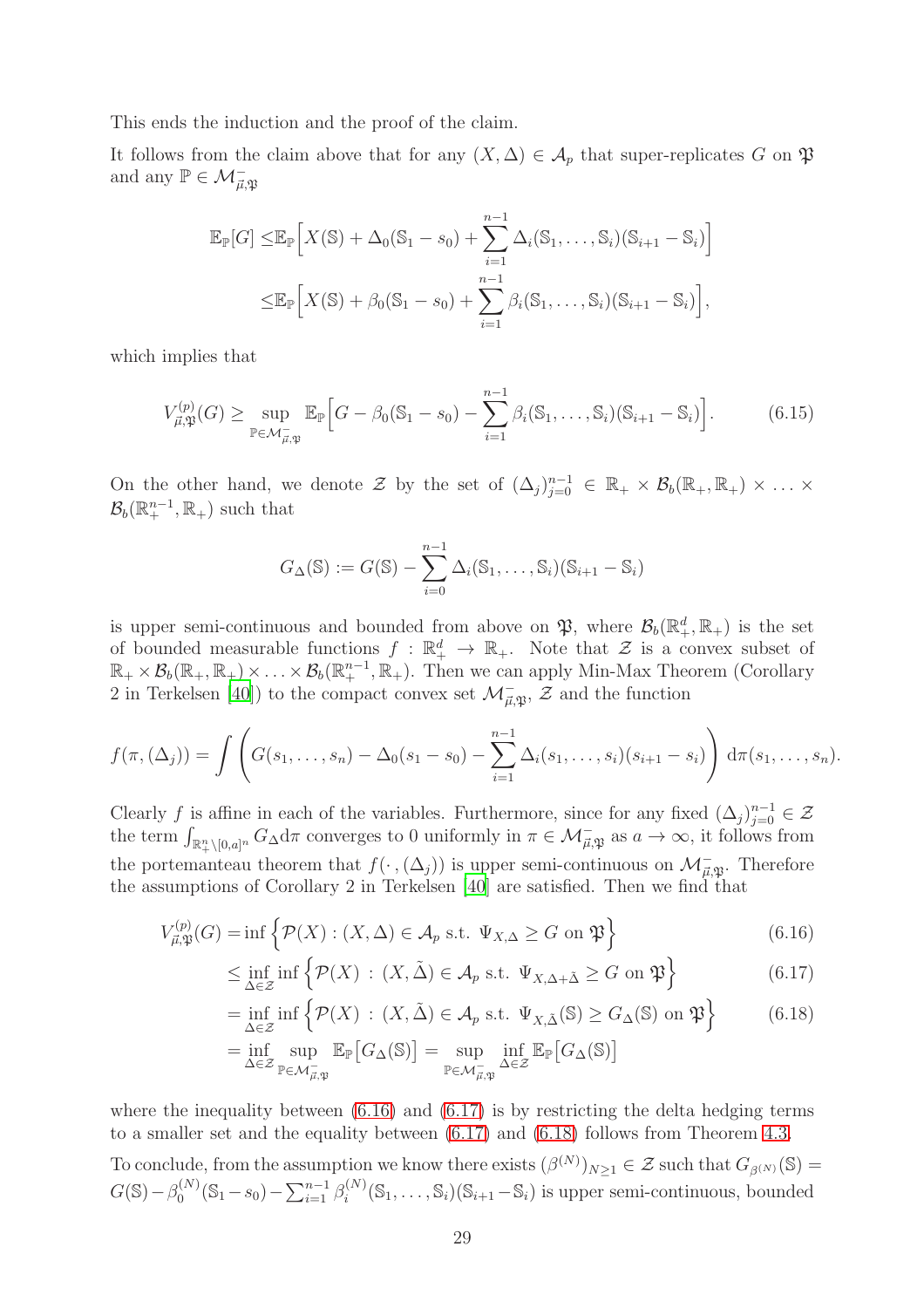from above on  $\mathfrak P$  and  $G_{\beta(N)} \to G_{\beta}$  pointwise as  $N \to \infty$ . Hence, by Fatou's Lemma

$$
\limsup_{N \to \infty} \mathbb{E}_{\mathbb{P}}[G_{\beta^{(N)}}(\mathbb{S})] \leq \mathbb{E}_{\mathbb{P}}\Big[G - \sum_{i=1}^{n-1} \beta_i(\mathbb{S}_1,\ldots,\mathbb{S}_i)(\mathbb{S}_{i+1} - \mathbb{S}_i) - \beta_0(\mathbb{S}_1 - s_0)\Big]
$$

holds for any  $\mathbb{P} \in \mathcal{M}^-_{\vec{\mu}, \mathfrak{P}}$  and therefore we have

$$
\sup_{\mathbb{P}\in\mathcal{M}_{\vec{\mu},\mathfrak{P}}}\inf_{\Delta\in\mathcal{Z}}\mathbb{E}_{\mathbb{P}}\big[G_{\Delta}(\mathbb{S})\big]\leq \sup_{\mathbb{P}\in\mathcal{M}_{\vec{\mu},\mathfrak{P}}}\mathbb{E}_{\mathbb{P}}\Big[G-\sum_{i=1}^{n-1}\beta_i(\mathbb{S}_1,\ldots,\mathbb{S}_i)(\mathbb{S}_{i+1}-\mathbb{S}_i)-\beta_0(\mathbb{S}_1-s_0)\Big],
$$

which leads us to conclude that

$$
V_{\vec{\mu},\mathfrak{P}}^{(p)}(G) \leq \sup_{\mathbb{P}\in\mathcal{M}_{\vec{\mu},\mathfrak{P}}^{\perp}} \mathbb{E}_{\mathbb{P}}\Big[G - \beta_0(\mathbb{S}_1 - s_0) - \sum_{i=1}^{n-1} \beta_i(\mathbb{S}_1,\ldots,\mathbb{S}_i)(\mathbb{S}_{i+1} - \mathbb{S}_i)\Big].
$$

 $\Box$ 

## References

- <span id="page-29-7"></span>[1] Acciaio, B., Beiglböck, M., Penkner, F., and Schachermayer, W. (2013). A model-free version of the fundamental theorem of asset pricing and the super-replication theorem. *Mathematical Finance*. DOI: 10.1111/mafi.12060.
- <span id="page-29-4"></span>[2] Battalio, R. and Schultz, P. (2011). Regulatory uncertainty and market liquidity: The 2008 short sale ban's impact on equity option markets. *The Journal of Finance*, 66(6):2013–2053.
- <span id="page-29-5"></span>[3] Bayraktar, E. and Zhou, Z. (2014). On arbitrage and duality under model uncertainty and portfolio constraints. arXiv:1402.2596.
- <span id="page-29-2"></span>[4] Beiglböck, M., Henry-Labordère, P., and Penkner, F. (2013). Model-independent bounds for option prices: a mass transport approach. *Finance and Stochastics*, 17(3):477–501.
- <span id="page-29-0"></span>[5] Black, F. and Scholes, M. (1973). The pricing of options and corporate liabilities. *Journal of Political Economy*, 81(3):637–654.
- <span id="page-29-6"></span>[6] Bouchard, B. and Nutz, M. (2015). Arbitrage and duality in nondominated discretetime models. *Annals of Applied Probability*, 25(2):823–859.
- <span id="page-29-1"></span>[7] Breeden, D. T. and Litzenberger, R. H. (1978). Prices of state-contingent claims implicit in option prices. *Journal of Business*, pages 621–651.
- <span id="page-29-8"></span>[8] Bruckner, A. M., Thomson, B. S., and Bruckner, J. B. (2008). *Real analysis*. Prentice Hall.
- <span id="page-29-3"></span>[9] Carr, P., Fisher, T., and Ruf, J. (2014). On the hedging of options on exploding exchange rates. *Finance and Stochastics*, 18(1):115–144.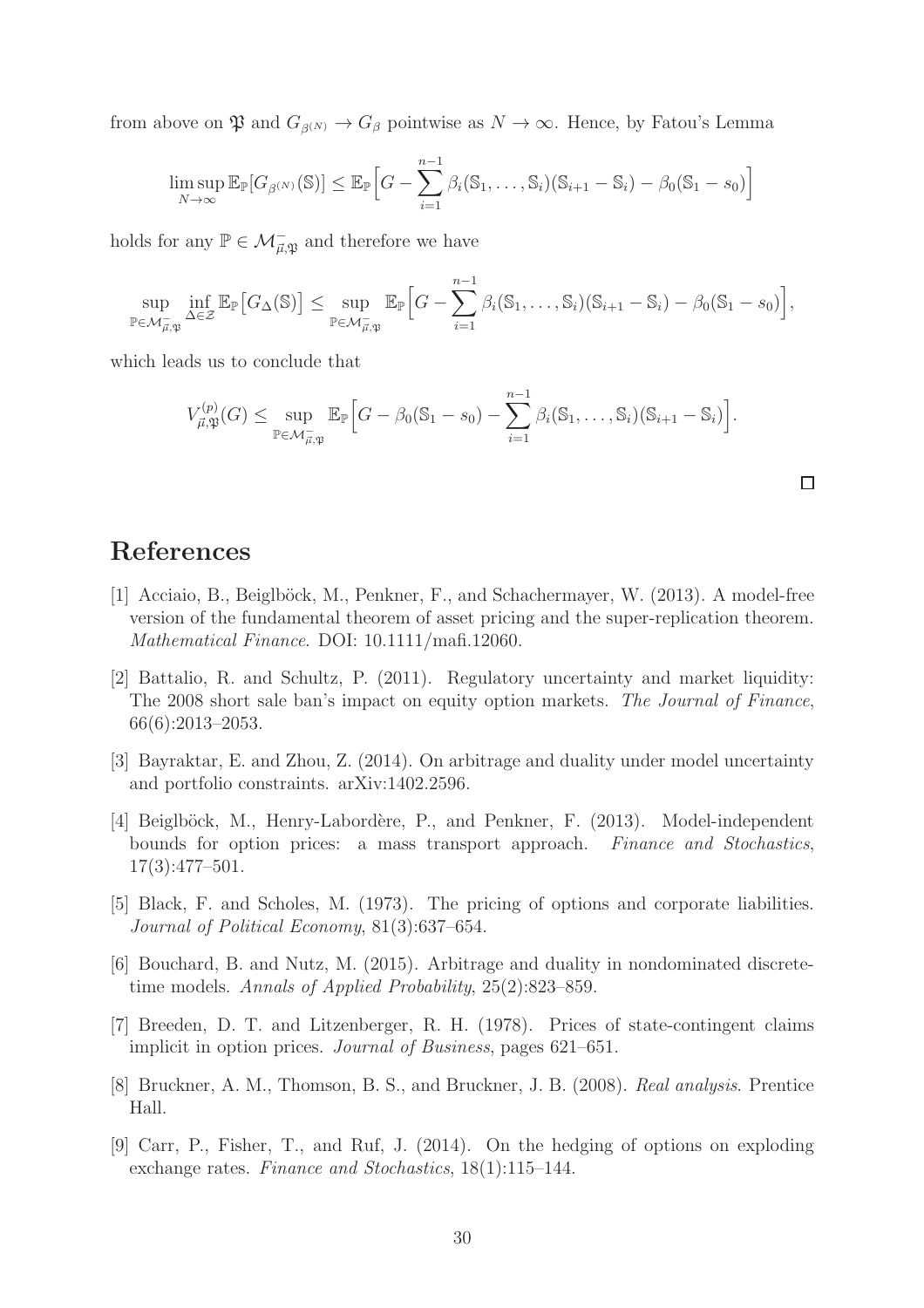- <span id="page-30-6"></span>[10] Cox, A. M. G. and Hobson, D. G. (2005). Local martingales, bubbles and option prices. *Finance and Stochastics*, 9(4):477–492.
- <span id="page-30-16"></span>[11] Cox, A. M. G. and Obloj, J.  $(2011)$ . Robust pricing and hedging of double no-touch options. *Finance and Stochastics*, 15(3):573–605.
- <span id="page-30-2"></span>[12] Cvitanić, J. and Karatzas, I. (1993). Hedging contingent claims with constrained portfolios. *The Annals of Applied Probability*, 3(3):652–681.
- <span id="page-30-3"></span>[13] Cvitanić, J., Pham, H., and Touzi, N. (1999). Super-replication in stochastic volatility models under portfolio constraints. *Journal of Applied Probability*, 36(2):523–545.
- <span id="page-30-15"></span>[14] Davis, M. H. A. and Hobson, D. G. (2007). The range of traded option prices. *Mathematical Finance*, 17(1):1–14.
- <span id="page-30-1"></span>[15] Delbaen, F. and Schachermayer, W. (1994a). A general version of the fundamental theorem of asset pricing. *Mathematische Annalen*, 300(1):463–520.
- <span id="page-30-8"></span>[16] Delbaen, F. and Schachermayer, W. (1994b). Arbitrage and free lunch with bounded risk for unbounded continuous processes. *Mathematical Finance*, 4(4):343–348.
- <span id="page-30-0"></span>[17] El Karoui, N. and Quenez, M.-C. (1995). Dynamic programming and pricing of contingent claims in an incomplete market. *SIAM Journal on Control and Optimization*, 33(1):29–66.
- <span id="page-30-14"></span>[18] Fahim, A. and Huang, Y. (2014). Model-independent superhedging under portfolio constraints. arXiv:1402.2599.
- <span id="page-30-12"></span>[19] Guasoni, P. and Rasonyi, M. (2015). Fragility of arbitrage and bubbles in local martingale diffusion models. *Finance and Stochastics*, 19(2):215–231.
- <span id="page-30-10"></span>[20] Harrison, J. M. and Kreps, D. M. (1978). Speculative investor behavior in a stock market with heterogeneous expectations. *The Quarterly Journal of Economics*, 92(2):323–336.
- <span id="page-30-13"></span>[21] Hendershott, T., Namvar, E., and Phillips, B. (2013). The intended and collateral effects of short-sale bans as a regulatory tool. *The Journal of Investment Management, Third Quarter*.
- <span id="page-30-5"></span>[22] Heston, S. L., Loewenstein, M., and Willard, G. A. (2007). Options and bubbles. *Review of Financial Studies*, 20(2):359–390.
- <span id="page-30-4"></span>[23] Hobson, D. G. (1998). Robust hedging of the lookback option. *Finance and Stochastics*, 2(4):329–347.
- <span id="page-30-9"></span>[24] Hugonnier, J. (2012). Rational asset pricing bubbles and portfolio constraints. *Journal of Economic Theory*, 147(6):2260–2302.
- <span id="page-30-11"></span>[25] Jarrow, R. and Protter, P. (2012). Discrete versus continuous time models: Local martingales and singular processes in asset pricing theory. *Finance Research Letters*,  $9(2):58-62.$
- <span id="page-30-7"></span>[26] Jarrow, R., Protter, P., and Shimbo, K. (2007). Asset price bubbles in complete markets. In *Advances in Mathematical Finance*, pages 97–121. Birkhäuser Boston.